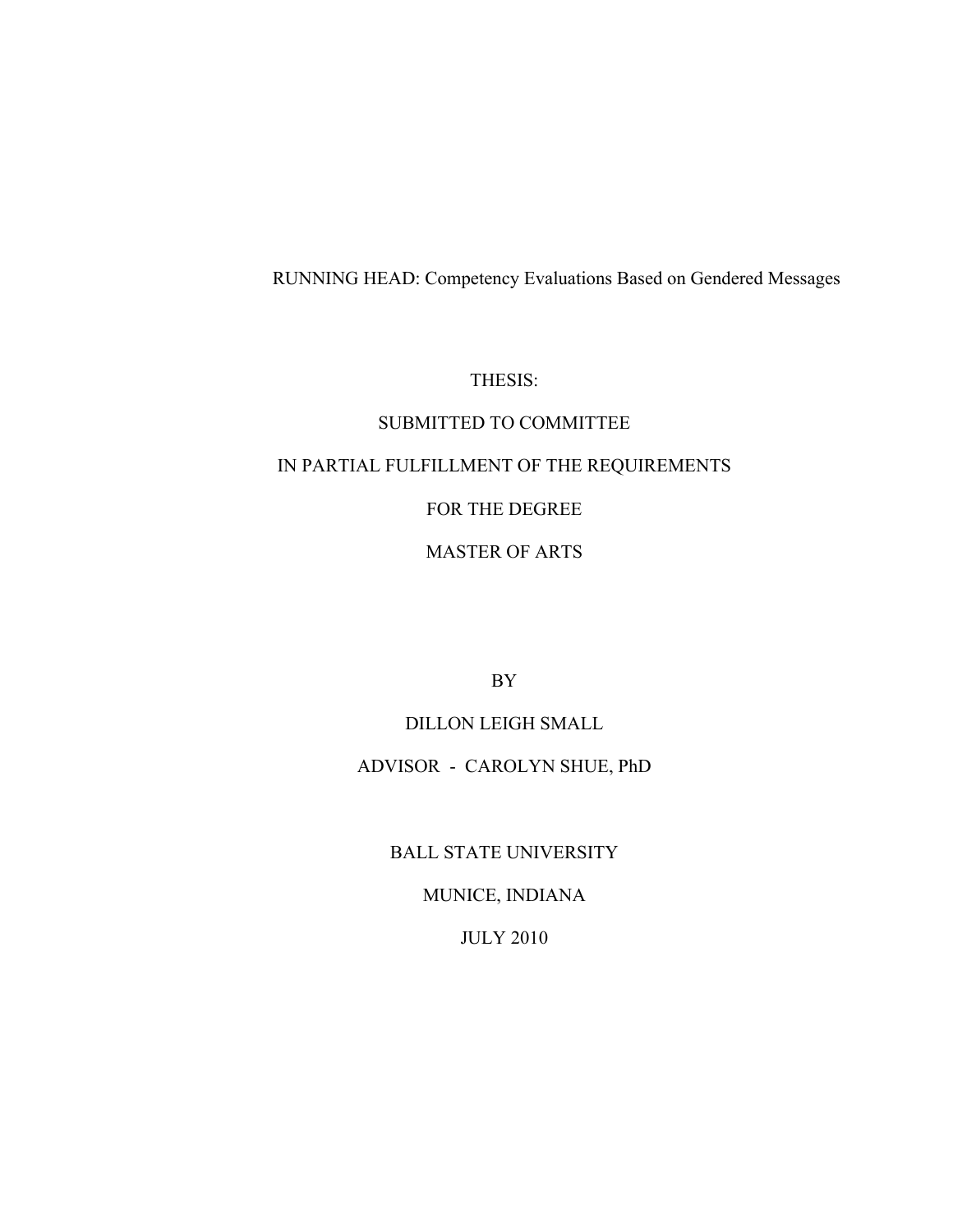## ACKNOWLEDGEMENTS

**Dr. Carrie Shue**- Thank you is hardly enough. These pages are a product of your wisdom, talents, patience, and devotion to your students' work. I consider myself blessed to have worked with you through each step of this process. I am humbled that your busy schedule always included time for revisions, office visits, and encouragement. I am honored that you were willing to support me from the very beginning. Finally, I am proud of the work that you so willingly helped me create.

**Dr. Glen Stamp and Dr. Katherine Denker**- Thank you for your willingness to support this project by serving on my committee. The time spent reading, editing, reading again, and helping me through defense are precious reminders of your willingness to help me succeed. I am grateful for your service and your encouragement.

**Dad and Chris**- I am where I am today, because of you. Your support, boundless love, and financial support have put me into a position to succeed. Dad, I am so thankful for your endless interest in my studies. You find my passions something valuable, you encourage my thoughts by challenging society with me, and you've gotten me through 6 years of college by your hard work and diligent planning.

**Mom and Stan**- Your endless love and incapability of letting me settle have propelled me further than I could have imagined. I have you to thank for all the flights home, for a bed to sleep in over Christmas breaks, for helping me meet my wife. I thank you for refusing to let me be average, for encouraging my creativity, for showing me that a world outside the box is so much more exciting than staying inside. Mom, all the years, tears, setbacks, and triumphs have tied you and I together in a way unique to all but a few mothers and sons.

**John and Mari-** It is impossible to express how deeply humbled I am to be considered a part of your family. Zionsville has become far more than a home-away-from-home; it has become my family. Mari, your selfless spirit of love and continuous giving has blessed my heart and filled my stomach. Your servant heart and has educated me in ways far deeper than any college course. John, my journey to Indiana drew me away from my hometown friends, brothers, father, and mentors. Your ability to be husband, father, friend, and mentor to so many has been instrumental in the shaping of the husband, father, friend and mentor I desire to become.

**Rachel**- You make everything worth anything. Your endless optimism and implicit trust in God's plan for our lives has been, and will continue to be a source of strength in stressful times. This is just one step in many, and I cannot wait to take the rest arm-inarm with you. You're my strongest teammate, closest friend, and I know you've got my back. I love you dearly.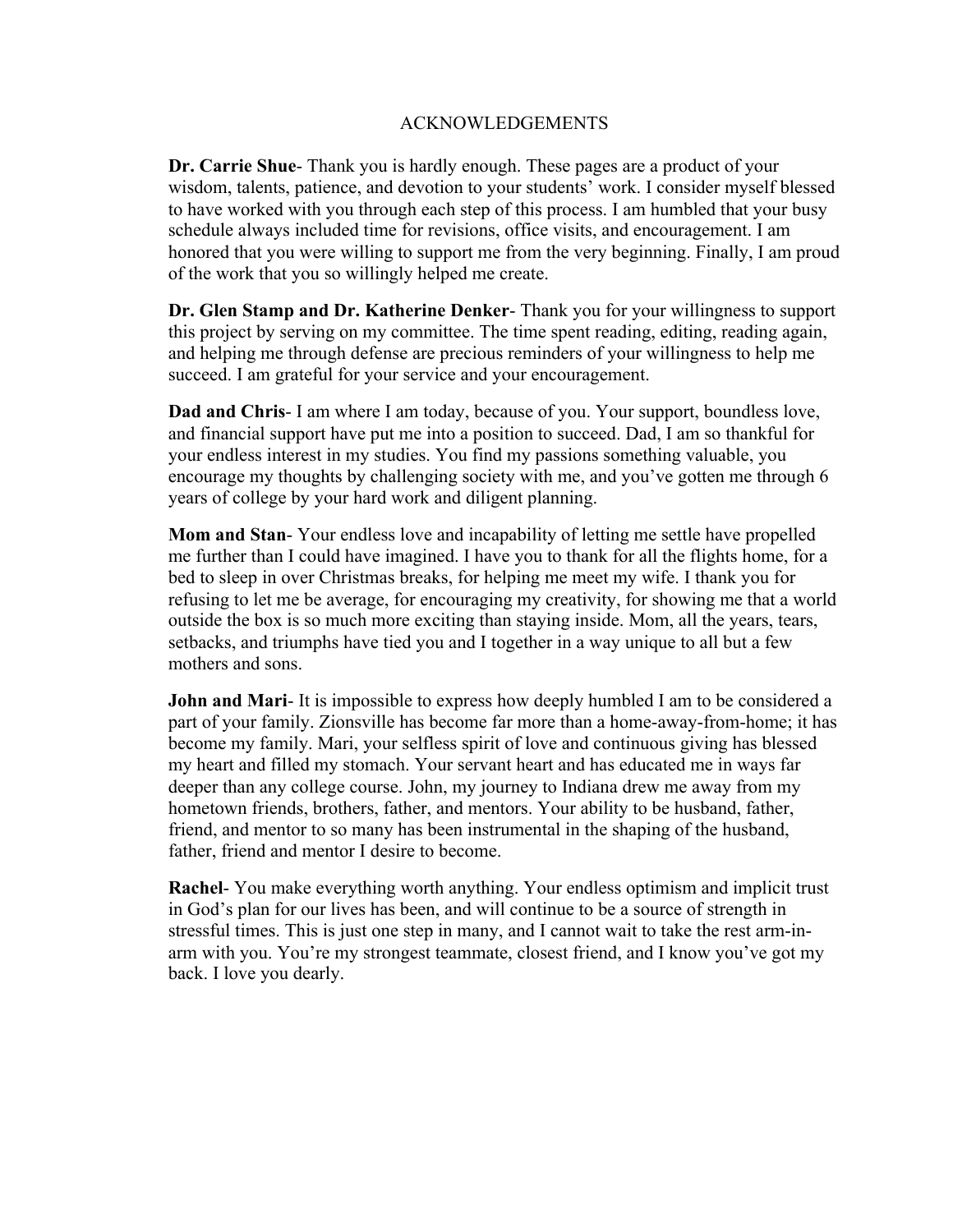# TABLE OF CONTENTS

| Conversational Appropriateness and Effectiveness Scale  31 |  |
|------------------------------------------------------------|--|
|                                                            |  |
|                                                            |  |
|                                                            |  |
|                                                            |  |
|                                                            |  |
|                                                            |  |
|                                                            |  |
|                                                            |  |
|                                                            |  |
|                                                            |  |
|                                                            |  |
| Differing Competency Evaluations for Males and Females  41 |  |
| For Males, Feminine Style Privileged                       |  |
|                                                            |  |
| No Interaction Effect with Regard to Sex and Gender  45    |  |
|                                                            |  |
|                                                            |  |
|                                                            |  |
|                                                            |  |
|                                                            |  |
|                                                            |  |
|                                                            |  |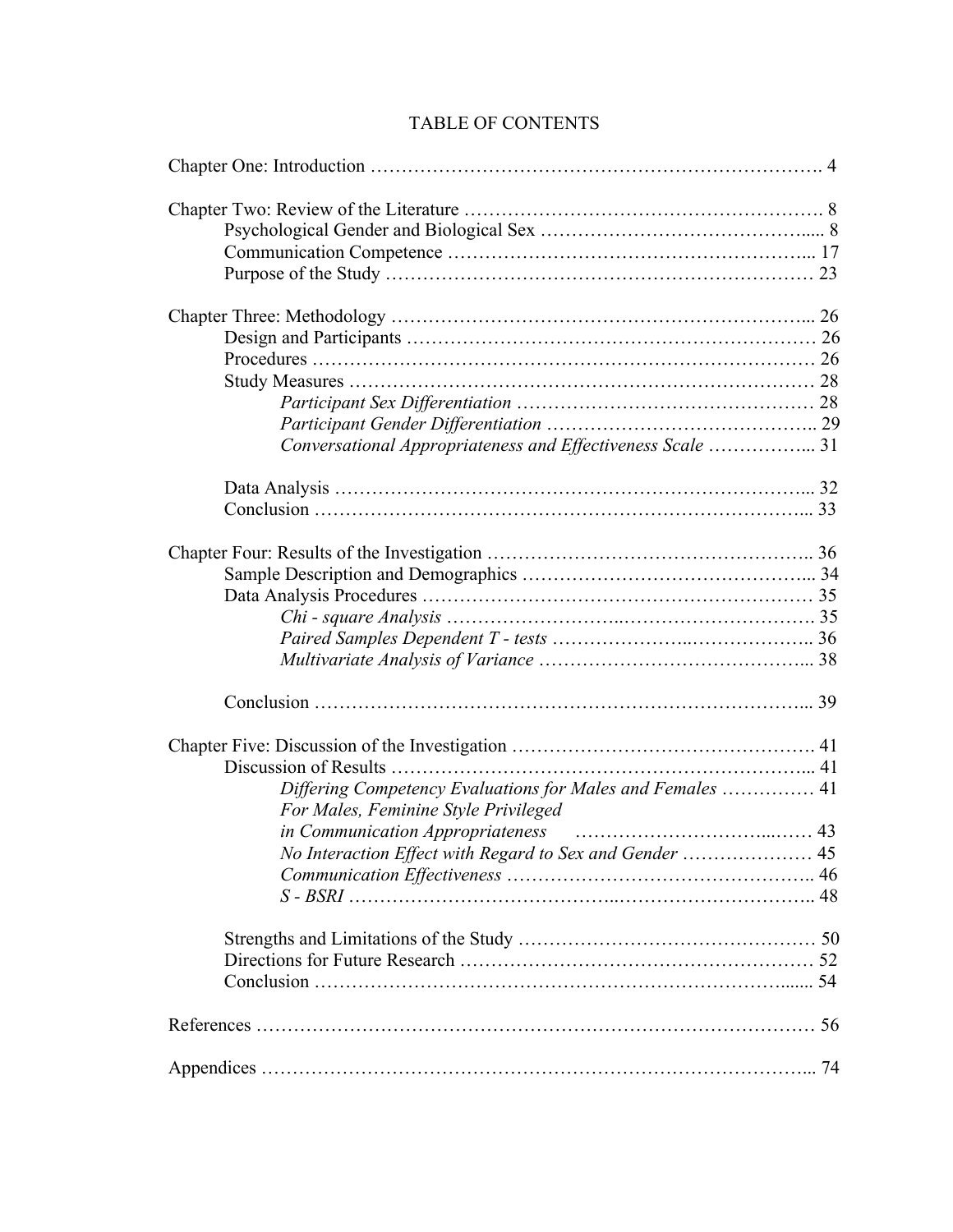#### **Chapter One: Introduction**

The study of sex and gender differences in communication has garnered the attention of popular culture and academic researchers alike. For example, an internet search of major media retailers resulted in over 31,000 print sources aimed at bettering communication within romantic and family relationships, nearly 7,500 print sources focused on understanding gender and communication, and 7,000 print sources directed at sex and communication (Amazon.com, 2009). Furthermore, in a recent study conducted by Palomares (2008), the *The Oprah Winfrey Show*, *Good Morning America* and *20/20* as well as popular newspapers such as *The New York Times* and *The Washington Post*, among a host of other highly circulated media were found to explore differences between the sexes and genders regarding communication (for specific examples in media, see: Kornblut, 2008; Stossel, 2006; Tierney, 2007; Winfrey, 2008).

Researchers from many disciplines have explored similarities and differences as a result of gender and/or sex. For example, linguists have researched differences between men and women in language, including word choice and rate of development in children (Bradley, 1981; Carli, 1990; Crawford, 1995; Mulac, Incontro, & James, 1985; Mulac & Lundell,1980). Psychologists have explored the psychological differences present between gender and sex regarding interpersonal communication (Ashmore, 1990; Eagly, Hyde & Frost, 1993; Hyde & Plant, 1995; Wood & Johannesen - Schmidt, 2004), early childhood gender - typed play (Thorne, 1993) and mate selection (Buss, 1989; Buss, Abbott, Angleitner, Asheriam, et al., 1990). Sociologists have explored gender differences across cultures (Wood & Eagly, 2002). Finally, communication scholars have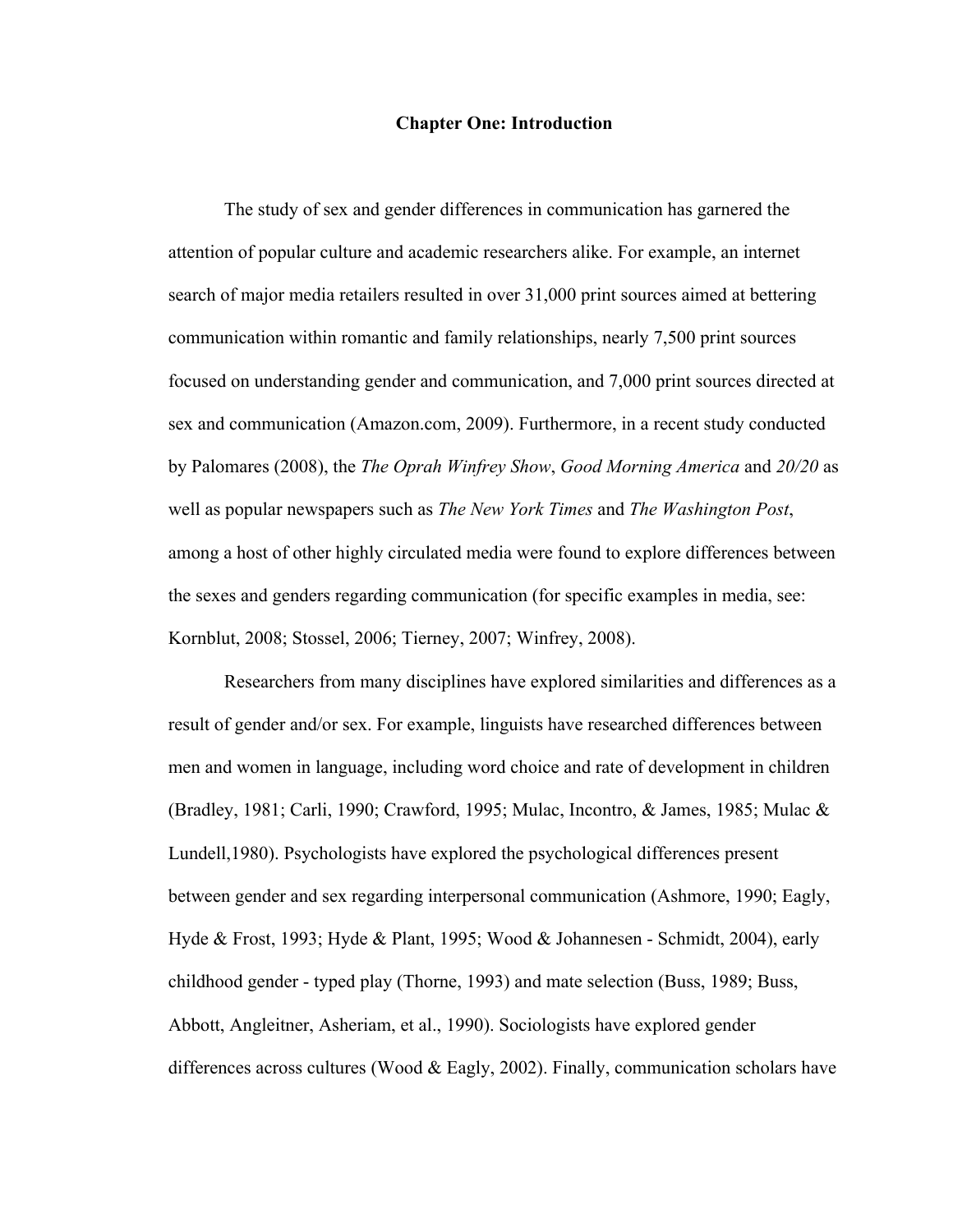identified gender differences in nonverbal skills and behaviors (Donaghy & Dooley, 1994; Findley & Punyanunt - Carter, 2007; Hall, 1984; Hall, 1978; Menzel & Carrell, 1999), sex and gender differences in self - disclosure (Dindia & Allen, 1992; Putnam & McAllister, 1980), differences between the genders in small group behavior (Aries, 1976; Grob, Meyers, & Schuh, 1997; Large, Beheshti, & Rahman, 2002), and differences between the genders regarding compliance gaining behaviors (Baxter, 1984; Guowei, Pettey, Rudd, & Lawson, 2007). Indeed, some researchers and popular authors go so far as to argue that women and men are radically different in nearly every socio communicative element conceivable (Gray, 1992; Tannen, 1990).

Another area of particular interest to communication scholars, and no doubt important in interactions between men and women, is communication competence (Bakan, 1966; Block, 1973; Eagly & Karau, 1991; Wood & Karten, 1986). Communication competence has been defined as an individual's ability to enact communication behaviors that are both appropriate and effective for a communication event (McCroskey, 1982). Research has shown evaluations of communication competence to be a strong correlating factor in the perception of overall communication success (Rudman & Glick, 2008) and may be contingent upon the biological sex of those being evaluated and those evaluating other's communication competence (Wood & Karten, 1986).

While research has provided much insight into both psychological gender as a construct and the relationship between gender and communication, a research area still in need of further exploration is an understanding of the interplay between psychological gender, biological sex, and evaluations of communication competence. To date, research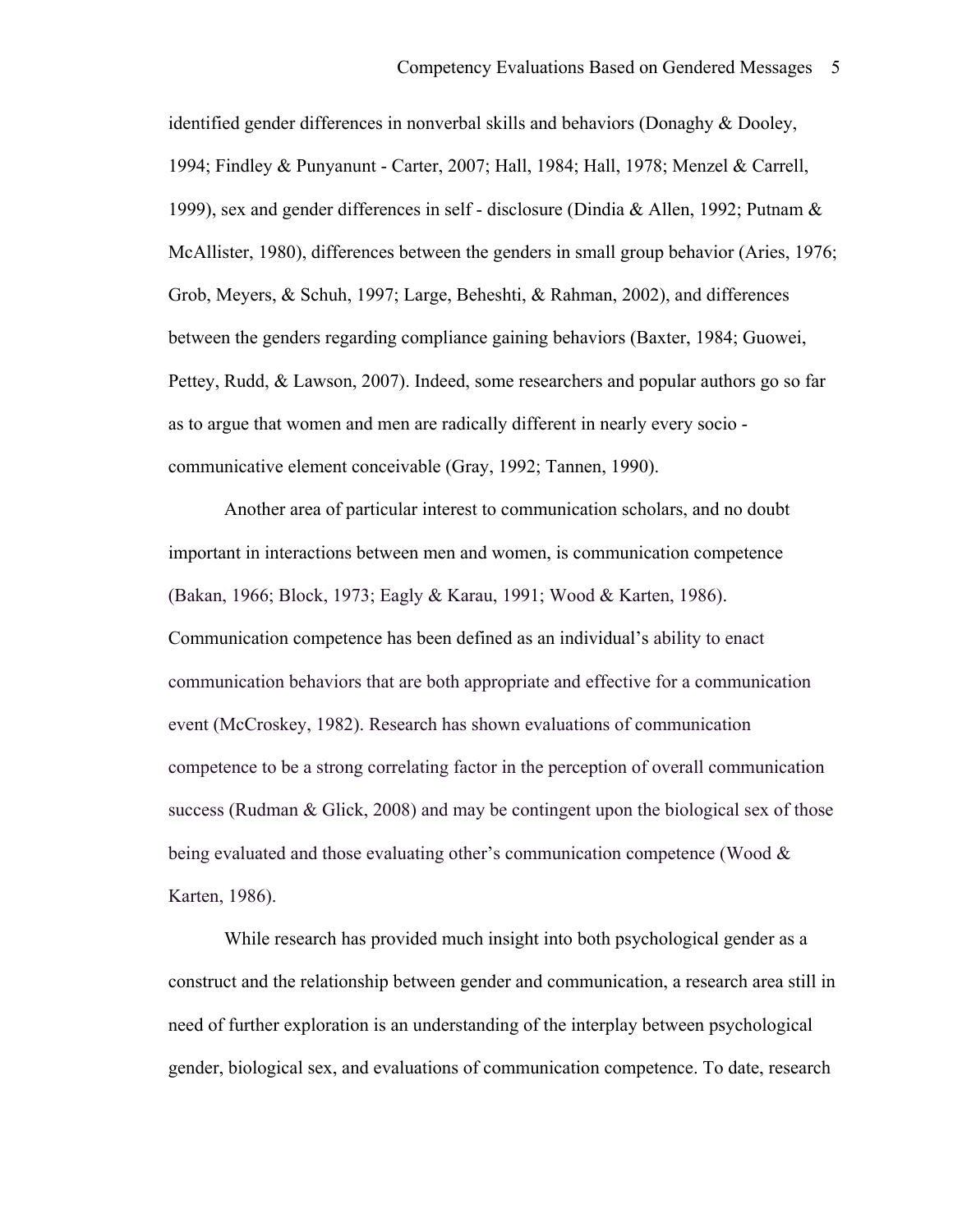has not fully explored the role biological sex and psychological gender plays in evaluations of another individual's appropriateness and effectiveness as they relate to communication competence. Furthermore, research has not explored whether males and females are evaluated differently in the areas of appropriateness or effectiveness when enacting masculine or feminine communication behavior.

Therefore, this study seeks to explore how the different sexes evaluate communication competence as well as how the different genders (i.e., masculine, feminine, androgynous, and undifferentiated) evaluate communication competence. College students were used as the primary participants in this study, in order to more fully understand the complex interplay between psychological gender and biological sex as they relate to evaluations of communication competence. Researching this population is valuable in that it will explore the evaluations of competence among a population that has been exposed to messages about sex and gender since birth (Bates, 1992) and has likely begun to formulate opinions about how sex and gender ideals should function within society. College students are exposed to many situations involving a complex interplay between sex and gender. By exploring students' perceptions of consistent and inconsistent gender - typed behaviors, this research may illuminate one of the potential factors contributing to evaluations of communication competence.

As a foundation for this work, I feel it is necessary to first engage in discussion that expands our: 1) understanding of the complex interplay between psychological gender and biological sex in communication interactions; and 2) knowledge of how expectations and perceptions of sex/gender related communication can be linked to evaluations of competence. Next, I will explain the methodological aspects of this study.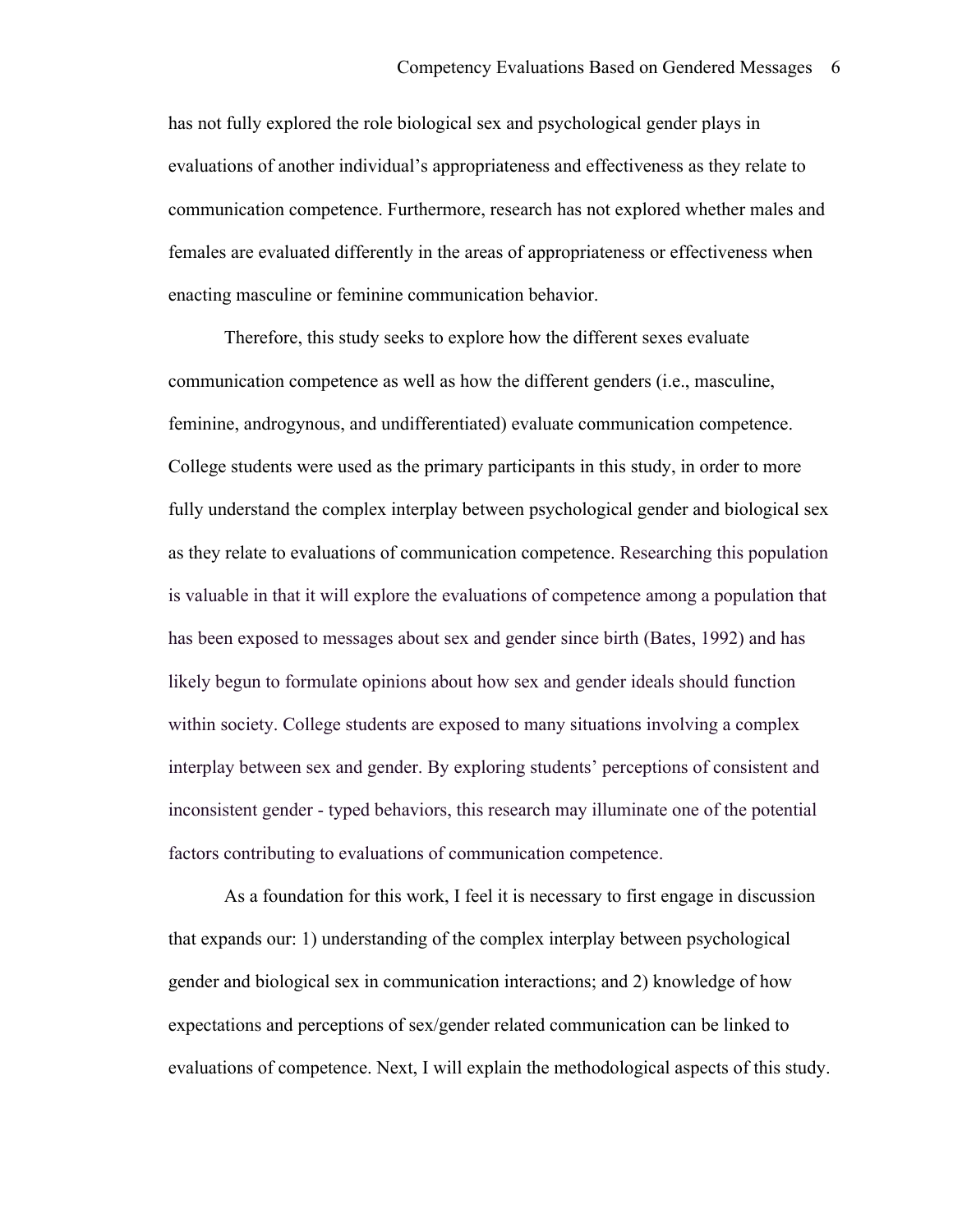Finally, I will analyze and discuss the results. Any significant findings will be extrapolated and explored within the context of previous and future research.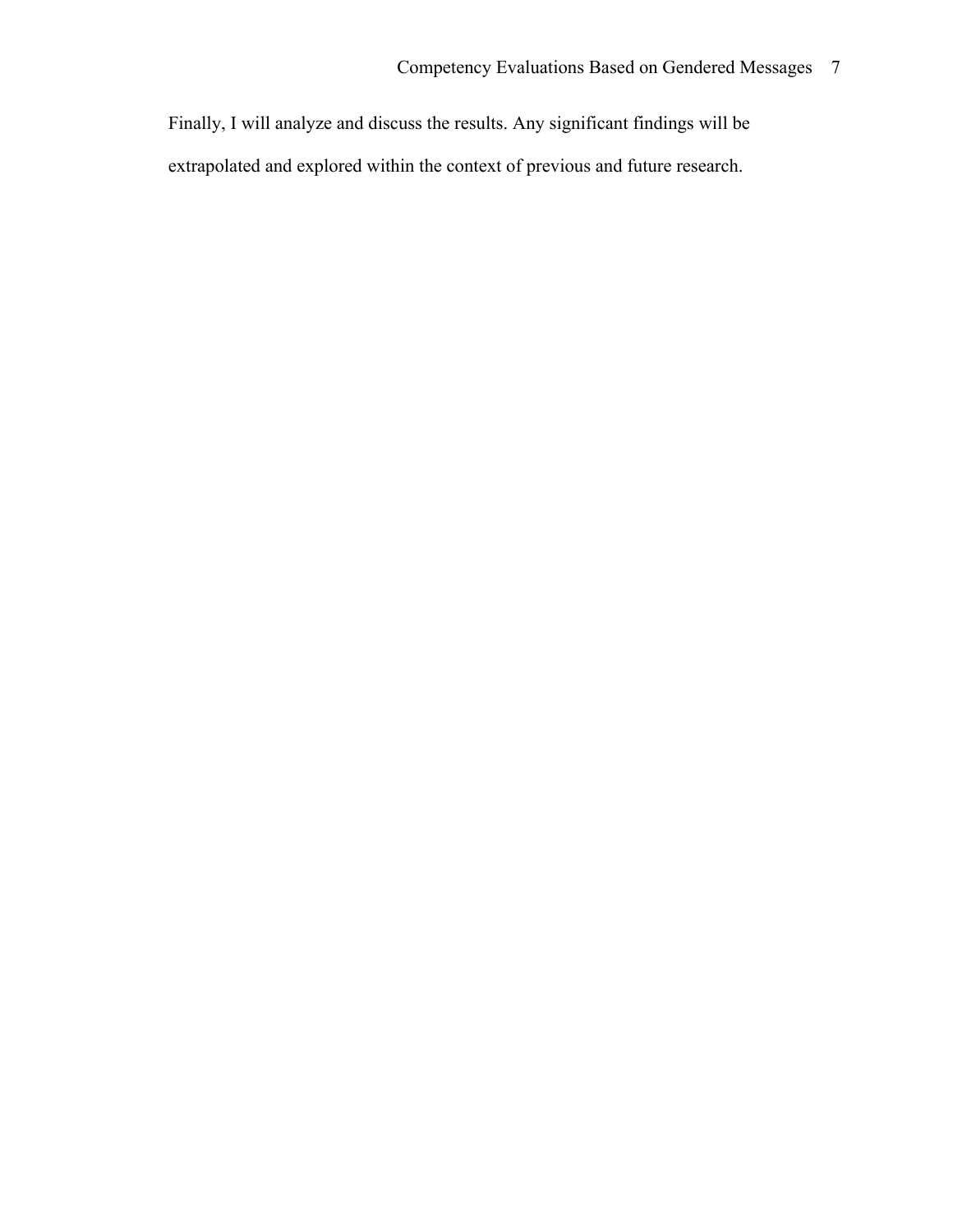#### **Chapter Two: Review of the Literature**

#### **Psychological Gender and Biological Sex**

Sex, gender, masculinity and femininity are all unique constructs with clear distinctions. In this study, I will refer to sex as the respective biological categories of "male" or "female," as determined by genetics. In contrast, I will refer to gender as the set of learned behaviors culturally associated with being male or female (Leaper & Ayres, 2009). According to Leaper and Ayres (2009) there are two main gender classes in terms of language features: masculine and feminine. Thus, the categories of masculine and feminine refer to the labels attached to a person's gender - related behaviors. As such, masculinity and femininity are extensions of the socialized gender distinctions of male and female.

Individuals have been shown to classify themselves on the basis of their respective gender in everyday interactions by adhering to what they perceive as socially acceptable examples of their gender, also known as ideal gender behaviors (Cohen, Berger, & Zelditch, 1972). Ideal gender behaviors provide structure for understanding the social world and tend to produce meaningful outcomes for communicators (Palomares, 2008). Ideal gendered behaviors are a manifestation of our understanding of gender, and what it means to be masculine or feminine. They are created through communication in the family, at school, at the workplace, in intimate relationships, and through the mass media (Bates, 1992; Schultz, Briere, & Sandler, 1984). Masculinity and femininity, as defined by cultural norms, are an archetype of socially acceptable examples of enacted gendered behaviors (Unger, 1978).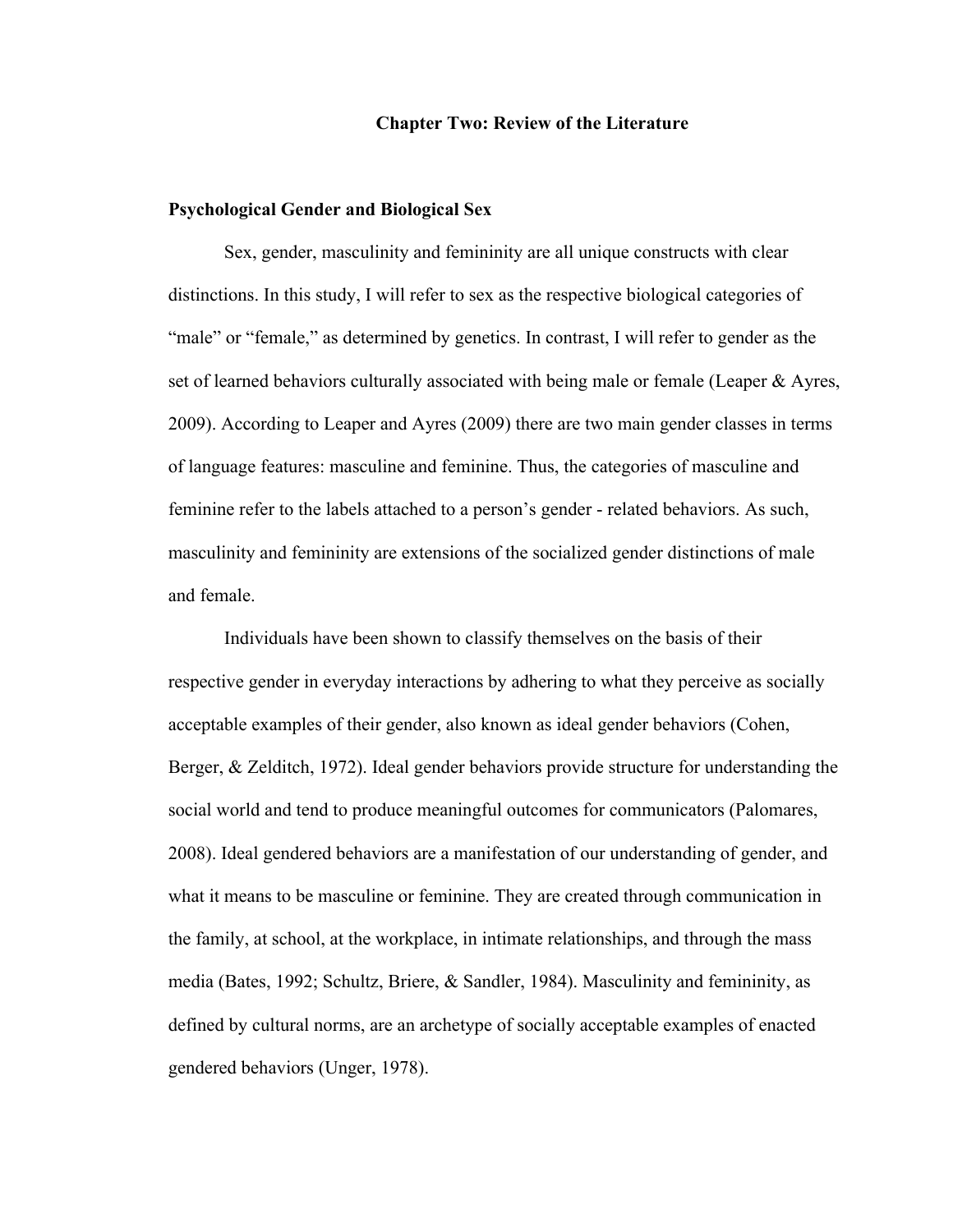Biological sex plays a large role in the cultural makeup of ideal gender behaviors. Within society, for instance, people formulate opinions of appropriate gender-typed behaviors and pressure individuals to adhere to masculine and feminine stereotypes based upon perceived biological sex (Lippa, 2005). According to Mulac, Bradac, and Gibbons (2001), our social system reinforces behavioral expectations for members of particular gender groups. Research exploring socialization tendencies has demonstrated that the pressure to adhere to gendered norms, including ideal gendered communication, typically begins at birth, or shortly after (Campenni, 1999). Parents or primary caregivers play a major role in the socialization of their children. In fact, research has shown that parents tend to expect and encourage gendered behavior according to the biological sex of their children (Langolis & Downs, 1980). To illustrate parents' tendency to reinforce gender norms, Mulac, Bradac, Palomares and Giles (2009) used a prototypical case in which a female child watched a television program and was told by her mother that little girls don't talk like that. In this case, the female gender's respective appropriate communication style and language was reinforced.

Indeed, several researchers have suggested that ideal gender roles are pervasive and employed persistently in many settings (Deal & Stevenson, 1998: Ruble, 1983; Werner & LaRussa, 1985). Sherriffs and McKee (1957) have stated that beliefs about ideal gender behaviors are persistent and unchanging. Other scholars have reinforced Sherriffs and McKee's (1957) original findings that gender - role ideals are indeed consistent over time, leading to an increased understanding of the depth to which stereotypes are ingrained in our societal belief systems (Bem, 1993; Werner & LaRussa, 1985). Borisoff and Merrill (1992) agreed, suggesting that ideal masculine and feminine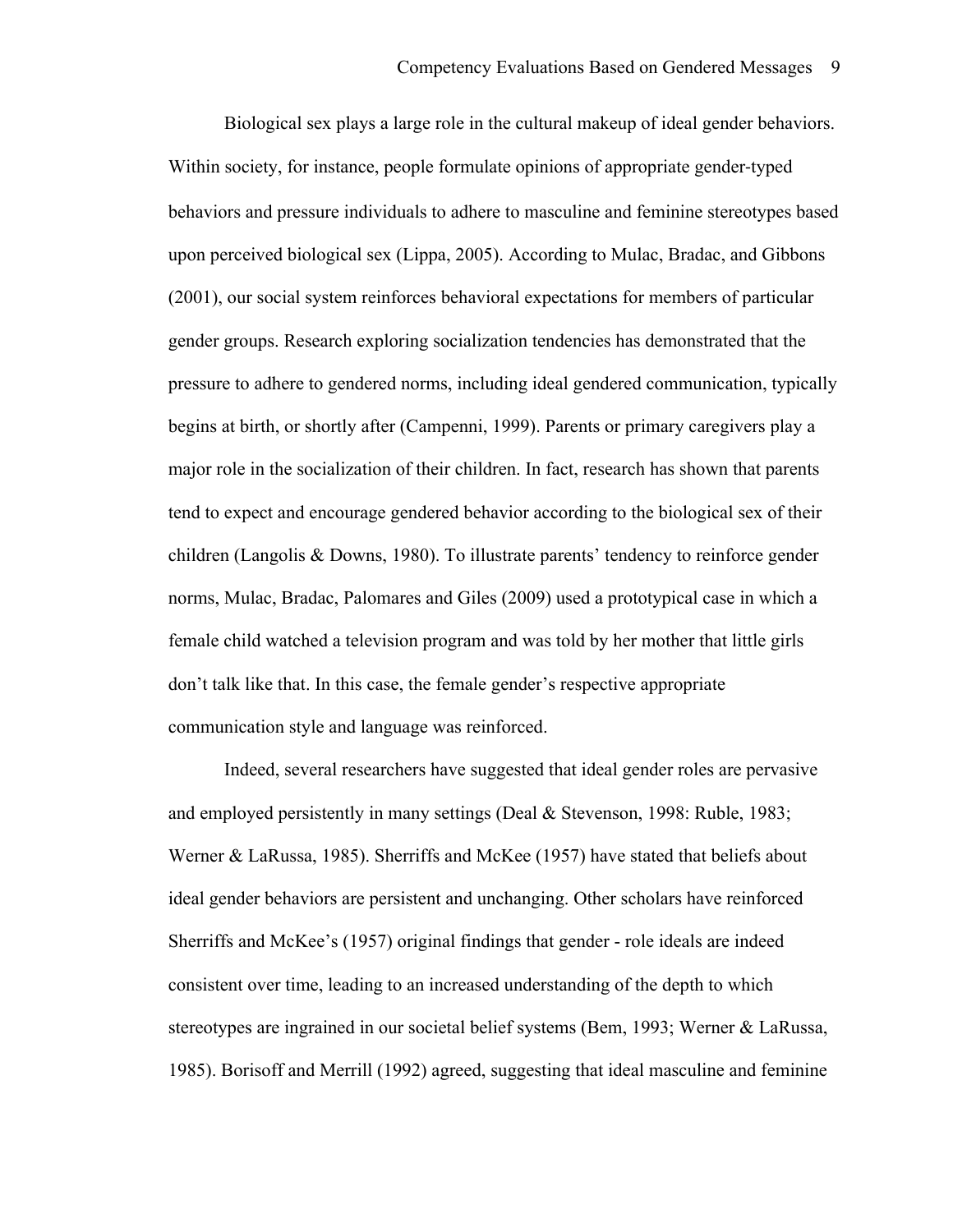behaviors have "been with us for centuries" (p. 16).

These socially acceptable ideals of gendered behaviors for men and women play an important role in society as a cognitive category since they are used to classify individuals and govern perceptions in everyday interactions. In fact, research has found that people in all societies tend to make social distinctions based upon ideal gender traits (Sidanius & Pratto, 1999) as well as place a great deal of emphasis on ideal gender traits in social interactions (Fiske, Haslam, & Fiske, 1992). This research points to the ubiquitous nature of expected social behaviors pertaining to gender within all societies (Sidanius & Pratto, 1999).

Indeed, research also indicates that these ideal gendered stereotypes and behaviors are widespread (Deal & Stevenson, 1998; Ruble, 1983). As such, the persistant use, and subsequent reinforcement of these gendered behaviors, contingent upon biological sex, tends to blur the distinctions between sex and gender. That is to say, the perceived sex of a person often dictates predicted gender, thus resulting in the reinforcement of ideal gender - related behaviors.

According to Molm and Hedley (1992), gender is a system of social classification. Therefore, by definition, gender necessitates that distinct group categorizations occur, based upon predicted gender - typed behaviors (Molm & Headley, 1992). Gender salience, as defined by Palomares (2008), is a cognitive state in which an individual explicitly or implicitly self - categorizes as a member of their respective gender group. Recent research has found that situations involving language are more likely to elevate the salience of gender and tend to activate ideal gender stereotypes (Reid, Keerie, & Palomares, 2003).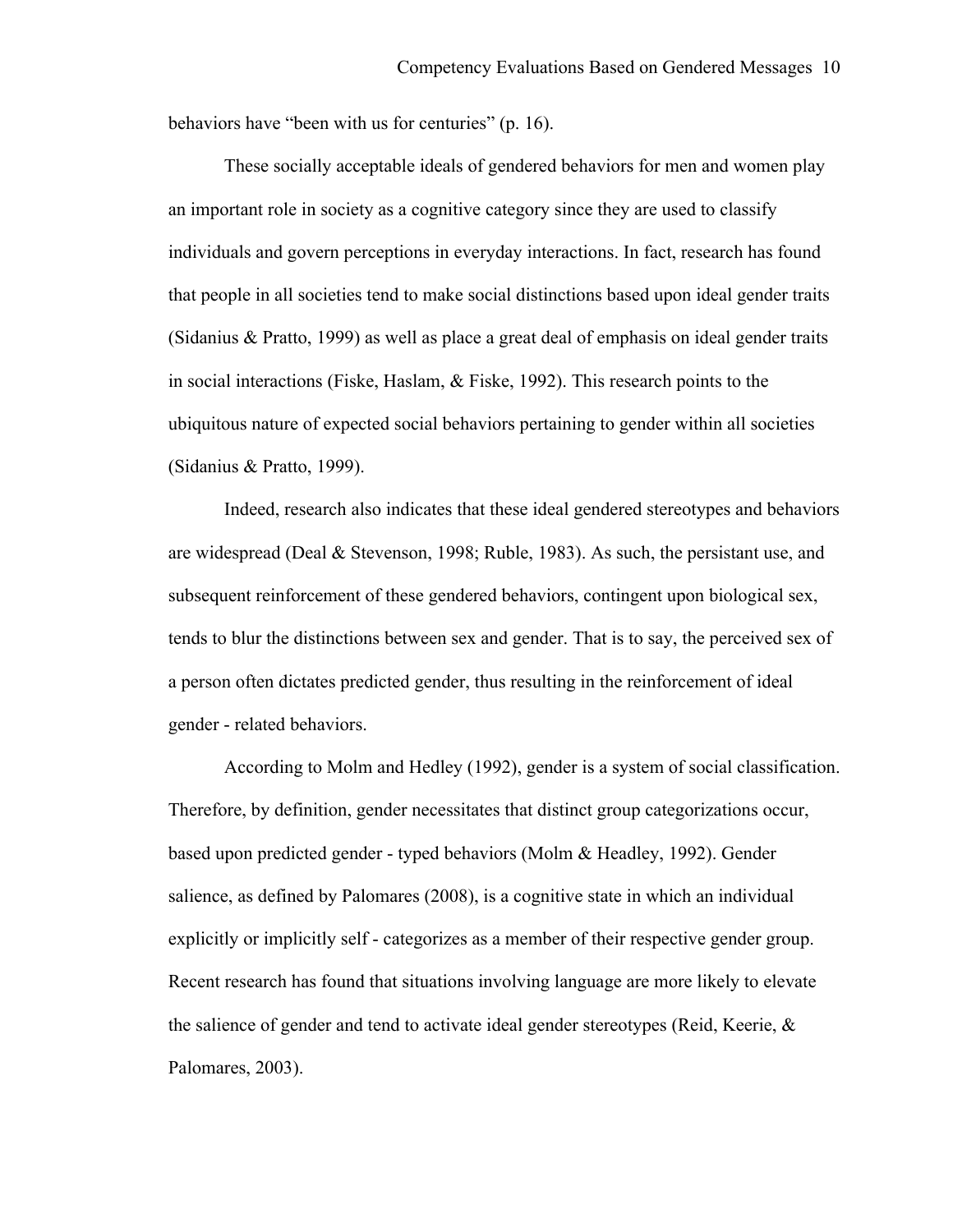A study by Fiske, Hasalm, and Fiske (1992) reinforced the concept of gender salience in communicative acts during cross - sex communication. In their study, participants were asked to watch a video of a mixed - sex discussion group and were subsequently asked to recall which group member said what. Results of this study indicated that participants exhibited a tendency to privilege biological sex above that of other demographic variables, since they were more likely to remember and categorize people of the same sex above that of other categorical distinctions (e.g., age group, race, or name) (Fiske, Hasalm, & Fiske, 1992).

Individuals engaged in gender salience tend to enact behaviors consistent with gender ideals (Palomares, 2008). These ideal gender behaviors assume there are qualities unique to males and females in general (Deaux  $\&$  Kite, 1993; Eagly, 1987; Smith, 1985). For example, male - expected behaviors typically include qualities such as aggression, ambition, dominance, forcefulness, independence, self - reliance, and individualism (Lindsey & Zakahi, 1998; Mulac, 2006), while female - expected behaviors typically describe women as nurturing, affectionate, helpful and emotionally expressive (Lindsey & Zakahi, 1998). Deaux and Kite (1993) suggest that male expected behaviors typically ascribe an agentic quality to men and female expected behaviors ascribe a communal quality to women. Research on communication behaviors supports these expected gendered behaviors (Colley, et al., 2004). For example, research has shown that during conversations women tend to be more inclusive and encouraging then men (Lindsey  $\&$ Zakahi, 1998); in addition, women have been shown to be more likely than men to smile, be attentive, and make eye contact in interpersonal communication encounters (Basow, 1986; Dindia, 2006).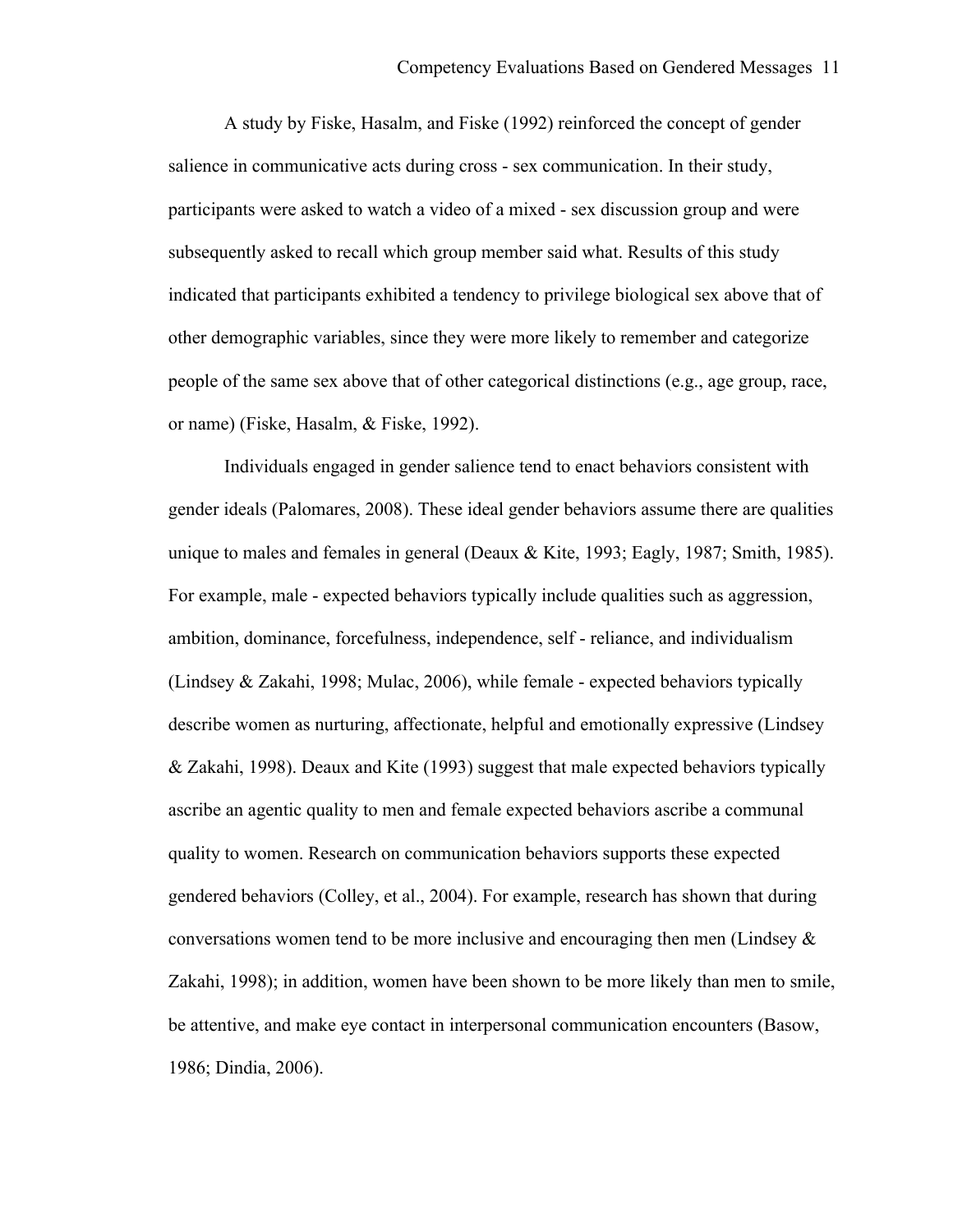According to Aries (1996), research on interpersonal communication encounters typically reports men as more communicatively direct than women. For instance, Mulac, Bradac and Gibbons (2001) found statistically significant differences in the use of language features by male and female communicators. Specifically, females tended to produce indirect speech, and males tended to produce direct speech. A similar study by McKelvie (2000) also found that males organize linguistic phrases using primarily direct communication strategies, while females most often use indirect communication strategies. Furthermore, research has suggested that males and females interpret communicated messages differently contingent upon the use of direct or indirect speech (Cleary, 1996; Roberts, 1991).

Interestingly, it may be the case that the mere presence of the opposite sex can elicit specific gender - linked communication behaviors (Palomares, 2004). For example, women tended to interrupt more in groups where men were the majority than in groups where women were the majority (Karakowsky, McBey, & Miller, 2004). Furthermore, research that examined mixed - sex dyadic communication from the female perspective found that women may actually adopt stereotypical behaviors in order to be effective communicators with men. For instance, one study showed that women use more speech qualifications in mixed - sex groups than in same - sex groups (Carli, 1990). This study also found that women who prefaced their remarks with self - deprecating comments (e.g., "I may be wrong") while communicating in mixed - sex groups, had greater influence over male group members (Carli, 1990). Individuals who conform to ideal gender norms have been shown to elicit more favorable communicative acts and enact greater social influence (Carli, 2001). A study conducted by Carli (2001) showed that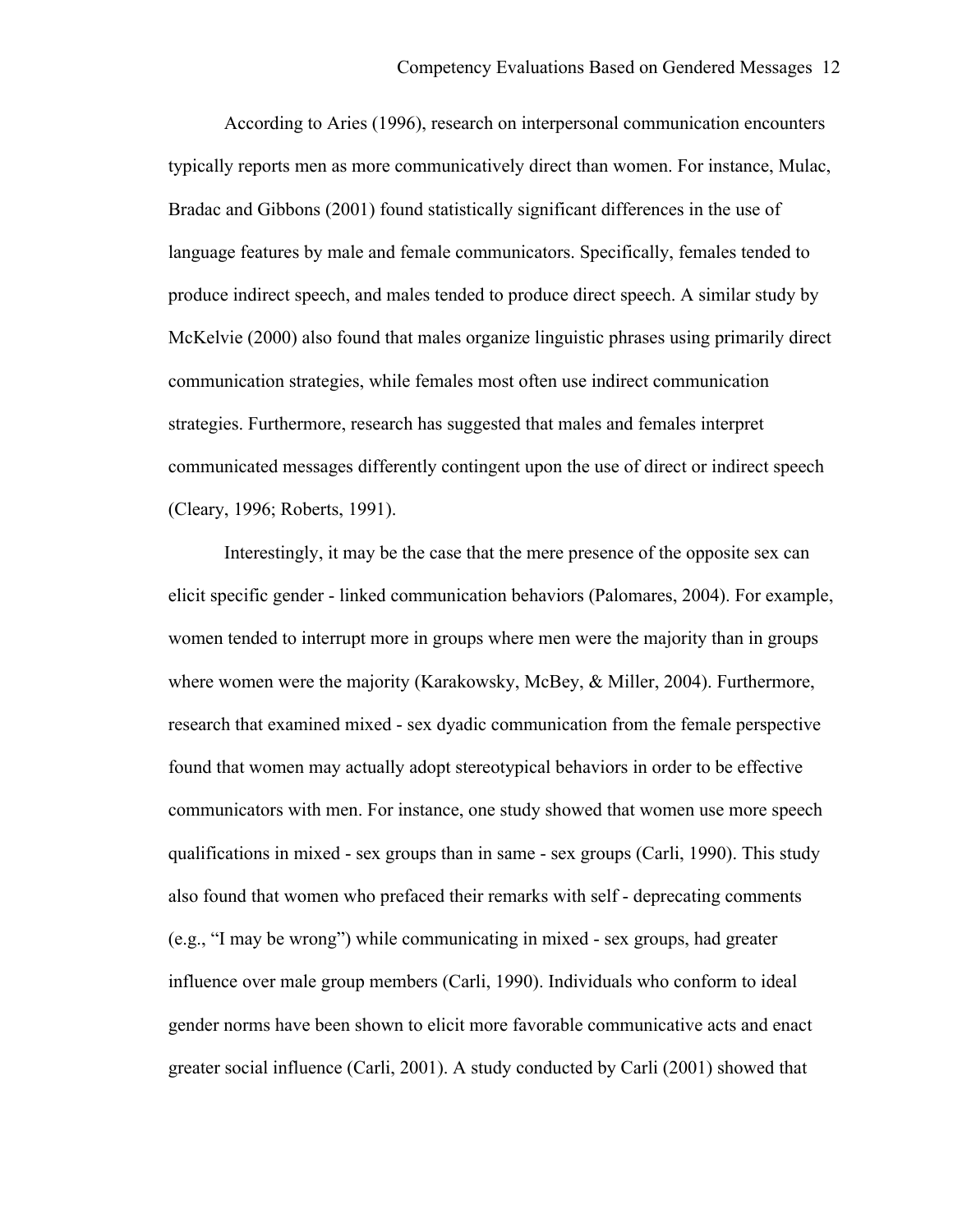when women conformed to ideal gender norms by prefacing their remarks with self deprecating comments, they were considered better communicators than women whom did not conform to any specific gender norms. Furthermore, Carli's (2001) study revealed that by prefacing remarks with self deprecating comments, women were more likely to be acknowledged and heard.

With regard to interpersonal and group communication, men are typically more hierarchically minded (Aries, 1996; 1987). Men have also been shown to exhibit dominance in groups by talking more than women (Goldshmidt & Weller, 2000). Karakowsky, McBey, and Miller (2004) found that men interrupted more in groups in which their gender was the majority. In addition, research has found that men place a greater emphasis on displays of dominance than women when communicating with other male group members (Ellis, 1982), while women emphasize openness or self - disclosure (Aries, 1976; Ellis, 1982; Miller, 1997). However, when interacting with women, men place less emphasis on dominance than when communicating with other men (Aries, 1976). Conversely, research has shown that women tend to be more expressive, supportive, facilitative and cooperative than men (Aries, 1996). In addition, women tend to enact egalitarian group communication behaviors as well as communicate more personally with others (Aries, 1987; Janssen & Murachver, 2004).

Research has shown that the sex of a conversational partner can affect a speaker's behavior and emotion, such as willingness to disclose (Lippert & Prager, 2001). For instance, women self - disclose more than men when communicating with same - sex partners (Dindia & Allen, 1992; Mulac, Seibold, & Farris, 2000). The highest levels of self - disclosure are found to occur between women, moderate levels of self - disclosure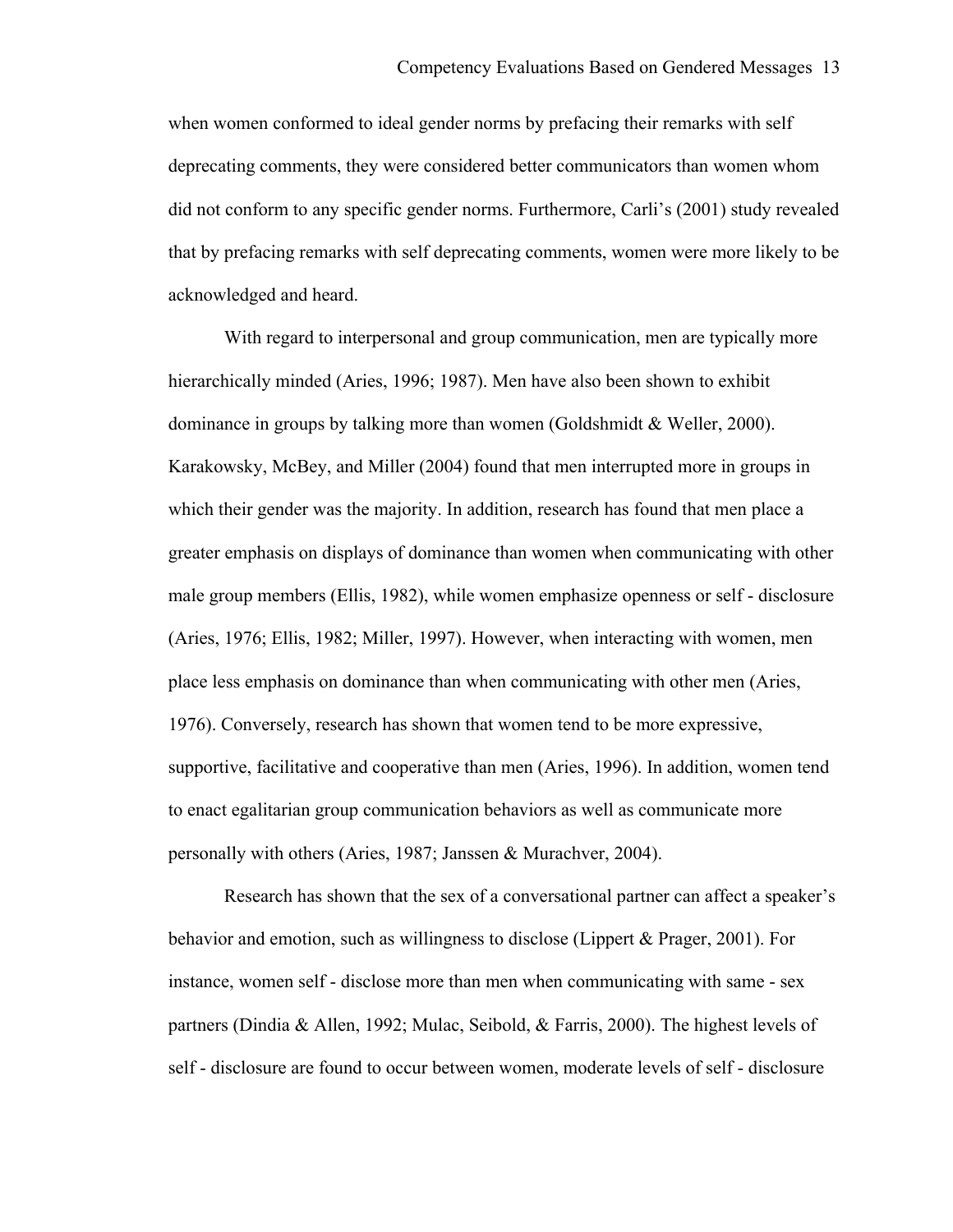occur within mixed - sex dyads, and the lowest levels of self - disclosure occur between men (Dindia & Allen, 1992). Consistant with gender salience, Aries (1996) posits that men's lack of disclosure when communiating with other men suggests that males are simply more likely to disclose to a woman, rather than risk the socially unacceptable alternative of disclosing to another man.

Some researchers attribute these differences in communication to a theoretical claim that men and women are raised in separate subcultures, thereby learning to communicate and use language differently from one another (Gilligan, 1982; Maltz & Borker, 1982; Mulac, Bradac, & Gibbons, 2001; Palomares, Reid, & Bradac, 2004; Tannen, 1994). The separate cultures approach to explaining communication differences between the sexes suggests that men and women, as a result of socialization, tend to interpret the same respective linguistic features as carrying different meanings (Maltz  $\&$ Borker, 1982). Tannen (1990), further articulated her cross - cultural position by suggesting that women use communication to establish connection and intimacy, while men communicate in order to gain status and independence.

Recent research has also shown that there are more, or at least as many, similarities in communication behaviors between women and men as differences (Eagly & Koenig, 2006; Fox, Bukatko, Hallahan, & Crawford, 2007; Hyde, 2005; MacGeorge, Graves, Feng, Burlson, & Gillihan, 2004; Mulac, Wiemann, Widemann, & Gibson, 1988). For instance, by analyzing 20 - minute problem - solving interactions of 48 randomly assigned male/female dyads, Mulac, et al. (1988) found that similarities in specific language features (e.g., directives, intensive adverbs, and interrupting behaviors) between men and women exist to a greater degree than do differences. In another study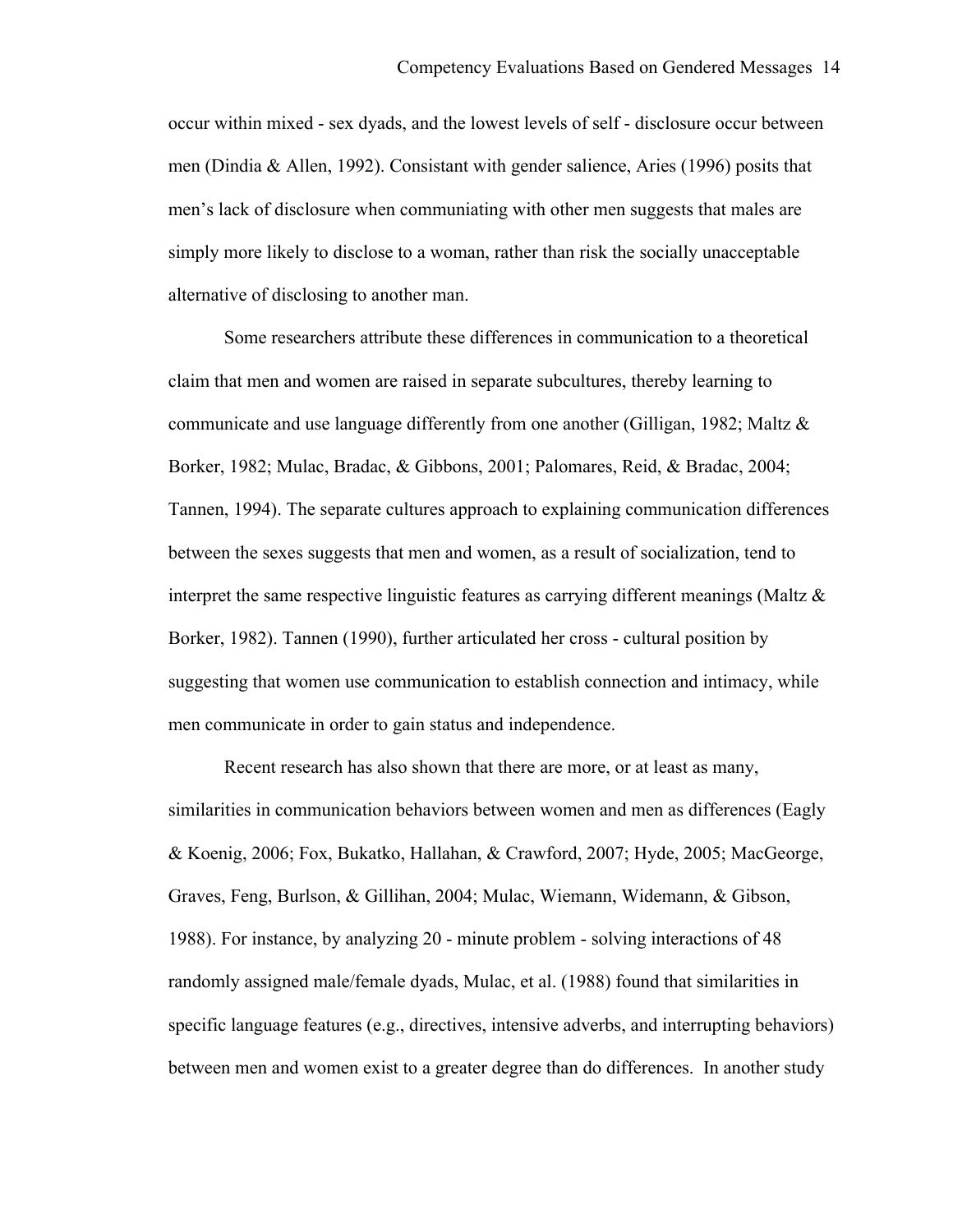using same - sex and mixed - sex dyads, there was no significant difference in the degree to which men and women interrupted, used directives (e.g., "write that down), or used intensive adverbs (e.g., "really") (Mulac, 2006). Furthermore, research has suggested that without the physiological cue of biological sex, individuals cannot distinguish between the speech of a male or female (Hyde, 2005; Mulac & Lundell, 1994; Mulac, Studley, & Blau, 1990). For example, multiple studies have shown participants' inability to guess the sex of a speaker when presented with transcribed speeches (Mulac, Incontro, & James, 1985; Mulac & Lundell, 1982; 1980). From these results, we can infer that communicative differences between men and women are found primarily when the biological sex of interaction partners is known and gender salience is perceived.

Some scholars, particularly those in the communication discipline, have claimed that academia has fallen victim to expected gender ideals and has reinforced overplayed sexual stereotypes (Aries, 1996; Canary & Hause, 1993; Dindia, 2006). For example, Dindia (2006) has argued that many analytical reviews of the literature find significant differences between males and females by purposefully exploring only gendered communication variables, thereby eliminating the risk of actually finding potential differences in personality, social behavior, and developmental or cognitive psychology. In fact, she argues that post - analyses of effect sizes in meta - analyses of sex differences tend to provide a lack of evidence for differences (Dindia, 2006). It may be the case that a majority of research focused on sex differences in communication does not attend to contextual situations or influences that are inevitably present in these interactions (Crawford & Kaufman, 2006). Furthermore, recent meta - analyses of applied communication behavior suggest that sex differences in communication behaviors are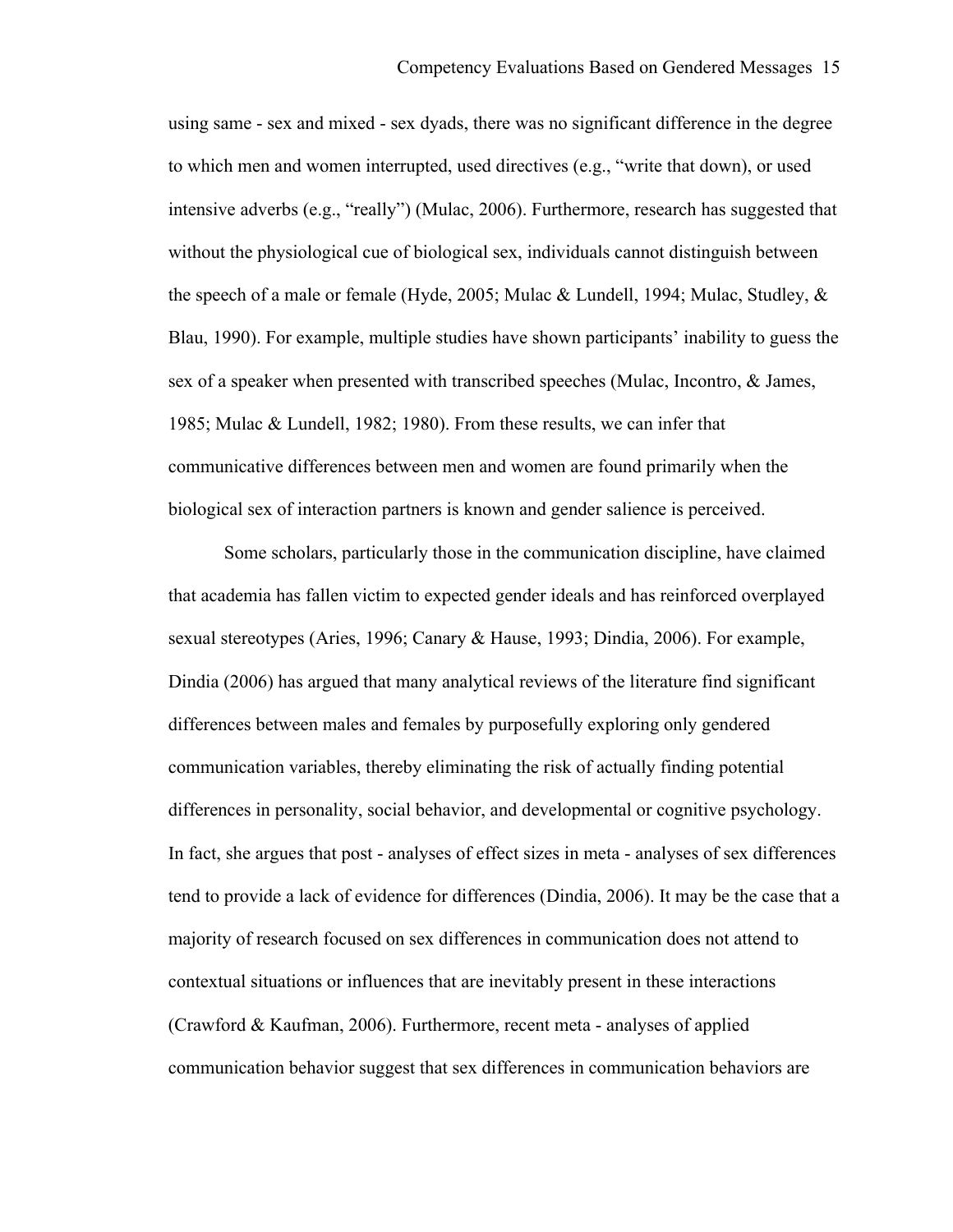small, and chiefly moderated by other variables (Allen, Preiss, Gayle, & Burrell, 2002).

According to Leaper and Ayers (2009) linguistic similarities and linguistic differences are equally present because of the presence of these other variables such as status (O'Neill & Colley, 2006), sex - composition (Savicki & Kelley, 2000), age (O'Kearney & Dadds, 2004), conversation partner (Thompson, Marachver, & Green, 2001) and means of communicating (Fox, Bukatko, Hallahan, & Crawford, 2007). It may also be the case that gender ideals have been misconstrued for sex differences in communication. Canary and Hause (1993) reviewed 15 meta - analyses of sex differences and concluded that sex accounts for only about 1% of the variance in communication variables. It may be that the variable of "sex" actually interacts with other variables, thereby producing a type - I error. This interaction effect may explain why the results of sex on communication patterns and differences are not consistent across many studies (Dindia, 2006).

A popular critique of research espousing sex - related communication differences involves perceived limitations of quantitative methods. According to Aries (1996), a large sample size coupled with a very small mean difference can provide a statistically significant outcome (assuming  $p < .05$ ). Statistical significance is a widely used criterion; however, a statistically significant difference may not necessarily mean a large or practical difference (Aries, 2006). Aries' (2006) position supports Canary and Hause's (1993) argument that statistical significance *and* effect size must be taken into consideration. Once statistical significance and effect size are accounted for, results for sex differences in communication style amount to less than 6% of the difference in behavior, according to a study by Canary and Hause (1993). Aries (2006) claims that,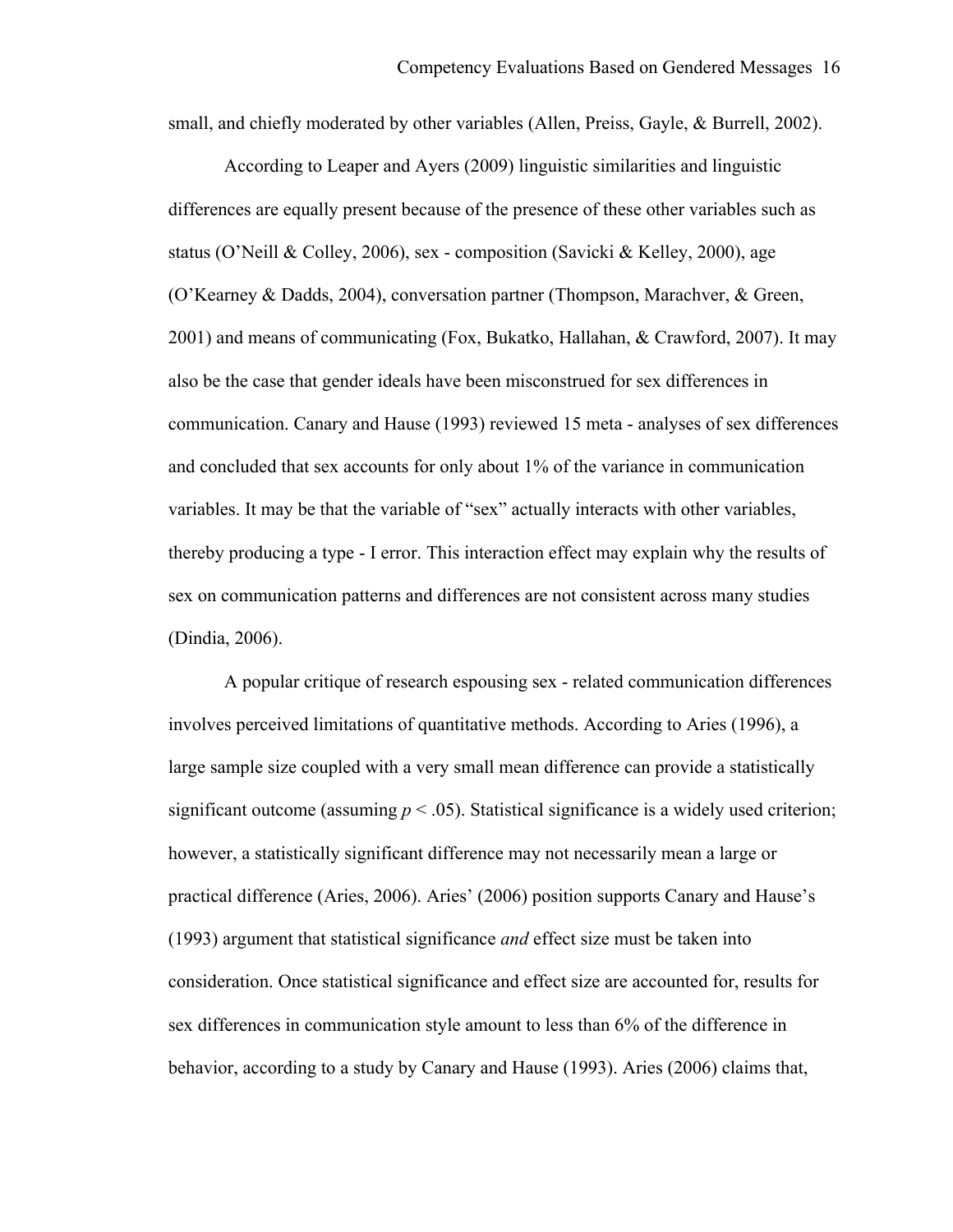according to her meta - analyses, typically less than 1% of the differences found between men and women are actually a result of their communication behaviors. In applying this research, it seems clear that, while gender differences exist, they are not solely the result of sex differences in communication style. It seems that both ideal gender and sex may play a significant role in the presence of differences in communication between men and women.

Thus, we are left with the following conclusions: 1) ideal gendered behaviors are a manifestation of our understanding of gender, and what it means to be masculine or feminine; 2) through socialization, ideal gender behaviors are enacted and reinforced in society based upon perceived biological sex; and 3) it is likely that differences in communication exist regarding ideal gender behaviors and biological sex.

#### **Communication Competence**

Due in large part to the ubiquitous nature of ideal gender behaviors and the tendency for gender salience to take precedence in interactions, it stands to reason that individuals are evaluated and judged based upon their own psychological gender and biological sex. Therefore, deviation from socially acceptable gender behaviors may cause a decrease in positive evaluations of communicators. One of the ways in which to evaluate communicators is to judge their communication competence.

Communication competence is the ability to choose a communication behavior that is both appropriate and effective for a given situation (McCroskey, 1982). Practically defined, Trenholm and Jensen (1996) describe communication competence as "the ability to communicate in a personally effective and socially appropriate manner" (p. 11). Spitzberg and Cupach (1994) suggest that appropriateness and effectiveness are two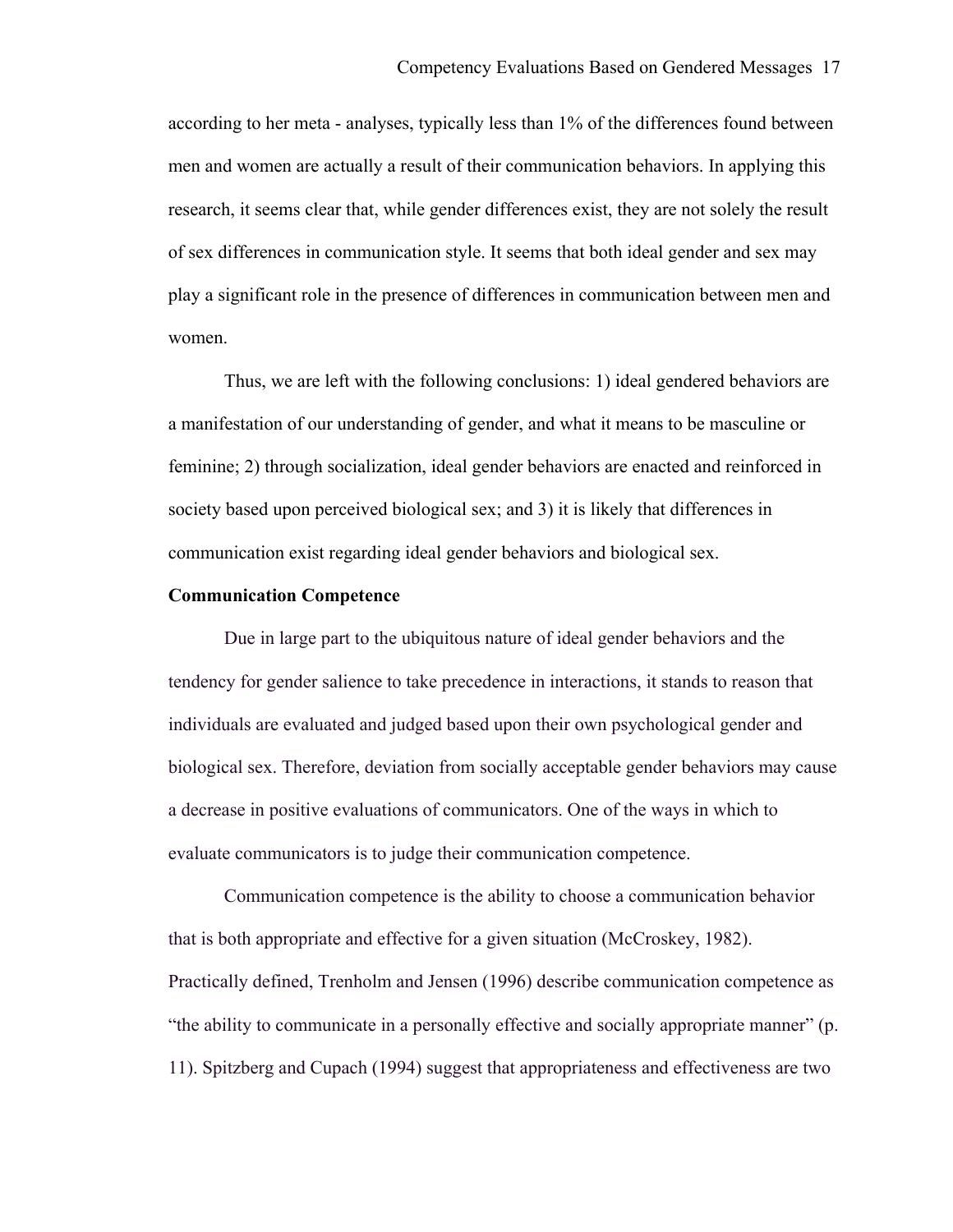major components of interpersonal communication competence. Appropriate behavior refers to those actions that receive social rewards and fulfills others' expectations, and effective behavior refers to those actions that accomplish the communication goal.

Research suggests three broad categories for organizing communication competence research (Bachman, 1990). These categories are organizational competence, including both grammatical and textual competence, pragmatic competence, including sociolinguistic and performative competence, and finally strategic competence, including the ability of a speaker to employ communication strategies. For the purposes of this study, I will primarily focus on pragmatic and strategic competence as they relate to perceptions of a speaker's biological sex and psychological gender.

Exploring communication competence with regard to perceptions of sex and gender is important. According to research conducted by Rudman (1998), for instance, gender influences the evaluation of communication competence due to a direct link between the two. The "gender - to - competence link" states that men tend to be perceived, both according to themselves and other group members, as typically higher in general competence than women. This link, as suggested by Wood and Karten (1986), begins to illuminate the power that ideal gender behaviors have over evaluations of competency.

As suggested in research explored earlier, men and women are products of gender - typed socialization. Thus, agentic (i.e., task oriented or instrumental) qualities like self assertion and self - expression tend to become more developed in males and communal (i.e., social - emotional or expressive) qualities like selflessness and concern for others are more often exhibited in females (Bakan, 1966; Block, 1973; Eagly & Karau, 1991).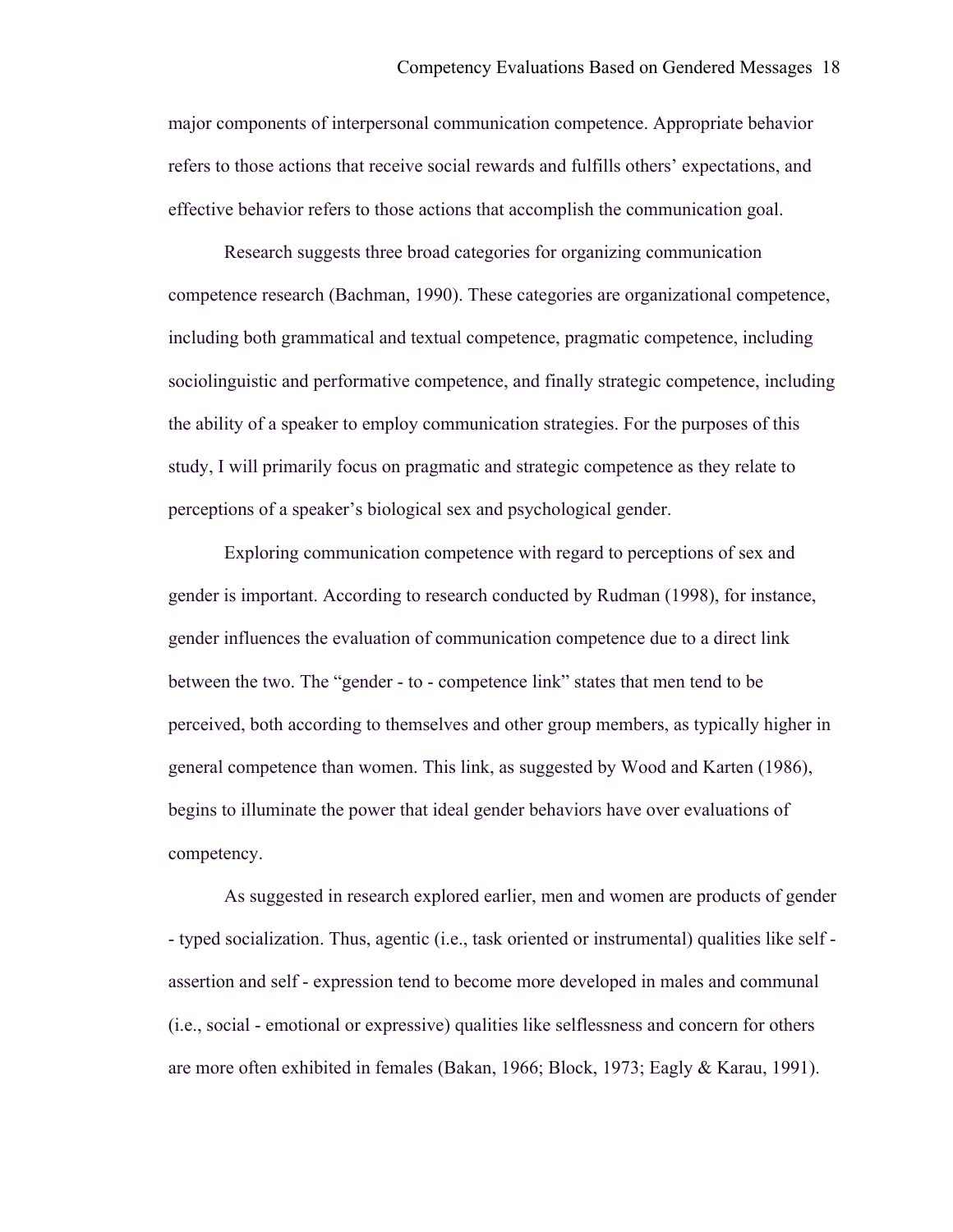These qualities have been shown to have an effect on perceived competence of group members (Wood & Karten, 1986).

Agentic and communal traits may lead to predictions of competence in many different situations (Rudman, 1998). For example, Patrick, Yoon, and Murphy (1995) found that typically male gender - typed characteristics (e.g., assertiveness, independence, leadership) were most strongly related to positive competency evaluations for children at multiple grade levels, both in the home and in school. Conversely, the ideal gender role of femininity may result in diminished perceptions of a woman's competence in social situations (Borgida, Hunt, & Kim, 2005). Results of a study with undergraduate participants interviewing and evaluating male and female applicants showed higher competency ratings for men than women (Rudman, 1998). However, some typically female gender - typed characteristics (e.g., cooperativeness and caring) have been found to be important for positive competency evaluations although to a significantly lesser degree than male gender - typed characteristics (Patrick, Yoon,  $\&$ Murphy, 1995). This research shows that ideal male characteristics are generally more likely to elicit positive competency evaluations than ideal female characteristics.

In order to explore the interplay between sex and gender with regard to communication competence, Wood and Karten (1986) formed four - person, mixed - sex discussion groups. In each group, members were unable to see or hear one another, and were given only information about other members' names and sex. When group members were explicitly presented with the sex of other group members, men tended to engage in a greater amount of active task behaviors than women, while women tended to exhibit a greater amount of positive social behaviors than men. This research suggests that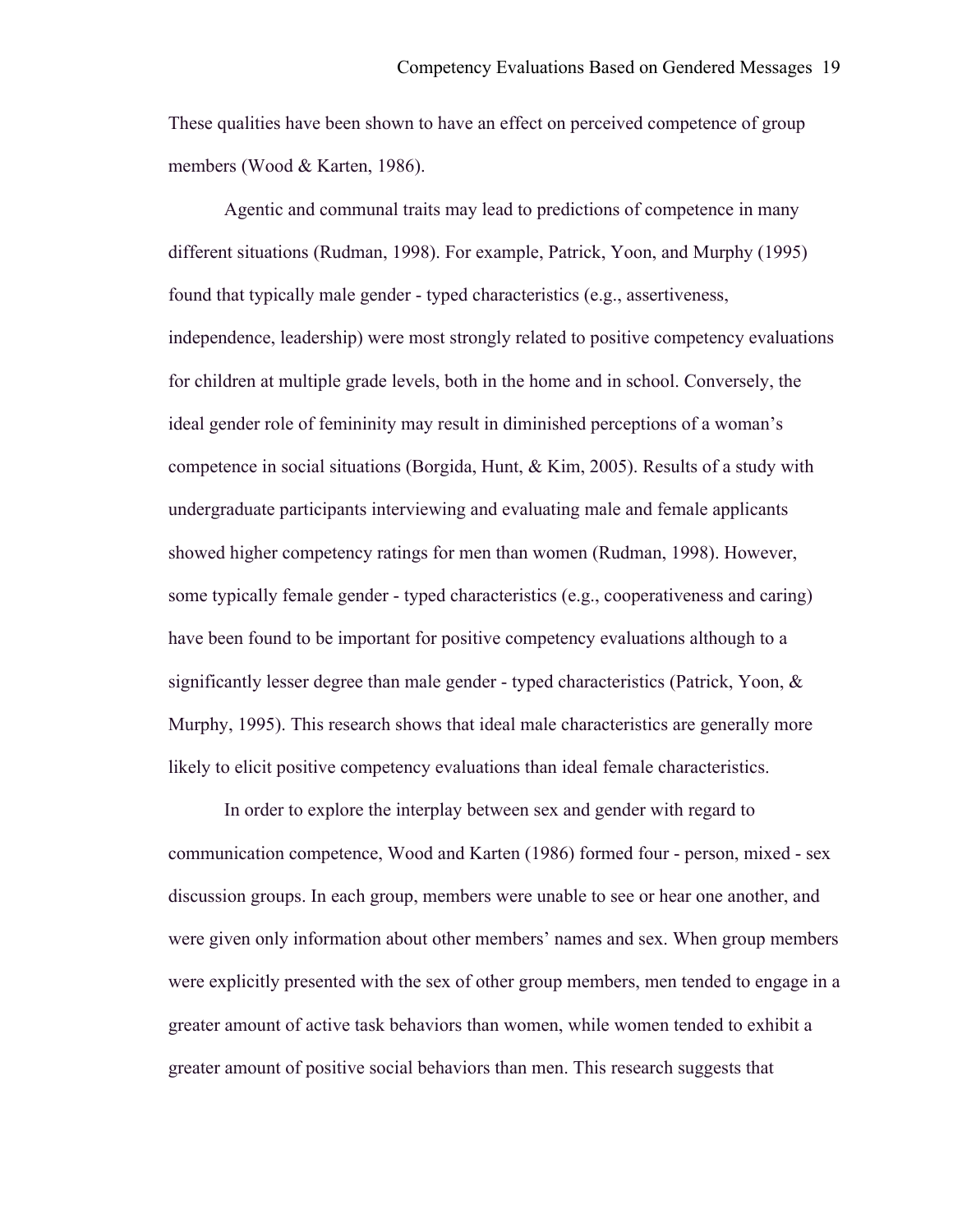individuals engage in typical gender behaviors, thereby assimilating their behavior with what they perceive to be competent social behavior.

Research indicates that those who deviate from typical gender behaviors are subject to diminished communication evaluations (Rudman, 1998; Rudman & Fairchild, 2004; Rudman & Glick, 1999; Rudman & Glick, 2008). For instance, women who engage in active task behaviors and present themselves as more agentic (e.g., directive and assertive) are typically viewed as gender - role deviant and without interpersonal skills usually attributed to females (Rudman & Glick, 2008), while women adhering to socially acceptable feminine roles are viewed as normative and in possession of feminine interpersonal skills (Rudman & Glick, 1999). Furthermore, women who speak directly about their strengths and intentionally speak about past successes are typically seen as qualified, but less socially attractive than women who refrain (Rudman  $\&$  Fairchild, 2004). Thus, socially acceptable gender roles enacted during communication encounters tend to elicit a potentially false perception of males being more competent than females.

Consistent with these findings, Huddy and Terkildsen (1993) argue that gender stereotypes form socially desirable traits in society. In their study, Huddy and Terkildsen (1993) found a general preference for male - typed characteristics at higher levels of political office and found that women tended to be viewed as less competent and aggressive than men. Aggression is an agentic quality that is present in ideal male behaviors and has been shown to correlate with higher competency evaluations (Borgida, Hunt, & Kim, 2005).

In support of research suggesting that specific gender - typed traits tend to elicit higher competency evaluations, Rudman and Glick (1999) found that applicants to major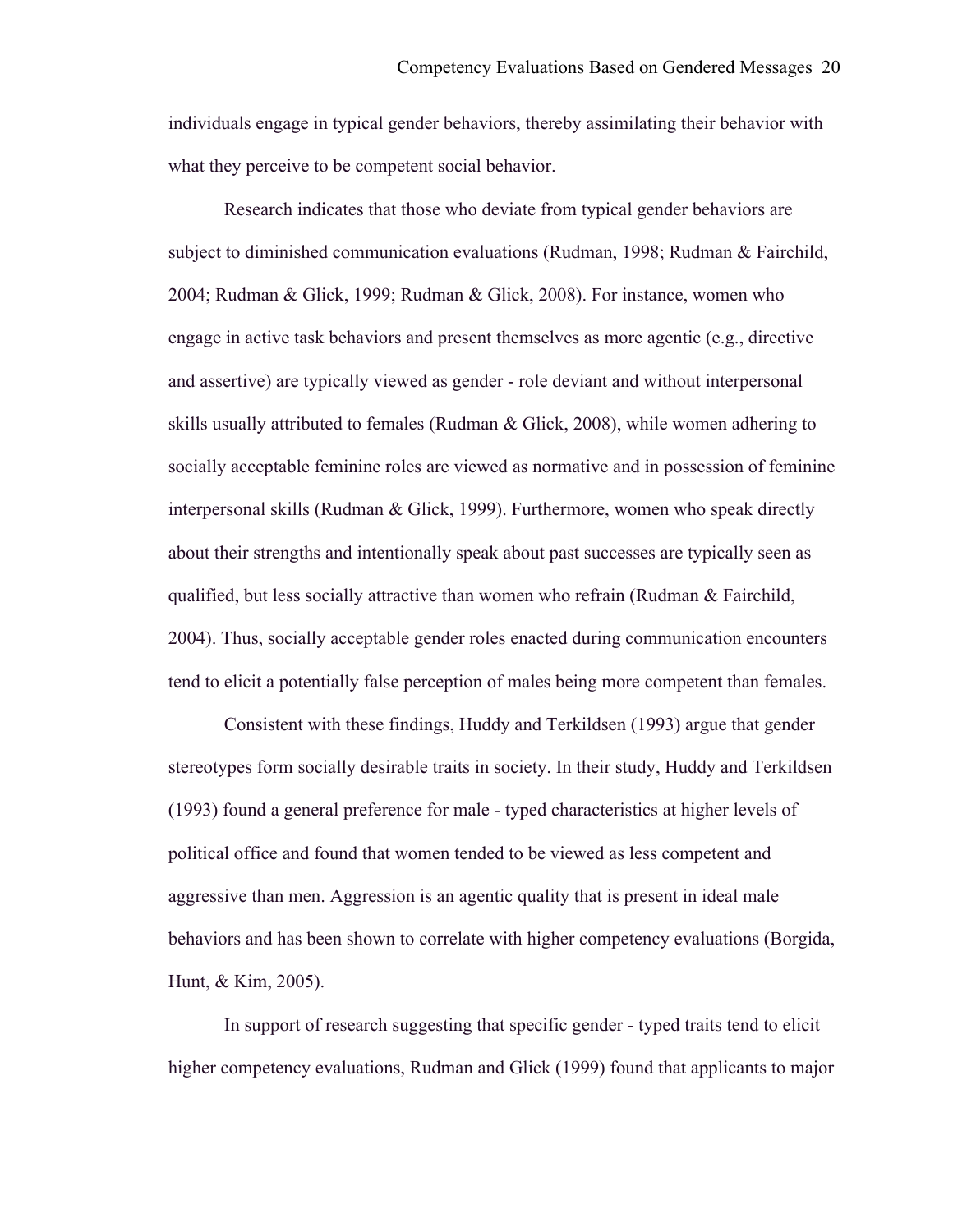organizations who are agentic are perceived as more competent for managerial positions than communal and androgynous candidates. In situations in which agentic, communal or androgynous traits are left ambiguous, people are more likely to infer that applicants who are women are less capable than applicants who are men (Rudman & Glick, 1999). The findings of this study are consistent with the argument that gender - role stereotypes of females significantly decrease a woman's chances of being perceived as having the agentic qualities and attributes needed to be successful managers and leaders (Rudman & Glick, 2008). Rudman and Glick (2008) also found that participants who associated women with communality and men with agency tended to view agentic females as interpersonally deficient.

In order to assess the role of sex and gender respectively as independent categories, Wood and Karten (1986) manipulated an experimental condition by providing the group members with only competency status (e.g., a capable leader or nurturing pleaser) of the other members. The researchers provided false feedback to each group member, suggesting high or low relative competency. Results indicated that assigned high status (i.e., positive competency traits) group members were likely to be perceived as more competent than assigned low status members (i.e., less positive competency traits) (Wood & Karten, 1986). Wood and Karten (1986) also found that regardless of member sex, high status individuals engaged in more active task behaviors and less positive social behaviors than low status members. Thus, the gender - to - competence link was subverted when group members were not privy to the sex of other group members. More specifically, direct information regarding group members' intellectual and moral competence, and not gender, was shown to play a role in blocking the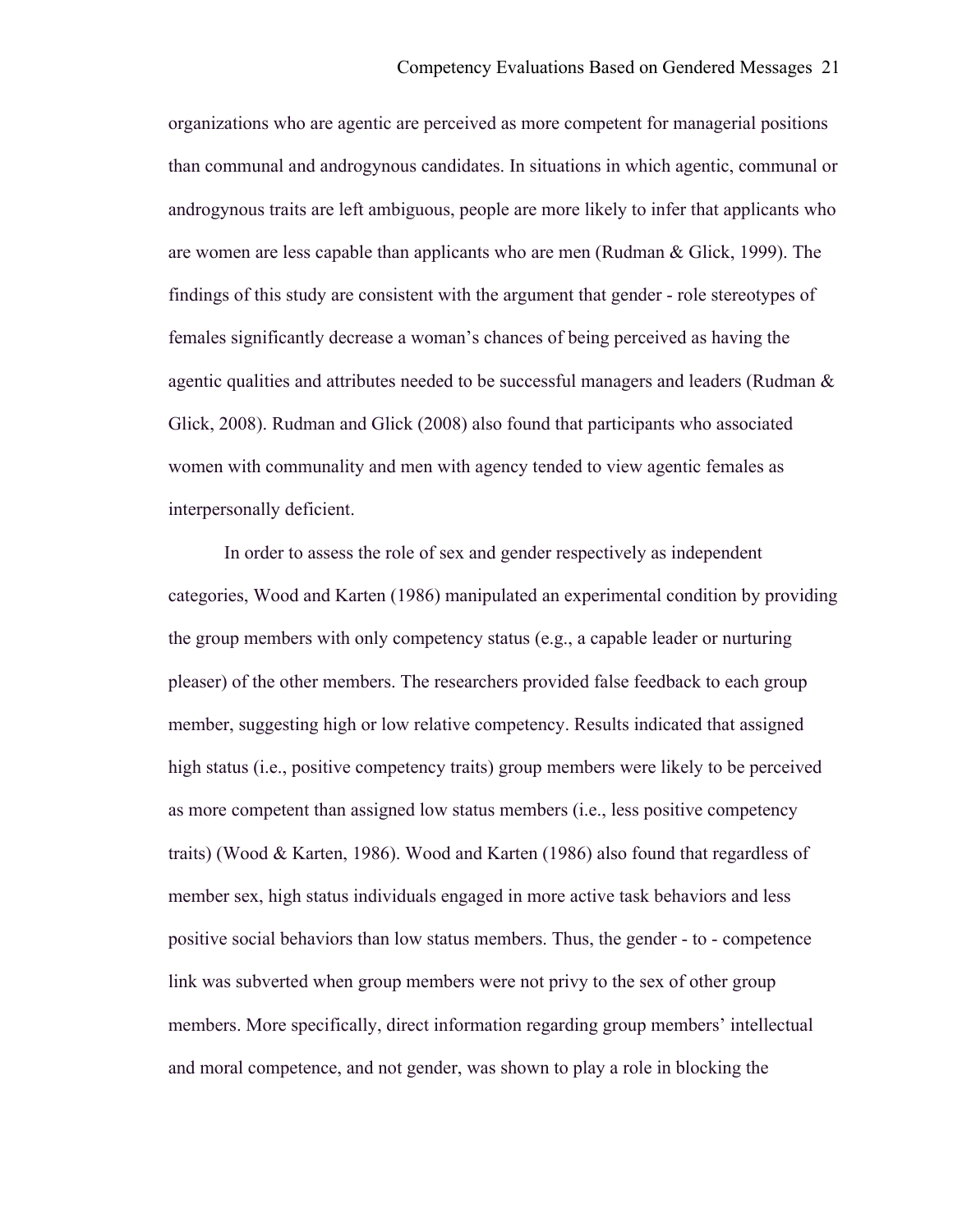perceived gender - to - competence link (Wood & Karten, 1986).

Nevertheless, with the sociologically ingrained belief that biological sex should correlate to psychological gender, females have been shown to elicit diminished evaluations of competency solely on the basis of their biological sex (Berry, Worthington, Parrott, O'Connor, & Wade, 2001). In a study by Heilman, Wallen, Fuchs, and Tamkins (2004), gender stereotypes were shown to affect perceptions of competence of female job applicants. According to the study, participants read a job description and a background description of employees holding the same position in a major organization. When asked to evaluate competency without a rating of candidate's prior job performance, men were generally selected as more competent than women. However, when participants read an upper - level management's evaluation of the female candidate as extremely competent, participants rated the men and women candidates equally on competency (Heilman, et al., 2004).

Collectively, this research evidence illustrates the function ideal - gendered roles and socially acceptable gender behaviors play in influencing perceptions of communication competency. The communicative behaviors employed in any social situation play a direct role in how others judge or rate the competency of the speaker. Therefore, studying the interplay between sex and gender with regards to communication competence is worthy of empirical study. This study extends previous work in that it examines gender and competence within the context of interpersonal interactions. The question remains, will male and masculine communication behaviors continue to be rated as more competent in an interpersonal context or will female and feminine communication behaviors be evaluated as more competent? When a man enacts feminine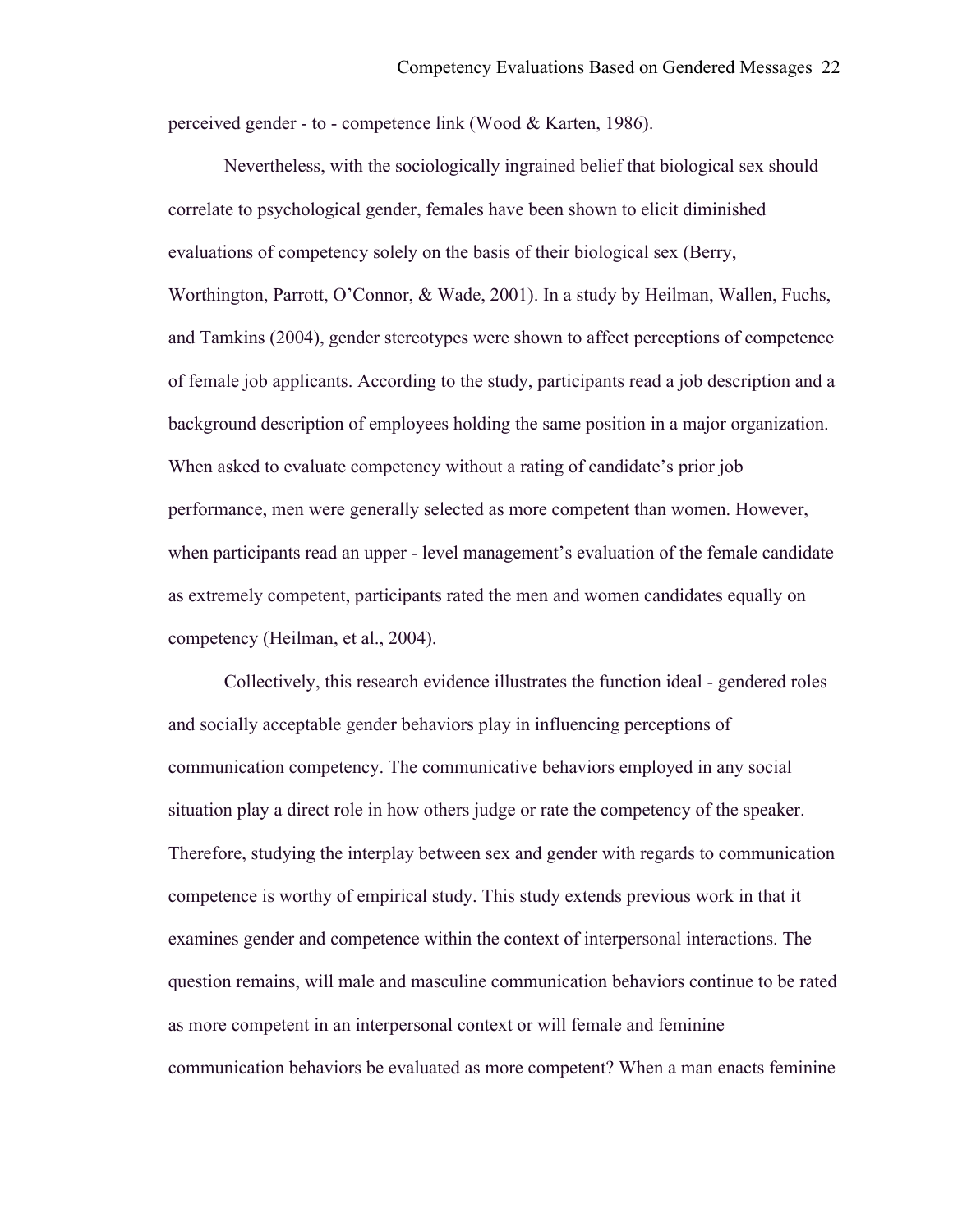communication behaviors and a woman enacts masculine behaviors, what is the impact on evaluations of communication competence? The results of this study may lead to a deeper knowledge about the impact ideal gender behaviors have on evaluations of other's communication behaviors in the interpersonal communication context

One of the most effective methods for studying communication competence is from the perspective of the perceiver (Pavitt & Haight, 1986). Researchers have created multiple measures specifically designed to explore perceiver assessments of competence (e.g., Monge, Bachman, Dillard & Eisenberg, 1982; Rubin, Martin, Bruning, & Powers, 1995). Haselwood, et al. (2005) assert, "using a perceiver - oriented approach to measuring communication competence reflects the individuals' verbal and nonverbal interactions and provides rich insight into the real - world evaluations of communication competence" (p. 218). Therefore, this study will employ a third - party perceiver oriented approach to measuring communication competence, with participants acting as third - party evaluators of the communication scenario.

#### **Purpose of Study**

The purpose of this study is to examine the constructs of sex, psychological gender, and perceived communication competence as they relate to stereotypical gender communication. Therefore, this study will assess whether there are significant interactions between psychological gender and biological sex during evaluations of communication competency. Because communication competence plays a critical role in the evaluation of conversations, this study will analyze evaluations of communication competence using sex and gender as primary constructs. Specifically, participants' will be self categorized in one of four psychological gender categories and asked to read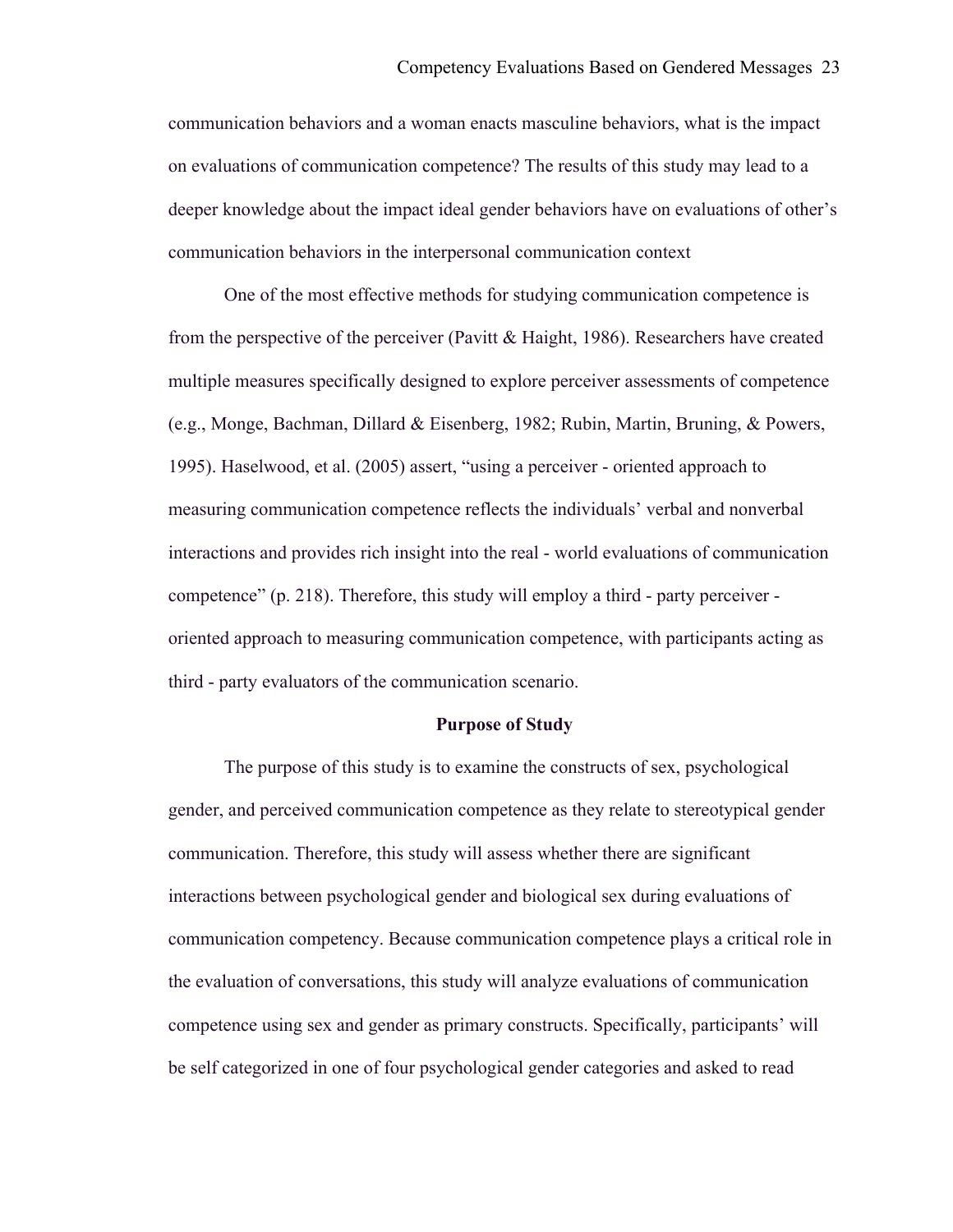transcripts presenting a male and female engaging in socially acceptable and socially unacceptable stereotypical gendered communication. The participants will then complete competency evaluations for the communicators presented in the transcripts.

Therefore, the following questions are posed:

**RQ1:** Are males and females evaluated differently in regards to appropriateness and

effectiveness during interpersonal interactions?

Specifically:

A) Is there a difference in competency evaluations when interactants are enacting communication behaviors consistent with their gender ideals?

B) Is there a difference in competency evaluations when interactants are enacting communication behaviors inconsistent with their gender ideal?

**RQ2:** Are sex and gender factors that influence competency evaluations?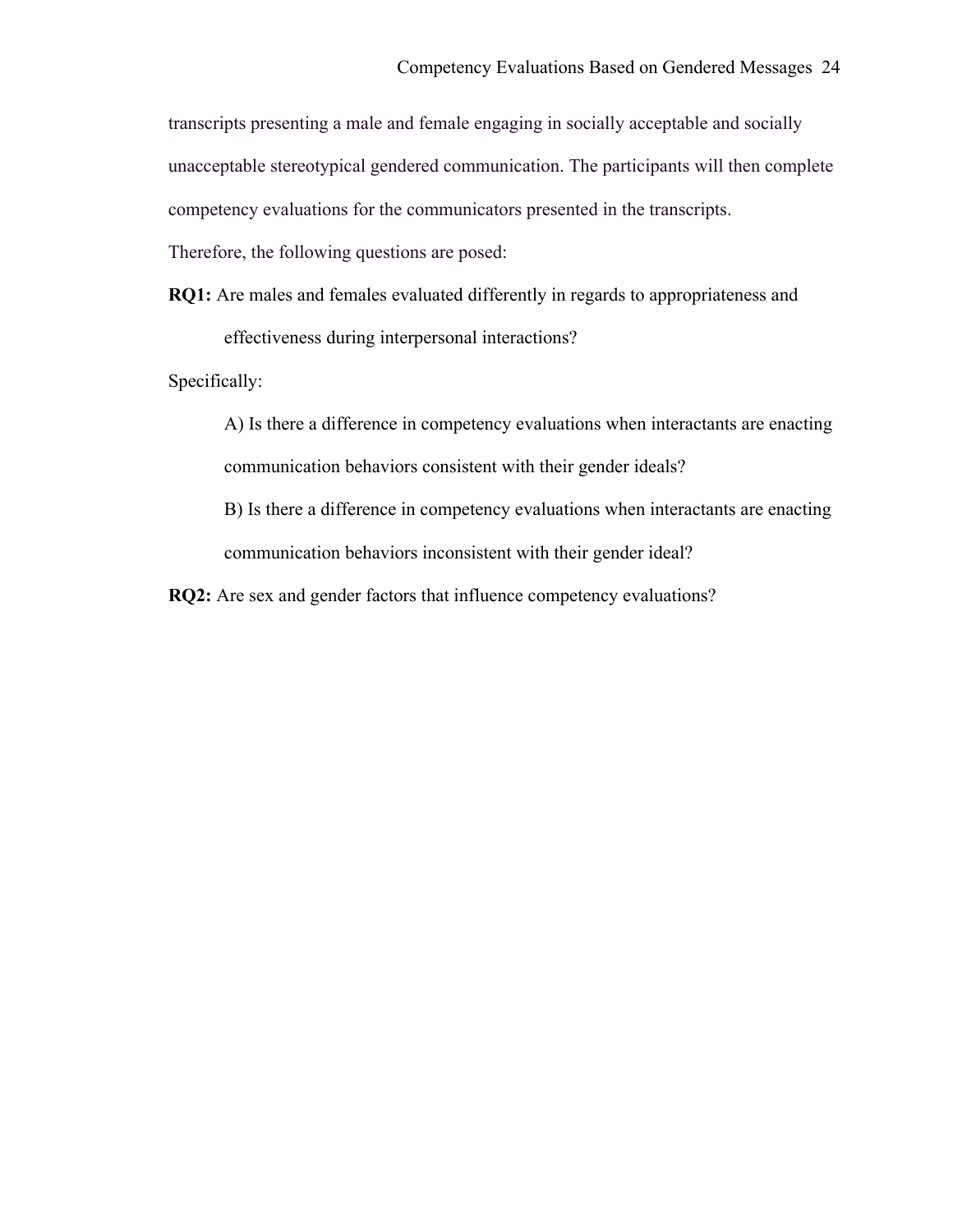#### **Chapter Three: Methodology**

This study explores the role that psychological gender and biological sex may play in perceptions of communication competence during interpersonal encounters. To answer the study research questions, individuals were presented with two types of communication scenarios in which the gendered communication was manipulated. Specifically, in Scenario 1 (see Appendix A) the gendered communication behaviors were congruent with the biological sex of the communicators; and in Scenario 2 (see Appendix A) the gendered communication behaviors were incongruent with the biological sex of the communicator.

As defined in the previous chapter, sex refers to the respective biological categories of male and female as determined by genetics, while gender is comprised of learned behaviors culturally associated with being male or female (Leaper & Ayres, 2009). These learned behaviors typically include qualities such as aggression, ambition, dominance, forcefulness, independence, self - reliance, and individualism for males, while female behaviors typically include being nurturing, affectionate, helpful and emotionally expressive (Lindsey & Zakahi, 2006).

This study explored sex and gender, and its impact on communication competence within the collegiate population. College students provide a population that has been exposed to messages about sex and gender, and has likely begun to formulate stable beliefs about how sex roles and gender ideals should interact within the interpersonal context today. Research has shown the significant impact the constructs of sex and gender have on communication interactions. Cleary (1996) illustrated how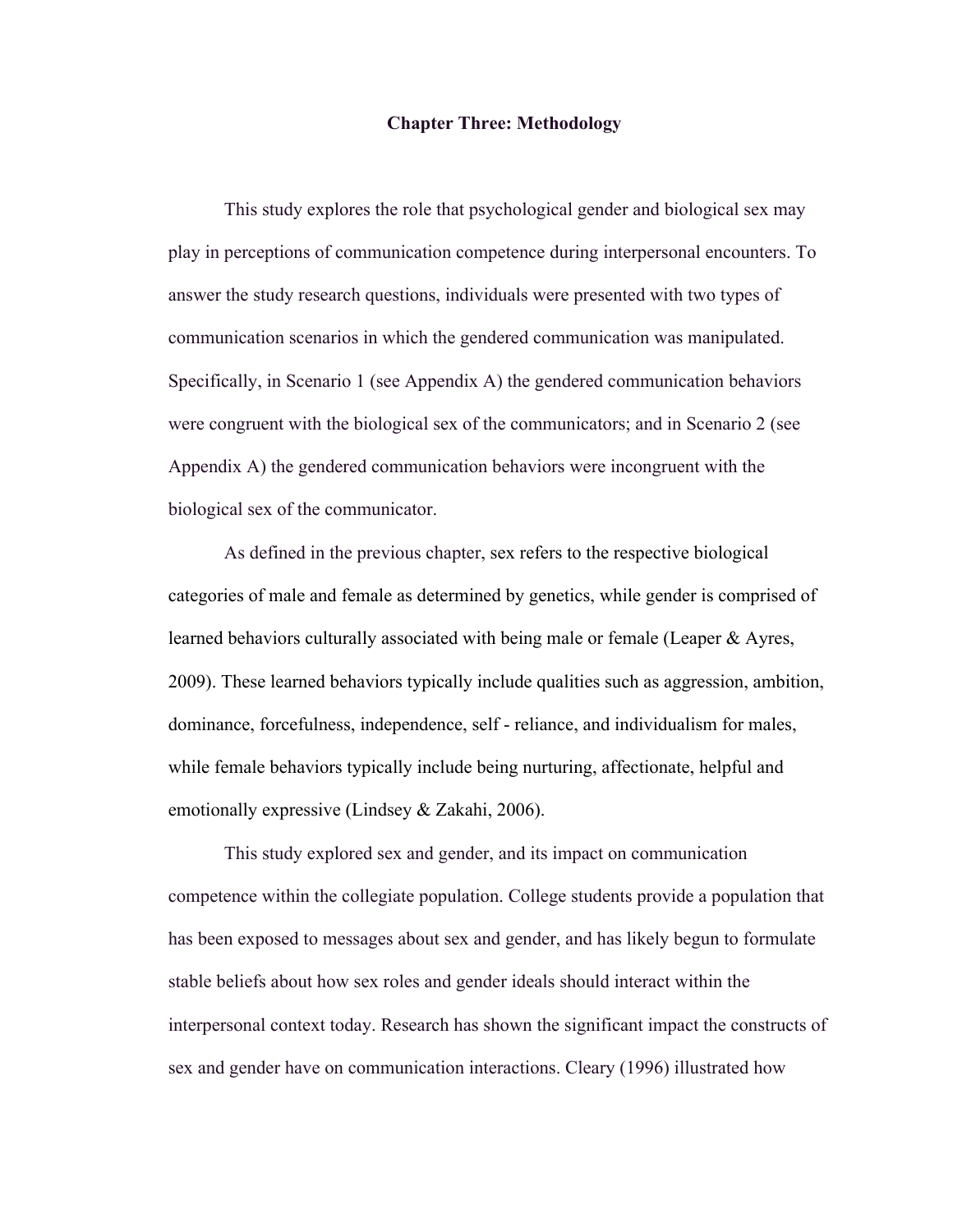students begin to formalize opinions and negotiate beliefs about sex roles and gender ideals with their teachers. Other research suggests that school is a primary agent in the socialization of sex roles and gender ideals within interpersonal communication (Bates, 1992). Furthermore, I believe research with college students is valuable in that it explores a population that represents a future generation. For instance, college students are likely exposed to a variety of social and professional situations matching those present in the adult world in which they must decide upon how they feel the complex interplay between sex and gender should occur (e.g., professional job training and application, experiencing superior/subordinate roles, experiencing competition with other inter - sexed groups for superiority in academic/professional goals and interests). I feel that exploring students' perceptions of consistent and inconsistent gender - typed behaviors allows academia further insights into some of the potential factors contributing to evaluations of communication competence.

#### **Design and Participants**

The population for this survey study was recruited from a large general education class at a medium sized Midwestern University. An estimated 1,300 students enrolled in the spring 2010 semester of a basic communication course provided the participant base for this study. A majority of students in the course were freshman and sophomores, although some juniors and seniors attended as well. The typical demographic statistics of sex regarding students enrolled at the study location is 51% female and 48% male.

### **Procedures**

Per IRB suggestion, I read a recruitment script at the start of the large general education course. Next, graduate - teaching instructors for the course were asked to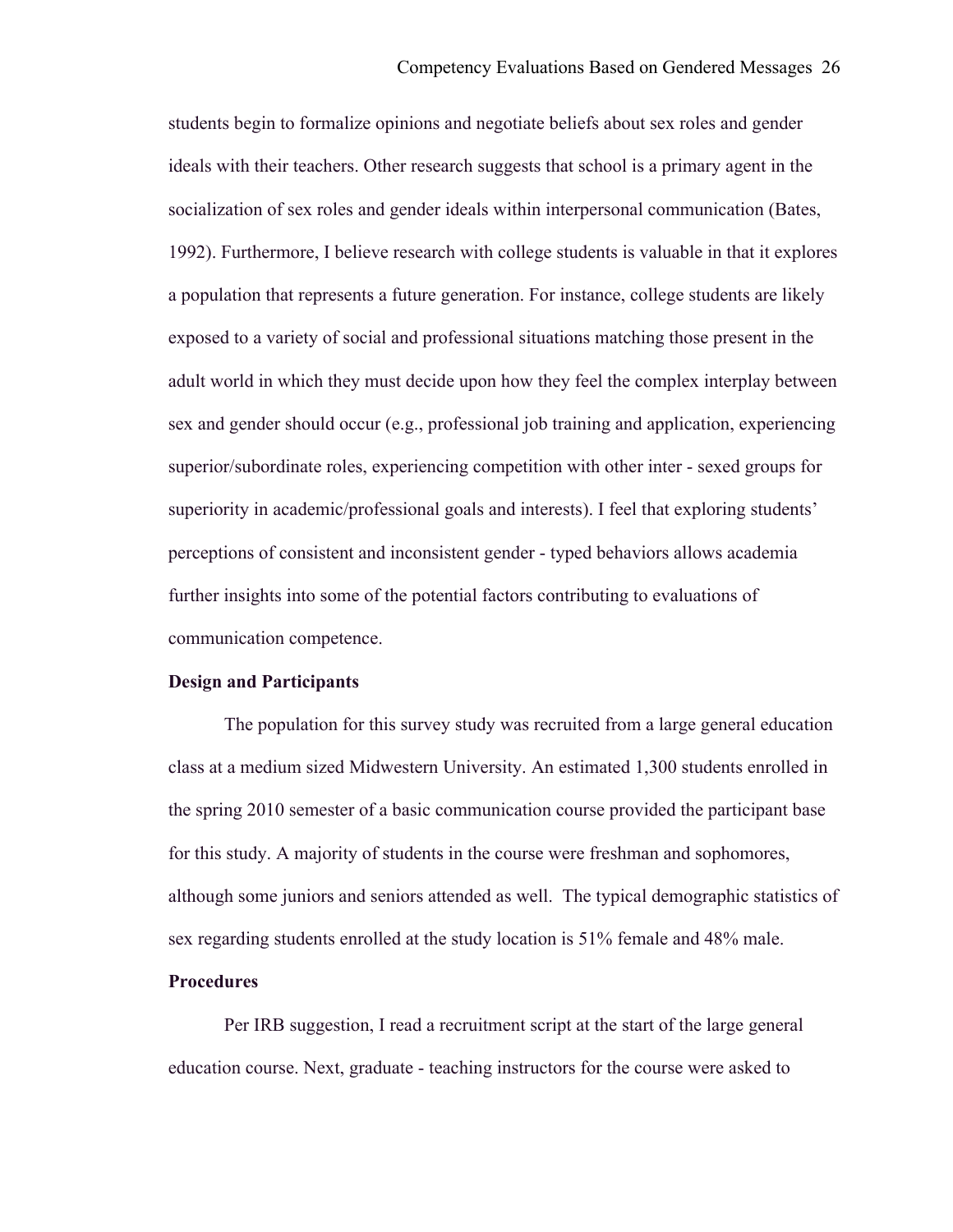forward an e - mail to their respective students. Due to the fact that data was collected via an online website called Survey Monkey, participants received an e - mail in their university e - mail account from their communication instructors complete with instructions for navigating the online instruments, as well as a direct link to the instruments. The survey could be accessed at anytime and from anywhere computer and Internet access were present.

The participants first completed a shortened version of the Bem Sex - role Inventory (S - BSRI; Bem, 1974) to determine their placement in 1 of the 4 distinct sex role classifications. They then were asked to read a series of 2 different scenarios. The scenarios presented participants with fictitious dyadic interactions featuring a biological male communicating with a biological female. Gender congruency in the message (e.g., stereotypically masculine or feminine communication behavior from the male or female speaker) was manipulated to create situations in which the biological sex was not necessarily indicative of the gendered communication of the characters. Biological sex was implied by the strongly gendered names of the fictitious characters, Eric and Julia. In each of the 2 scenarios, the characters communicated using stereotypical gender - typed behaviors as defined in Bem's (1974) seminal work on sex roles.

For example, an inconsistent gender - type communication scenario presented Eric (a biological male) interacting with Julia (a biological female). In this scenario, Eric displayed stereotypically feminine gender - typed communication behaviors (e.g., affection, compassion, gentleness, yielding behaviors) and Julia displayed stereotypically masculine gender - typed communication behaviors (e.g., aggression, assertiveness, competitiveness, dominance, independence). In contrast, a gender consistent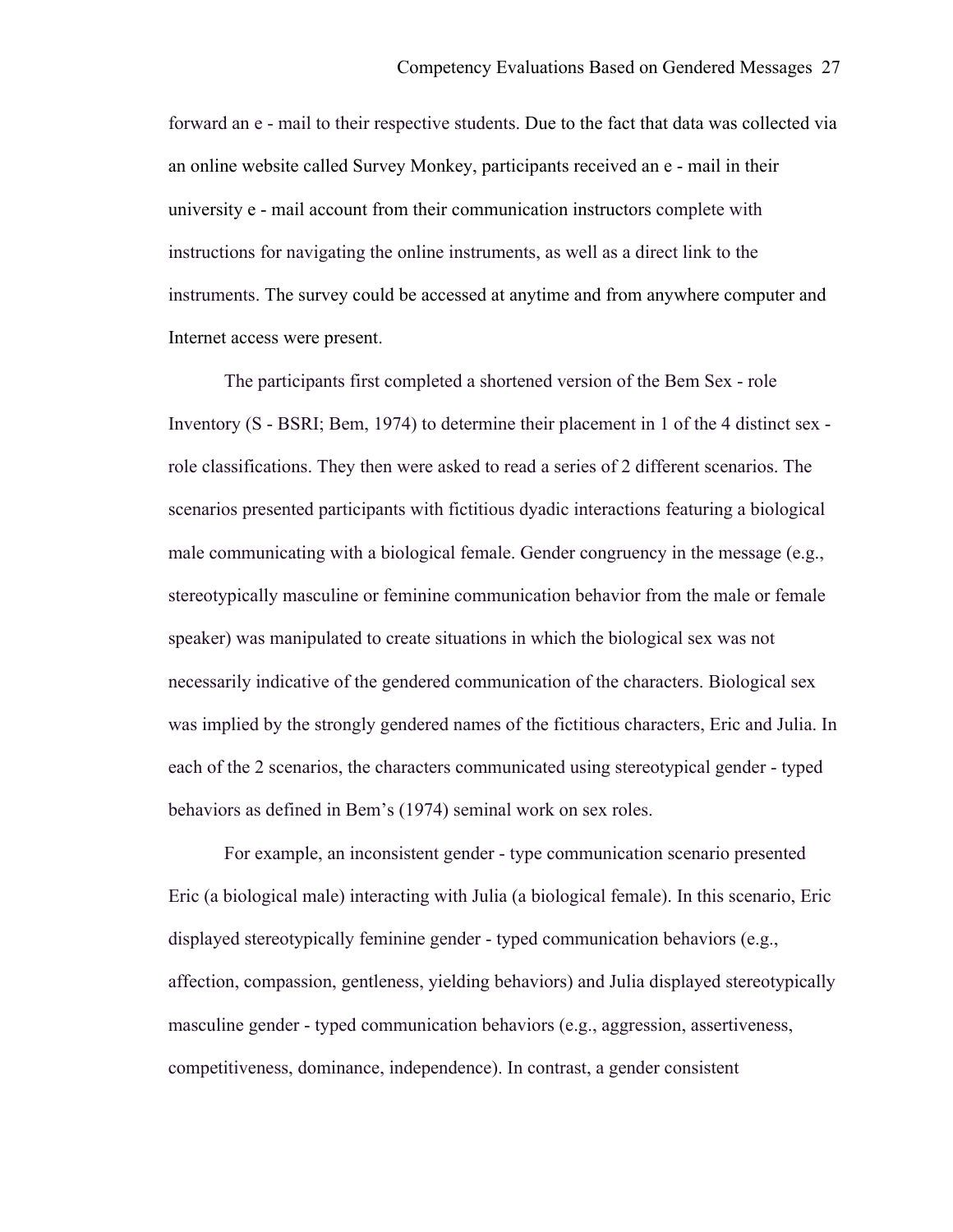communication scenario presented Eric (a biological male) interacting with Julia (a biological female). In this scenario, Eric displayed stereotypically masculine gender typed communication behaviors (e.g., aggression, assertiveness, competitiveness, dominance, independence) while Julia displayed stereotypically feminine gender - typed communication behaviors (e.g., affection, compassion, gentleness, yielding behaviors). After reading each scenario, participants evaluated the communication competence of each actor in the scenario using modified versions of the Conversational Appropriateness Scale, and the Conversational Effectiveness Scale (Canary & Spitzberg, 1987).

Once participants completed the study measures, they were awarded 5 - extra credit points toward their final grade. The participants' names, without corresponding data, were collected and a list was disseminated to their respective instructors in order to award the extra credit points. In the event a student was unable to access the online measures or did not wish to be a study participant, an alternative assignment was provided so that all students had the opportunity to earn extra credit. The alternative assignment was a 2 - paged reaction paper to gender stereotypes in society.

The use of Survey Monkey was beneficial in that the online data collection procedure was fully integrated with SPSS. Specifically, data from the online measures were exported in a comma separated (Microsoft Excel) file and was imported in SPSS and used accordingly. Therefore, results from the online instruments were easily transferred from the study website to the statistical software for analysis.

# **Study Measures**

**Participant Sex Differentiation.** The most widely used measurement of biological sex is a self - report item on a survey or questionnaire, presenting the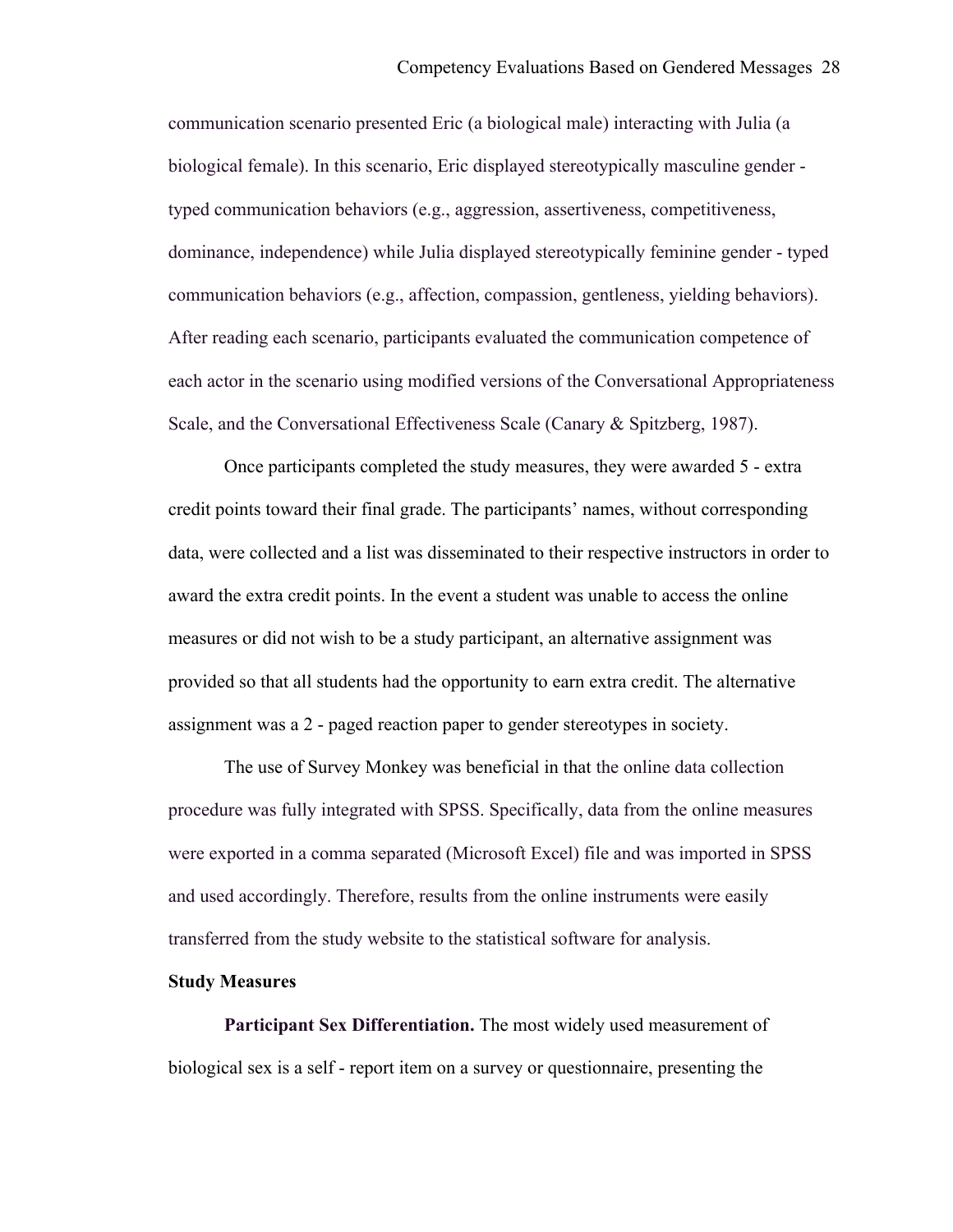participant with a choice between categories of either male or female. This measure was quick and, due to the fact that most individuals know their biological sex, highly reliable. This demographic characteristic was important as a primary construct of interest in this study in that it served as an independent variable in the evaluations of communication competence.

**Participant Gender Differentiation.** Masculine and feminine communication styles can be assessed through measures of gender - differentiating traits (Bem, 1974). In an attempt to understand gendered distinctions, I used a modified version of the Bem Sex - Role Inventory (BSRI; Bem, 1974) in this study. The original BSRI was designed to facilitate empirical research on sex - roles, and consisted of sixty items describing gender - typed characteristics (20 feminine, 20 masculine, and 20 non - gender related items). It has been widely used as a measure of sex role stereotyping (Calvo - Salguero, Garcia - Martinez, & Monteoliva, 2008) and gender role elucidation (Colley, Maltby, Mulhern, & Wood, 2009). The BSRI has also been used to ascertain categorical distinctions between gender - typed behaviors (Colley, Gale, & Harris, 1994). The shortened BSRI (S - BSRI) I used in this study contained 10 masculine, 10 feminine, and 10 neutral items (Bem, 1981; see Appendix B). Participants were asked to rate the degree to which each characteristic item was true for them on a 7 - point Likert - type scale. The items were selected for the shortened BSRI due to their ability to maximize internal consistency regarding scales of masculinity and femininity, while simultaneously boosting the independence of the two scales (Beere, 1990).

As a method of conceptualizing sex - roles, Bem (1974) identified four common typologies, which are used to classify individuals based upon results from the BSRI and S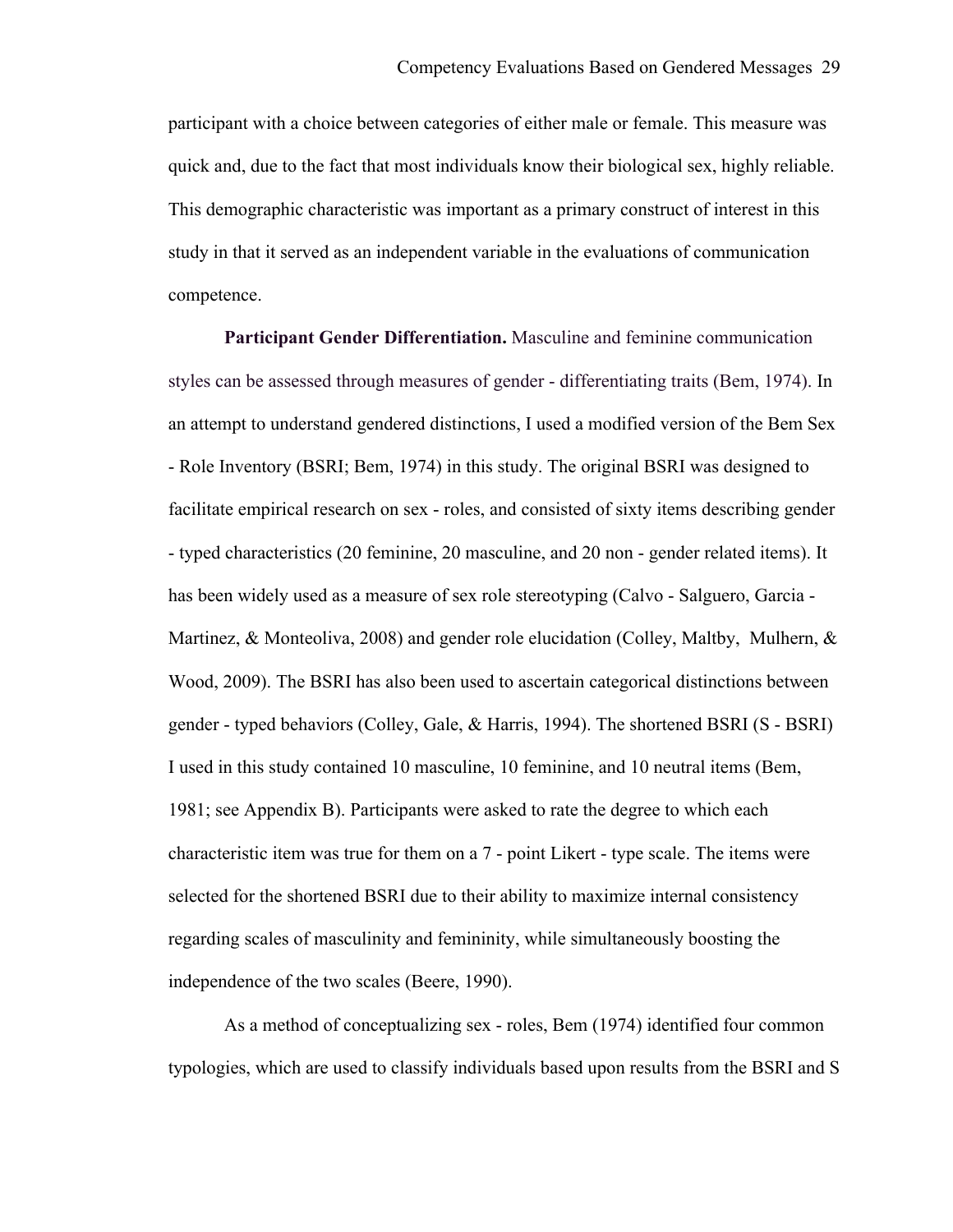- BSRI: masculine, feminine, psychologically androgynous, and undifferentiated. These classifications specifically reflect an individual's viewpoint of themselves regarding societal characteristics deemed desirable and typical of men and women (Hittner  $\&$ Daniels, 2002).

According to Bem (1981), an individual classified as masculine would naturally tend to enact personal characteristics socially deemed as part of the masculine gender role. The participant's BSRI designation would be high masculine and low feminine. Some masculine - gender role characteristics include assertiveness, competitiveness and forcefulness (Bem, 1974). Likewise, a feminine individual would be classified as such based upon a high feminine and low masculine BSRI score. They would tend to enact personal characteristics socially deemed as being part of the feminine - gender role, such as affection, gentleness and cheerfulness (Bem, 1974). Bem (1977) suggests that femininity and masculinity are not polar opposites of each other. Rather, individuals can be psychologically androgynous or undifferentiated. One is classified as Androgynous when he or she simultaneously enacts highly masculine gender - typed traits and highly feminine gender - type traits, according to the BSRI. Undifferentiated classifications occur when neither masculine nor feminine traits are highly enacted.

While the inventory has been widely used as a means of identifying masculinity and femininity, the BSRI has been the source of some scrutiny. Indeed, some scholars have questioned the current viability of the BSRI (Choi & Fuqua, 2003; Colley, Maltby, Mulhern, & Wood, 2009; Pedhazer & Tetenbaum, 1979). For example, Spence (1993) argues that the BSRI actually measures global self - concepts inherent to masculinity and femininity. In support, some argue that the scale measures self - perceptions in relation to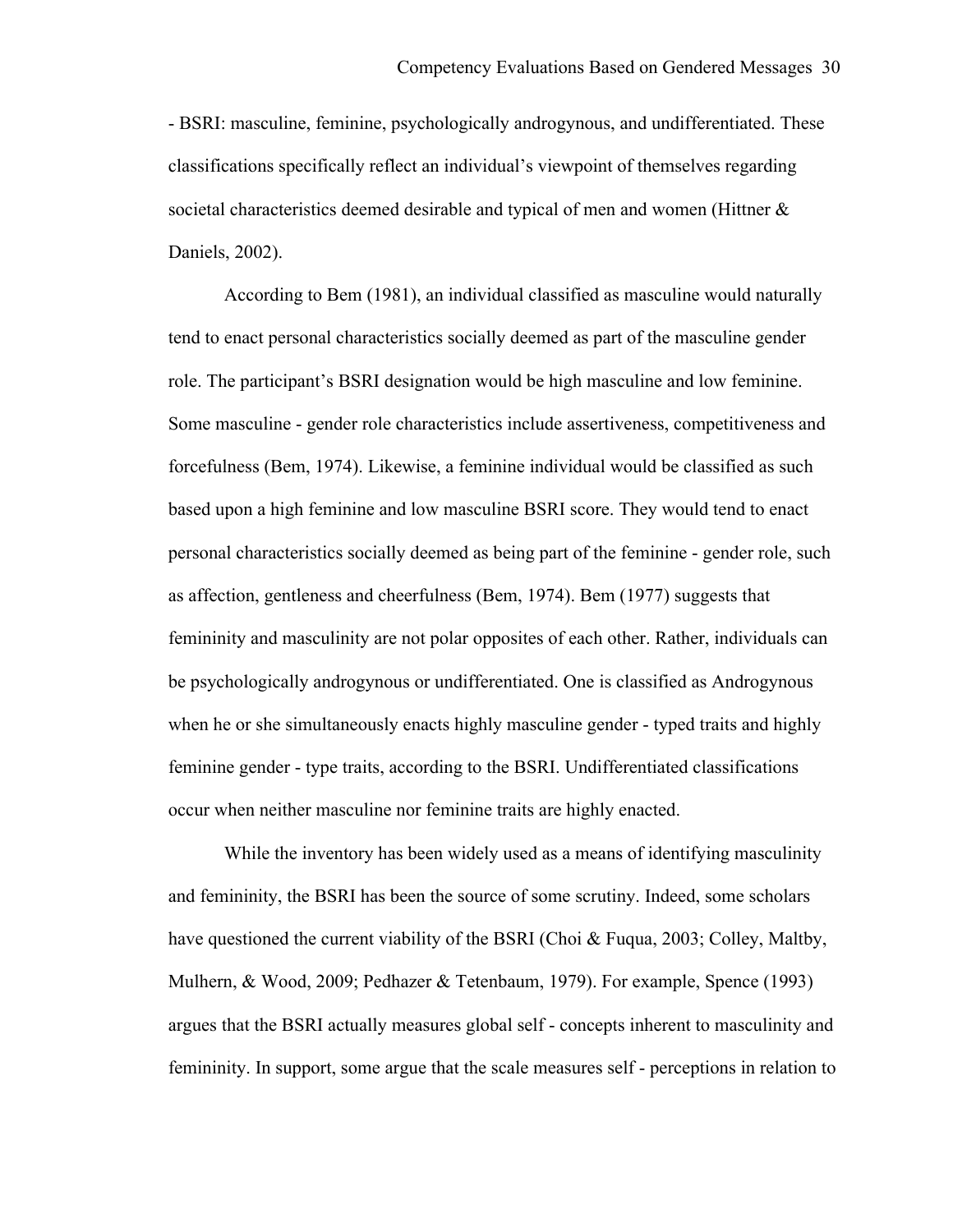socially desirable agentic and communal traits, and thus, cannot objectively measure an individual's gender categorization (Spence & Helmreich, 1981). Some have even questioned the relevance of the BSRI by suggesting that gender roles have changed perceptions of the items (e.g., childlike or loyal) presented within the instrument (Holt  $\&$ Ellis, 1998).

Although these criticisms exist, researchers have reported moderate to high internal consistency ratings (.75 - .90) for the BSRI (Blanchard - Fields, Suhrer - Roussel & Hertzog, 1994; Colley, Gale, & Harris, 1994; Holt & Ellis, 1998). Interestingly, researchers have found the S - BSRI to be a more accurate representation of true gendered behaviors (Holmbeck & Bale, 1988; Holt & Ellis, 1998) and to posses higher construct validity regarding the measurement of instrumentality and expressiveness (Campbell, Gillaspy, & Thompson, 1997). Specifically, Campbell, Gillapsy, and Thompson (1997) reported goodness - of - fit indices of .88 and a comparative fit index of .87. The authors state "given both our comparative fit index and alpha coefficients, it is suggested that scores on the short form of the BSRI may have more utility for the purposes of future research" (Campbell et al., 1997, p. 123). In a recent confirmatory study, Namok, Fuqua, and Newman (2009) found that women who took the BSRI scored higher on feminine factors than men, while men scored higher on masculine factors than women. Based upon high construct validity and relative support for categorizing true gendered behaviors, this study will use the S - BSRI in order to establish participant psychological gender.

**Conversational Appropriateness and Effectiveness Scale.** In order to evaluate perceptions of communication competence, participants completed modified versions of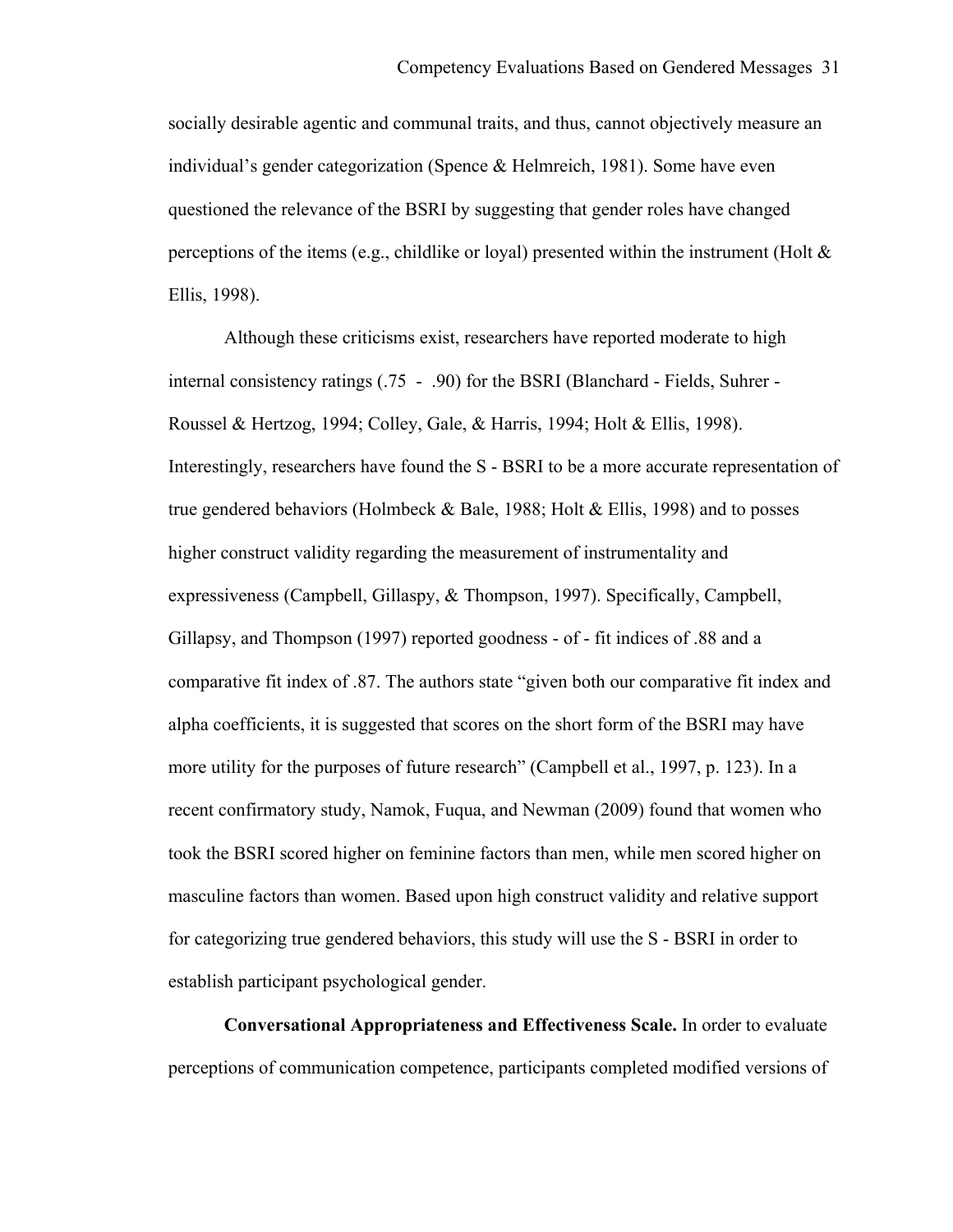the conversational appropriateness scale and the effectiveness scale (Spitzberg  $\&$  Canary, 1985). The original scales each contain 20 items. According to Canary and Spitzberg (1989) the scales provide an established method with which to gather participant evaluations of study scenarios. Research has shown internal consistency on each scale, with coefficient alphas for the effectiveness scale ranging from .87 (Canary & Spitzberg, 1990) to .92 (Canary & Spitzberg, 1987); and alphas for the appropriateness scale between .80 (Canary & Spitzberg, 1987) to .92 (Canary & Spitzberg, 1990). These scales have been used primarily in studies of conflict (Canary & Spitzberg, 1987; 1989; 1990).

This study assessed the perceived appropriateness and effectiveness of fictional characters enacting socially acceptable or socially unacceptable gender roles. During data collection, the two scales were shortened and combined to provide one set of items for participants to read and respond to (see: Appendix C). Items from each scale were chosen based upon researcher determined face - validity. The modified scale used a seven - point Likert - type participant response. The responses ranged from *strongly disagree* to *strongly agree*, and were used by observers to indicate the level of appropriateness and effectiveness for each character they observe during a conversation. Each scale took less than 3 minutes to complete, thus minimizing the chance of participant fatigue.

#### **Data Analysis**

Using SPSS - 16 software package, the descriptive statistics of sex, age, race/ethnicity, and year in school were examined. Next, dependent *t* - tests were run to determine whether the male and female presented in each scenario were rated differently on the communication appropriateness and effectiveness scales. Finally, a statistical analysis of the interaction between participants' sex - role category as indicated by the S -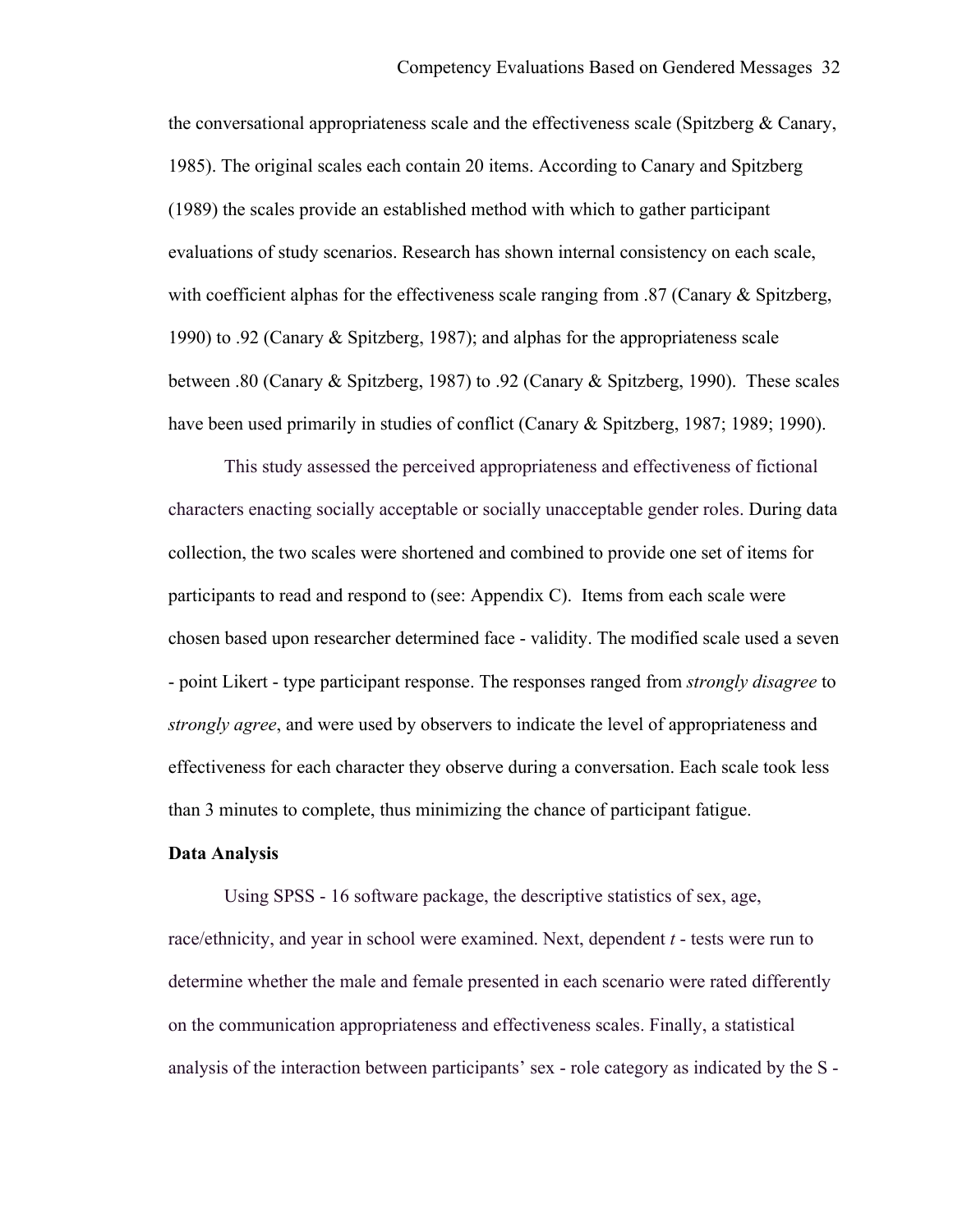BSRI (1981), their biological sex, and their evaluations of the characters' competency was explored using a multivariate analysis of variance - - specifically, a 2 (sex of participant: male, female) x 4 psychological gender of participant: masculine, feminine, androgynous, undifferentiated) between subjects factorial design.

## **Conclusion**

In order to answer the research questions, this study sought to explore the role that psychological gender and biological sex may play in perceptions of communication competence during interpersonal encounters. Once participants accessed the measures online, participants first completed the S - BSRI, thus categorizing them into four distinct gender categories. Next, participants read two types of communication scenarios in which the gendered communication was manipulated and evaluated the communication appropriateness and effectiveness of the male and female in each scenario. Finally, the participants submitted their names so that extra - credit could be awarded. Chapter four presents the results of this data collection and analyses procedures.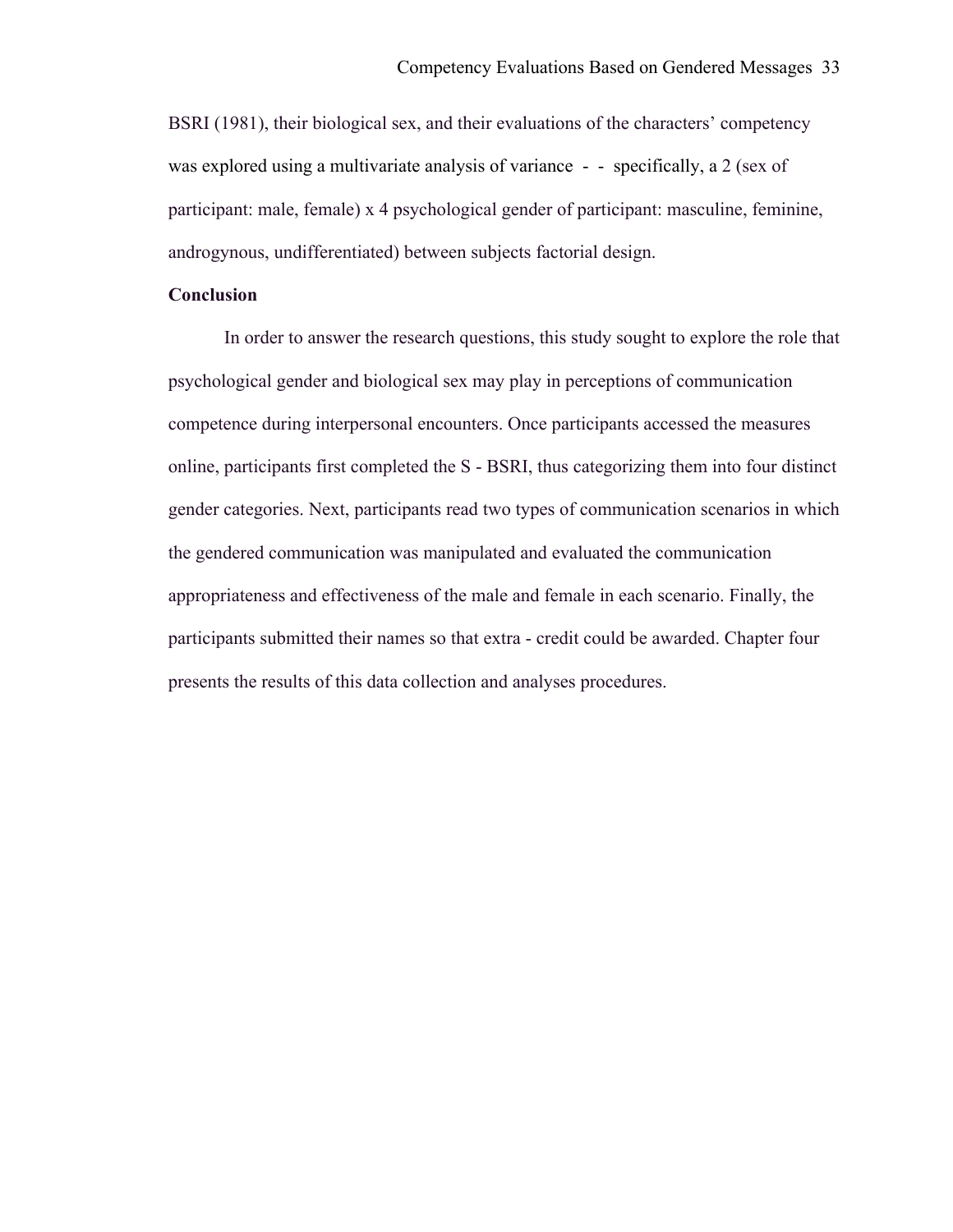#### **Chapter Four: Results of the Investigation**

This chapter reports the results of the analyses described in Chapter 3. Included in this chapter is a description of the sample, data entry and analysis procedures, and results of the statistical analyses which included chi - square tests, paired samples dependent *t*  tests, and a multivariate analysis of variance with subsequent univariate tests.

#### **Sample Description and Demographics**

Following the sampling procedures described in the previous chapter, approximately 1,300 students received the instruments and 971 submitted completed instruments. This resulted in a final response rate of 74.7%. The sample consisted of undergraduate students representing the following academic years: Freshman (n=586, equaling 60.4% of the total sample), Sophomore ( $n=259, 26.7%$ ), Junior ( $n=72, 7.4%$ ), Senior (n=29, 3%). The sample was comprised of 353 males (36.4%) and 597 females (61.5%). Participants self - identified as belonging to the following racial categories: White (n=836, 86% of the total sample), Black (n=57, 5.9%), Spanish/Latino (n=18, 1.9%), and Other (n=39, 4.0%). The mean age of participants was 19.47 with a standard deviation of 2.41 (Mode = 19, Median = 19.00).

In order to place participants into psychological gender categories, participants completed the S - BSRI, a self - report scale measuring participant gender roles (Bem, 1977). Reliabilities were run for the masculine items and then for the feminine items. Results indicated that reliability coefficients were high for both masculine items (Cronbach's Alpha= .839), and feminine items (Cronbach's Alpha= .900). The number and percentage of the sample in each of the four psychological gender categories was as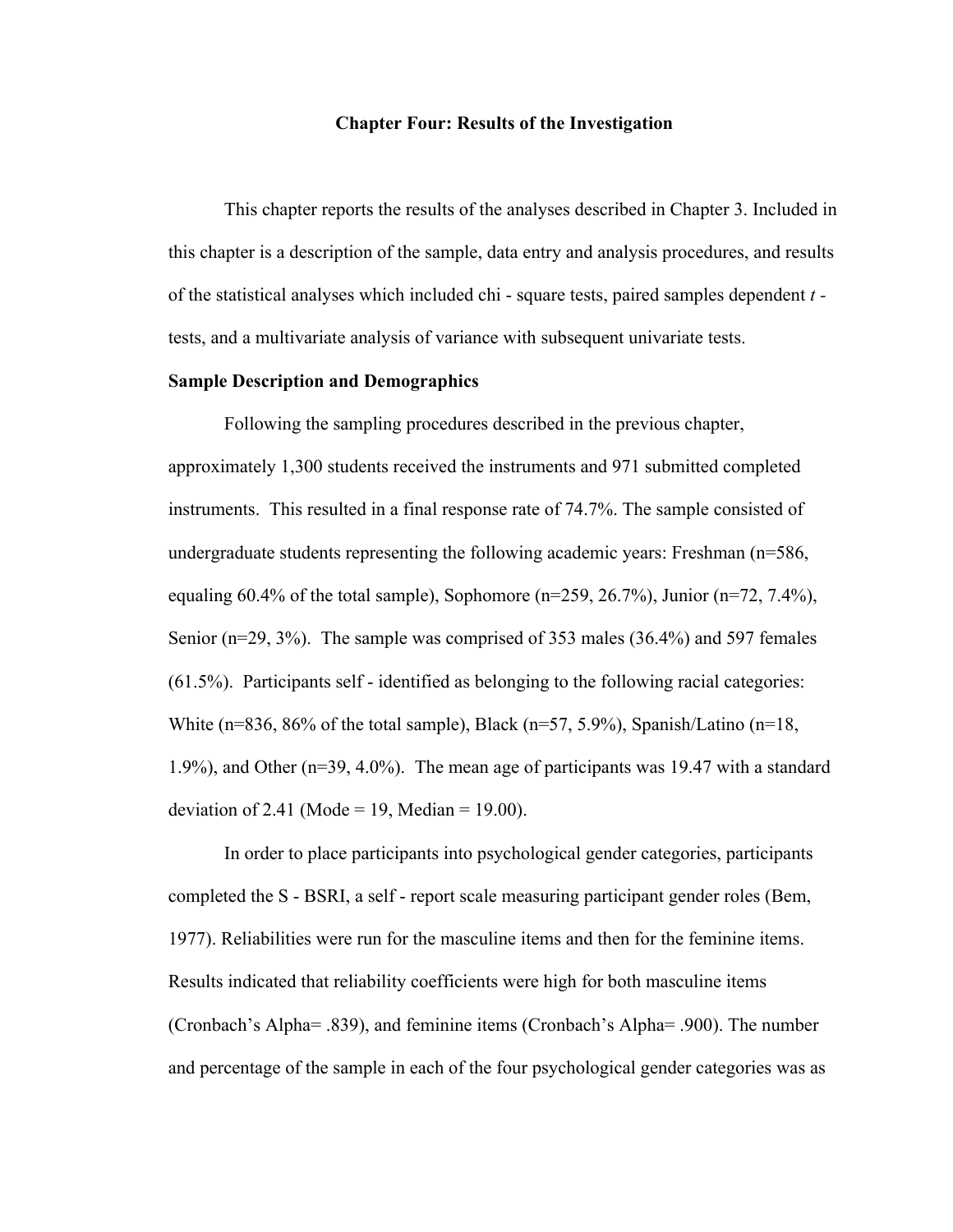follows: Androgynous  $n=$  376 (38.7%); Masculine  $n=$  92 (9.5%); Feminine  $n=$  334  $(34.4\%)$ ; and Undifferentiated n=168 (17.3%).

Additionally, in order to explore participants' evaluations of communication appropriateness and effectiveness, participants completed the Communication Appropriateness Scale and the Communication Effectiveness Scale (Spitzberg & Cupach, 1994). Reliabilities were run and the results indicated that the reliability coefficients were sufficient for Eric, the male presented in each scenario, on the measure of appropriateness in Scene One (Cronbach's Alpha= .786), and Scene Two (Chronbach's Alpha= .783). Reliability coefficients for Eric on the measure of effectiveness were poor in both Scene One (Cronbach's Alpha= .290), and Scene Two (Cronbach's Alpha= .564).

Reliability coefficients were also run for Julia, the female character presented in each scenario. Results indicated that reliability coefficients were sufficient for Julia, on the measure of appropriateness in Scene One (Cronbach's Alpha= .732), and Scene Two (Cronbach's Alpha= .829). Reliability coefficients for Julia on the measure of effectiveness were poor in both Scene One (Cronbach's Alpha= .424), and Scene Two (Cronbach's Alpha= .387). Consequently, I will not be examining effectiveness as a component of competence given the study measures did not reliably measure effectiveness.

#### **Data Analysis Procedures**

**Chi - square analyses***.* The Pearson's Chi - square analysis explored the proportion of representation across the categorical data present within the study: participant sex (i.e., male or female), and participant psychological gender (i.e., masculine, feminine, androgynous, and undifferentiated). The Pearson's Chi - square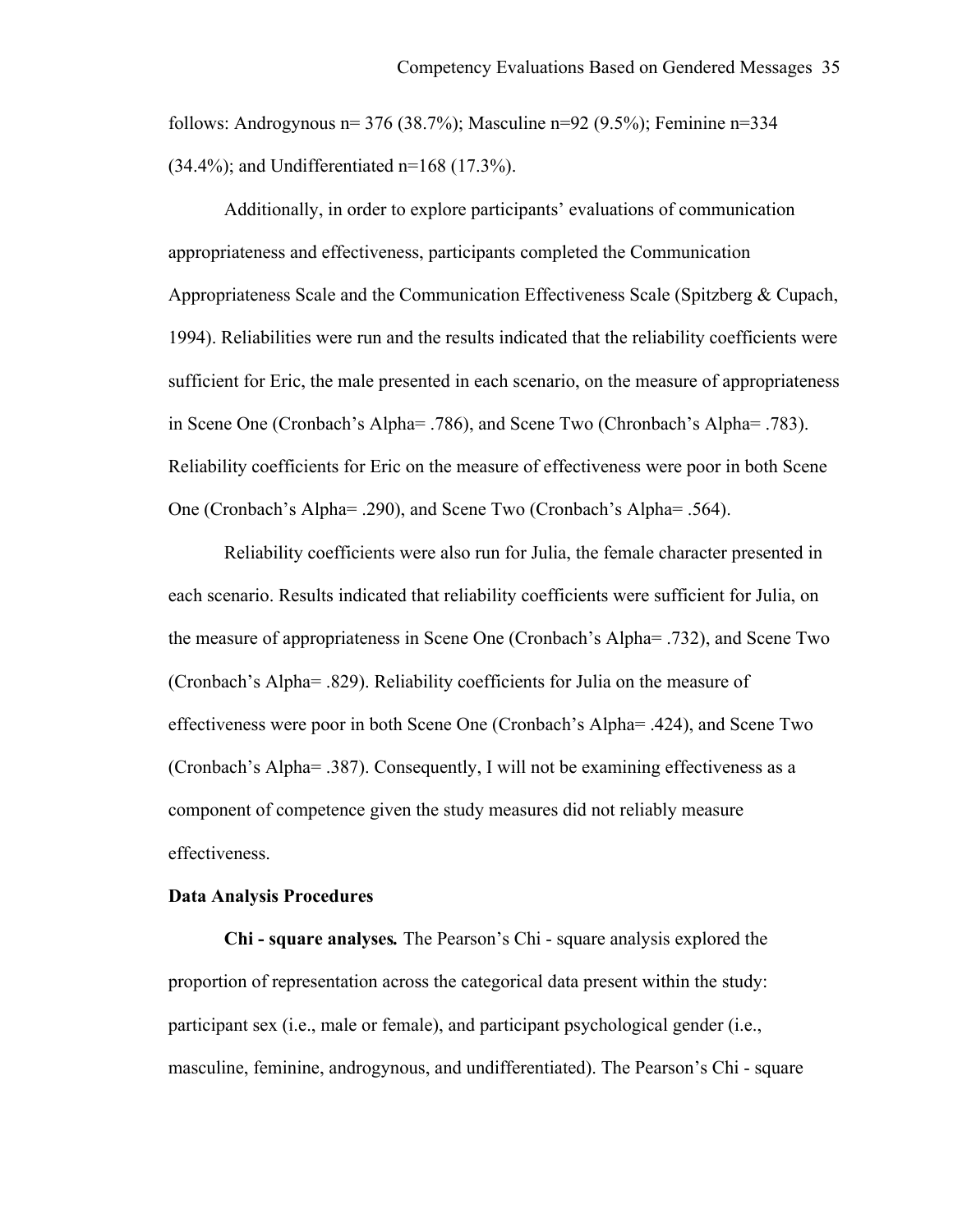analysis revealed a statistically significant difference in the proportion of representation across the categorical data collected in this study. Specifically, the Pearson's Chi - square analysis regarding sex revealed a significant test value  $(X^2_{(1)}=62.669, p<.001)$ , with 353 males (36.4%) and 597 females (61.5%). Additionally, the Pearson's Chi - square analysis for psychological gender revealed a significant test value  $(X^2_{(3)}=224.309)$ , *p*<.001), with most participants being placed into the gender category Androgynous  $(n=376, 38.76%)$ , followed by Feminine  $(n=334, 34.43%)$ , Undifferentiated  $(n=168, 16.5)$ 17.32%), and finally Masculine (n=92, 9.48%).

When looking at the intersection of sex and gender regarding the proportion of representation some interesting findings presented themselves. According to the results of a crosstabs analysis there was a significant difference in the proportion of psychological gender representation across the two sexes  $(X_{(3)}^2=80.04, p<.001)$ , with only 58 males out of a total of 353 (16%) classified as masculine, 81 classified as feminine (23%), 93 classified as undifferentiated (26%), and121 classified as androgynous (34%). Review of the results for female participants in the study indicated that 32 females out of a total of 597 females were classified as masculine (5%), 71 classified as undifferentiated (12%), 246 classified as feminine (41%), and 248 classified as androgynous (42%).

**Paired samples dependent T - tests***.* To answer research question one, dependent *t* - tests were run in order to determine whether the male and female presented in each scenario had different mean values on the appropriateness scale. Because I computed multiple *t* - tests and have a large sample size, I employed a Bonferroni adjustment to minimize the possibility of committing a Type 1 error. Therefore, the *p* value was set at the more conservative  $p \leq 0.013$ .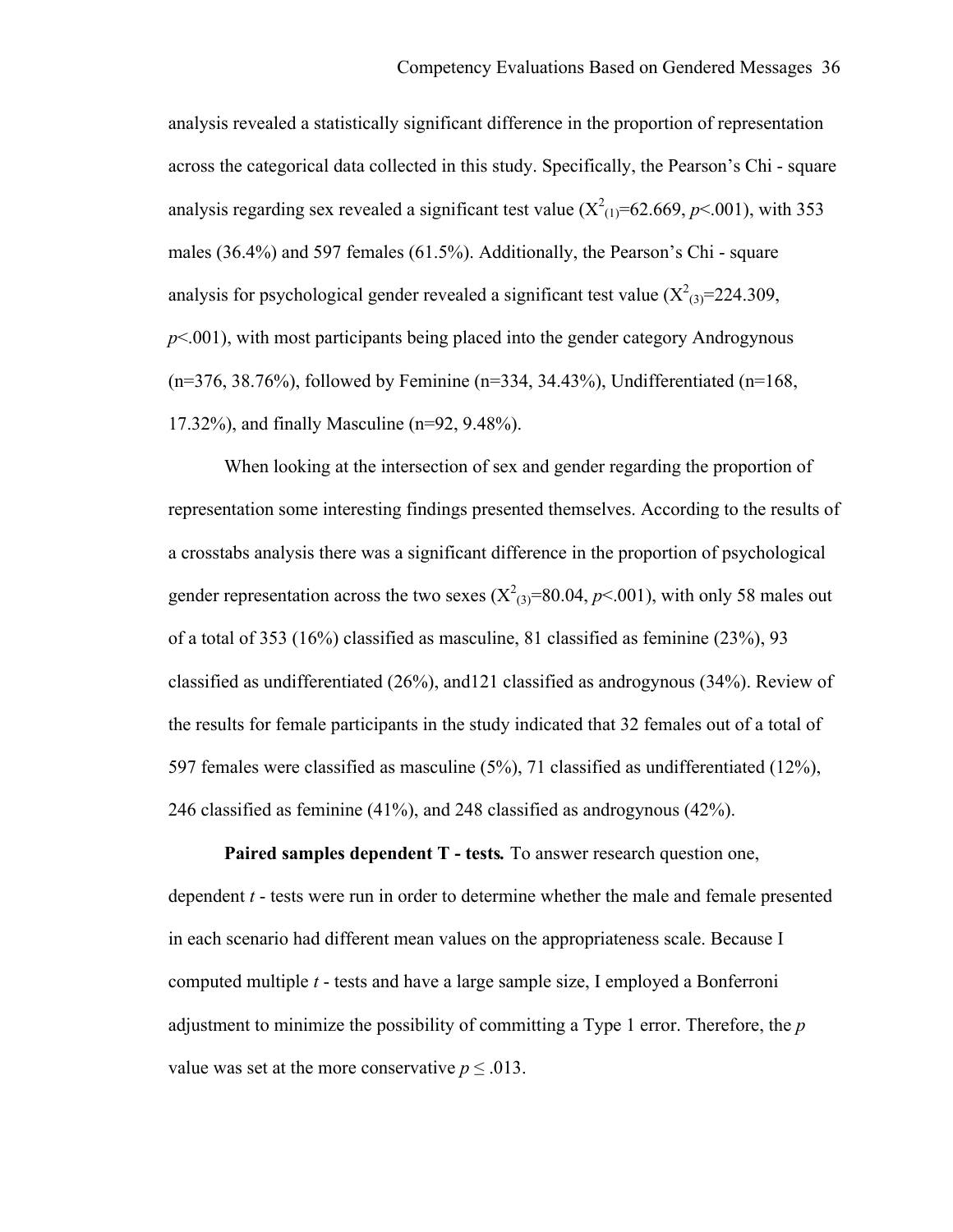The first set of *t* - tests run analyzed Eric and Julia's communication appropriateness evaluations by comparing each character's communication appropriateness scores in Scene One to his or her communication appropriateness scores in Scene Two. The paired samples data revealed a significant difference between the mean communication appropriateness scores Eric, the male character, received in Scene One (Mean= 40.55, SD=9.29) versus the communication appropriateness scores Eric received after participants read Scene Two (Mean= 48.76, SD= 9.02; t(951)= - 20.13,  $p<.001$ ). These results indicate that participants evaluated the male, Eric, as significantly more appropriate when enacting stereotypically feminine communication behaviors than when he enacted stereotypically masculine communication behaviors. No significant difference, however, was found between the mean communication appropriateness scores when Julia, the female character, was enacting feminine communication behaviors in Scene One (Mean=34.22, SD=8.76) and when she was enacting masculine communication behaviors in Scene Two (Mean=33.46, SD=10.38), t(950)=2.045, *p*=.041.

The second set of *t* - tests run explored differences in ratings of communication appropriateness between Eric and Julia respectively, thereby comparing Eric's communication appropriateness scores in Scene One to Julia's Communication Appropriateness scores in Scene One, and Eric's communication appropriateness scores in Scene Two to Julia's communication appropriateness Scores in Scene Two. The analysis revealed significant differences.

The data show participants evaluated Eric, more communicatively appropriate when he was enacting masculine qualities in Scene One (Mean=40.56, SD=9.31) than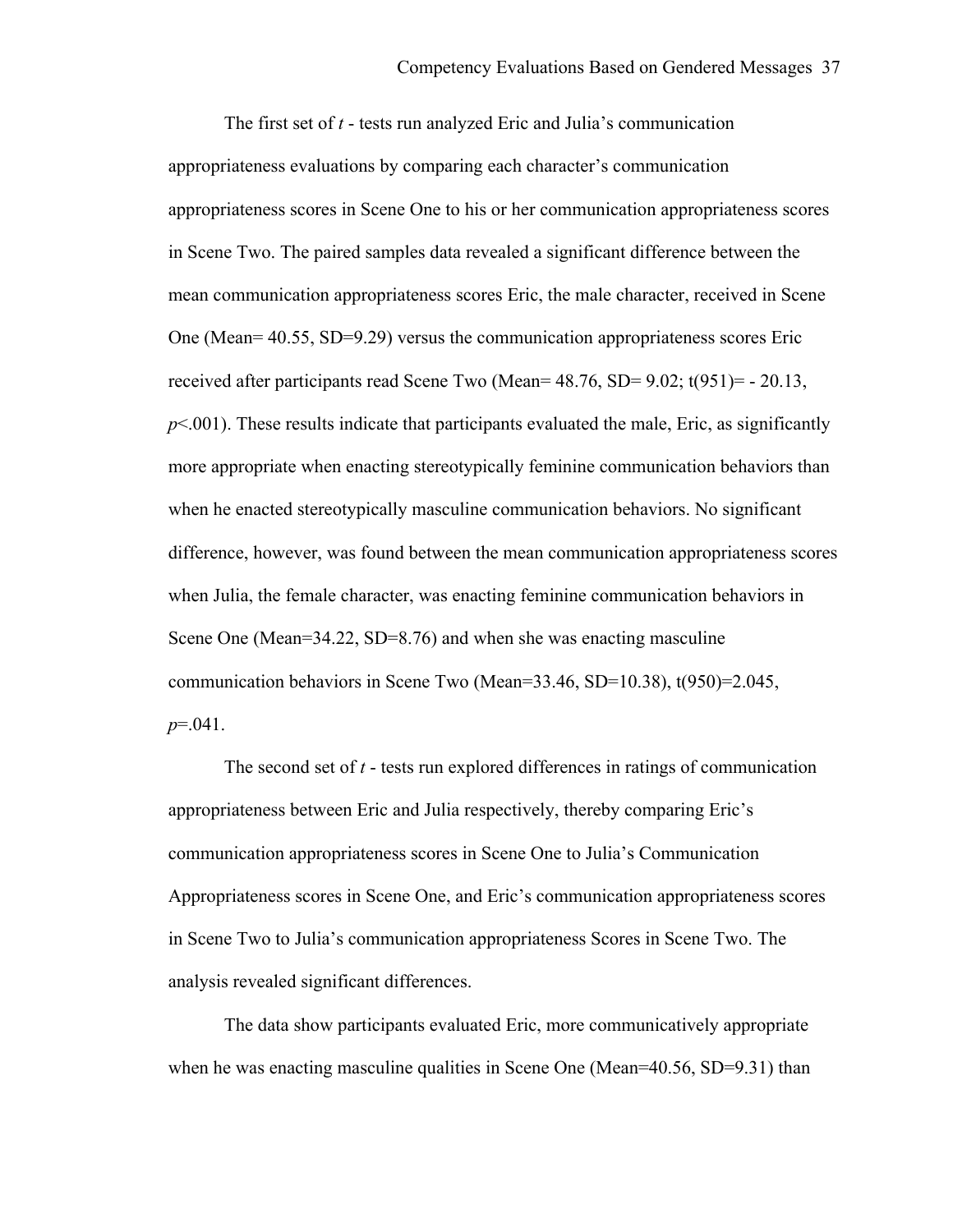when Julia, the female character, was enacting feminine qualities in Scene One (Mean=34.20, SD=8.74) (t(958)=14.14, *p*<.001). Interestingly, the data showed participant evaluations of Eric, the male character, to be more communicatively appropriate when he was enacting feminine qualities in Scene Two (Mean=48.75, SD=9.02) than when Julia, the female character, was enacting masculine qualities in Scene Two (Mean=33.49, SD=10.38) (t(950)=29.322, *p*<.001).

**Multivariate Analysis of Variance.** To answer research question two, I conducted a multivariate analysis of variance to determine if participants' psychological gender and biological sex influence evaluations of communication appropriateness. The results of multivariate analysis of variance using biological sex and psychological gender as the two independent factors along with four<sup>1</sup> ratings of communication appropriateness resulted in non - significant *p -* values ranging from .154 to .986. Follow - up inspection of the univariate tests for biological sex and psychological gender factors revealed non significant *p* values ranging from .060 to .906. There were, however, 2 univariate tests which resulted in a significant *p*: There were significant differences between male and female participants in their ratings of Eric's appropriateness in Scene Two  $(F = 7.747)$ , *p*=.005) and among the four psychological gender categories ratings of Julia's appropriateness in Scene Two  $(F = 3.297, p = .020)$ . However, in looking at the corresponding means (See Tables 1 and 2), the resulting significant difference between

!!!!!!!!!!!!!!!!!!!!!!!!!!!!!!!!!!!!!!!!!!!!!!!!!!!!!!

<sup>&</sup>lt;sup>1</sup> Eric's ratings of appropriateness (variable 1) in Scene One when he is enacting masculine communication behaviors and Eric's ratings of appropriateness (variable 2) in Scene Two when he is enacting feminine communication behaviors. The same variables were measured for Julia in the two scenarios resulting in the four dependent variables.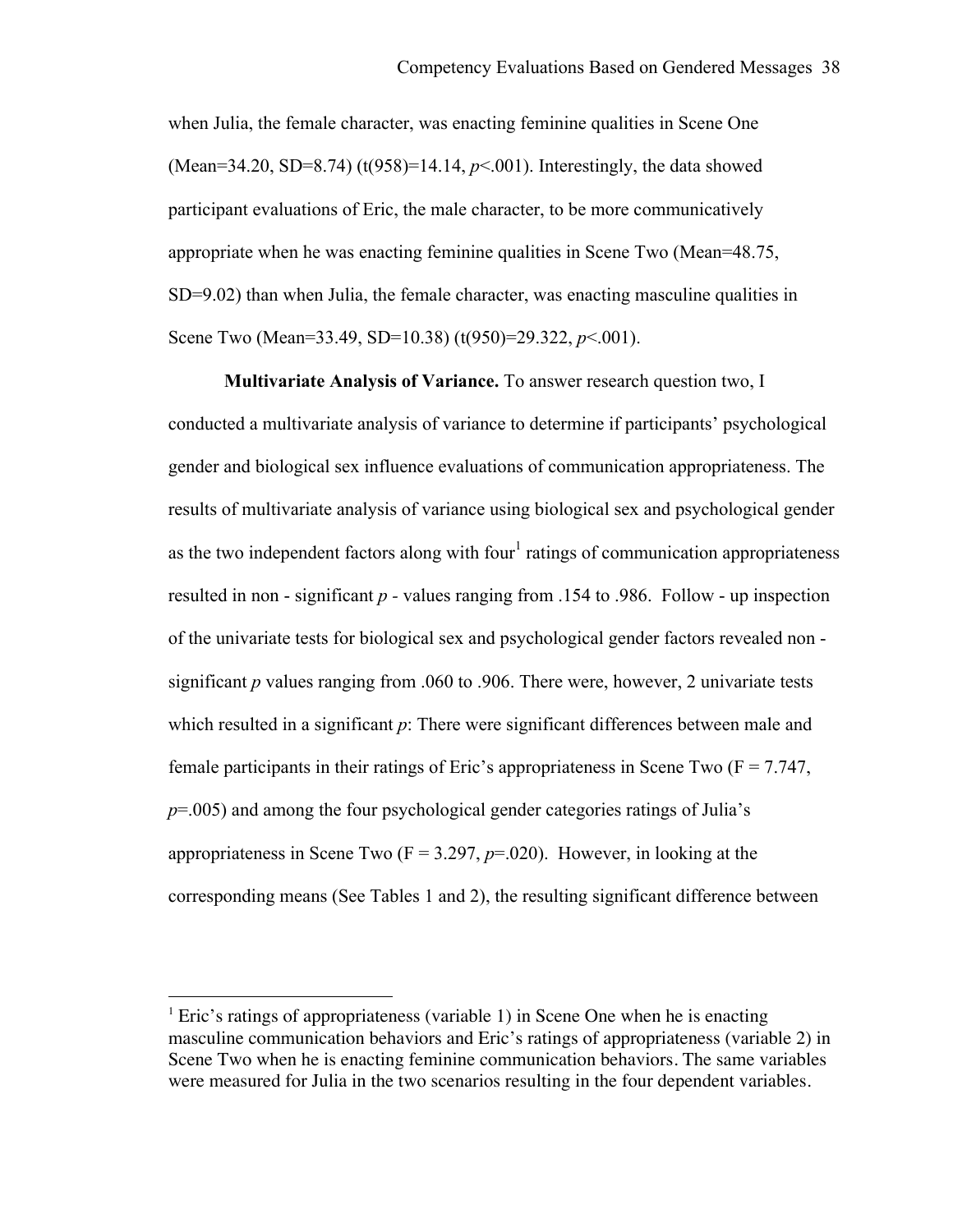males and females and among the different psychological gender categories is likely spurious and an artifact of the large sample size.

| Eric's Appropriateness Scores in Scene Two |        |          |      |  |  |  |
|--------------------------------------------|--------|----------|------|--|--|--|
|                                            |        | <u>M</u> |      |  |  |  |
|                                            | Male   | 47.16    | 8.91 |  |  |  |
|                                            | Female | 49.72    | 8.39 |  |  |  |

# Table 2

Table 1

Julia's Appropriateness Scores in Scene Two

|                  | $\underline{M}$ | $\underline{SD}$ |  |
|------------------|-----------------|------------------|--|
| Undifferentiated | 33.27           | 9.14             |  |
| Masculine        | 33.66           | 10.88            |  |
| Feminine         | 34.07           | 10.16            |  |
| Androgynous      | 32.99           | 10.95            |  |

# **Conclusion**

This chapter presented the results of data collection and analysis for this study. Results were obtained through the use of the SPSS Statistical Data Analysis Program by performing the following tests: chi - square, paired samples dependent *t* - tests, and multivariate analysis of variance. The results lead to the following observations:

1. According to the paired sample dependent t - tests, participants evaluated the male character higher in the area of appropriateness when he was enacting stereotypically feminine communication behaviors than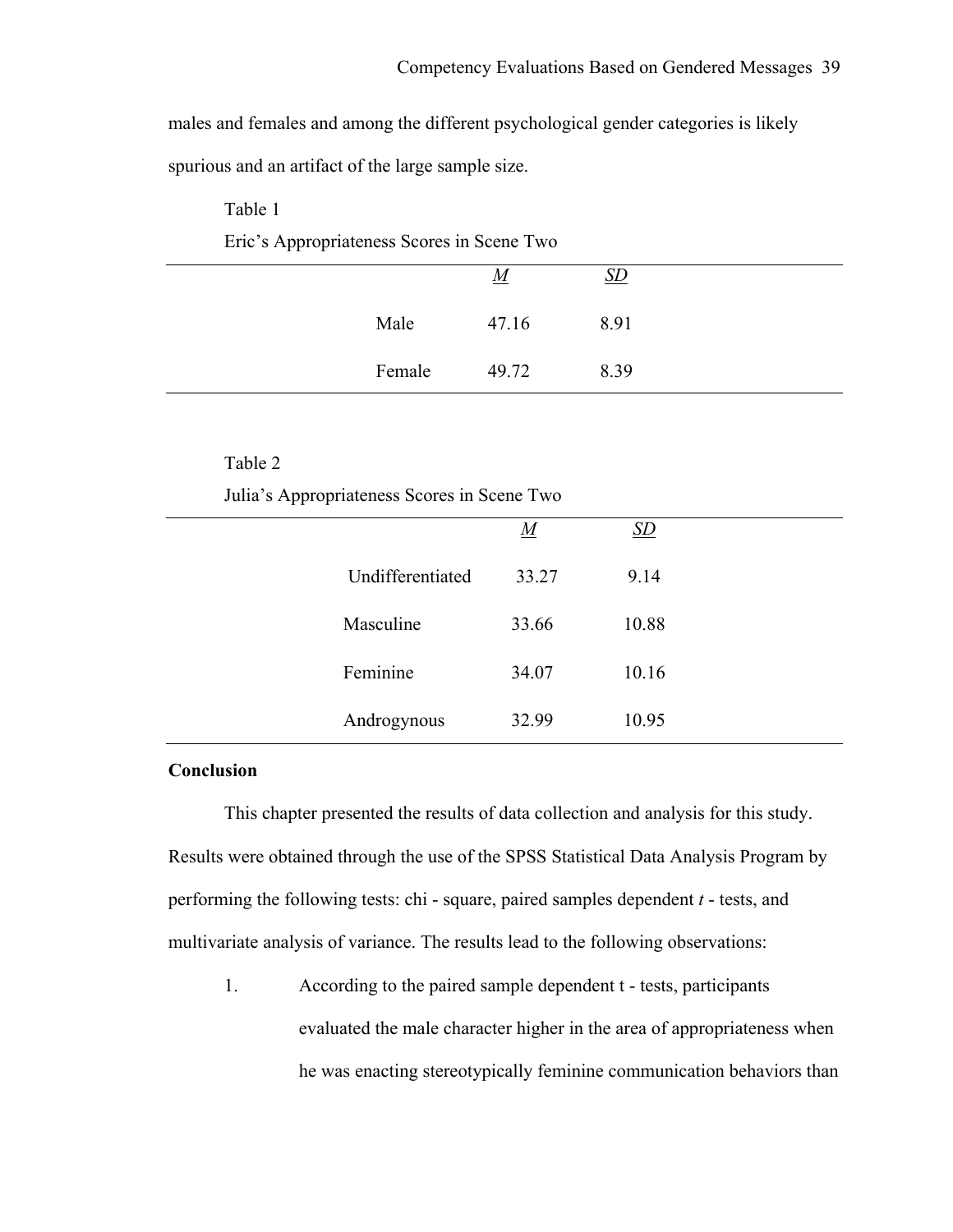when he was enacting stereotypically masculine communication behaviors.

- 2. According to the paired sample dependent *t* tests, participants evaluated the male as higher in the area of communication appropriateness than the female regardless of enacted gender stereotypical behaviors.
- 3. There were no differences in ratings of appropriateness as a result of participant biological sex and psychological gender.

The following chapter will discuss and expand upon these observations, connect the findings to previous research, and discuss the study strengths as well as limitations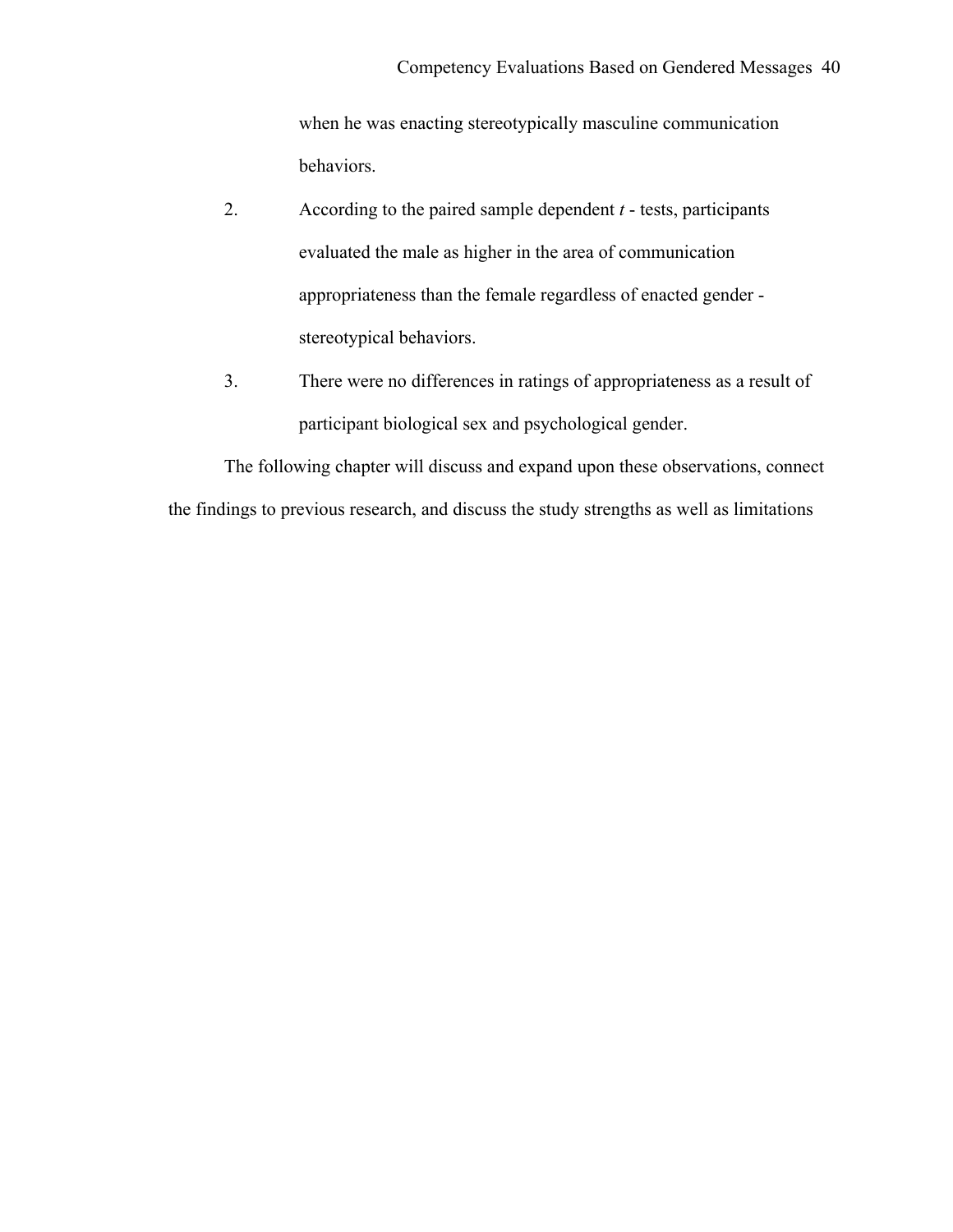#### **Chapter Five: Discussion of the Investigation**

In this final chapter, I will extrapolate three major findings. First, the data showed that general competency evaluations differ between males and females; specifically, the female biological sex was consistently evaluated lower in communication appropriateness than the male biological sex. Second, for males, the feminine communication style was clearly privileged over the masculine communication style. Finally, there was no interaction effect between participant biological sex and psychological gender as they related to evaluations of communication appropriateness. After this discussion, I will explore the possible reasons why communication effectiveness did not yield sufficient reliability coefficients and was subsequently dropped as a measure of communication competence, as well as pose a critique of the S - BSRI instrument. Finally, I will conclude the chapter with an exploration of the strengths and limitations of the study as well as propose suggestions for future research.

#### **Discussion of Results**

**Differing competency evaluations for males and females.** Communication appropriateness has been shown to be a major contributing factor in evaluations of overall communication competence (Spitzberg & Cupach, 1994; Trenholm & Jensen, 1996), and has been used as a crucial element in the definition of overall communication competence (McCroskey, 1982). Communication appropriateness refers to the upholding of societal expectations for a given situation. The data revealed differences in regard to evaluations of communication appropriateness between males and females. Test results found Eric, the male presented in each scenario, to be rated statistically higher in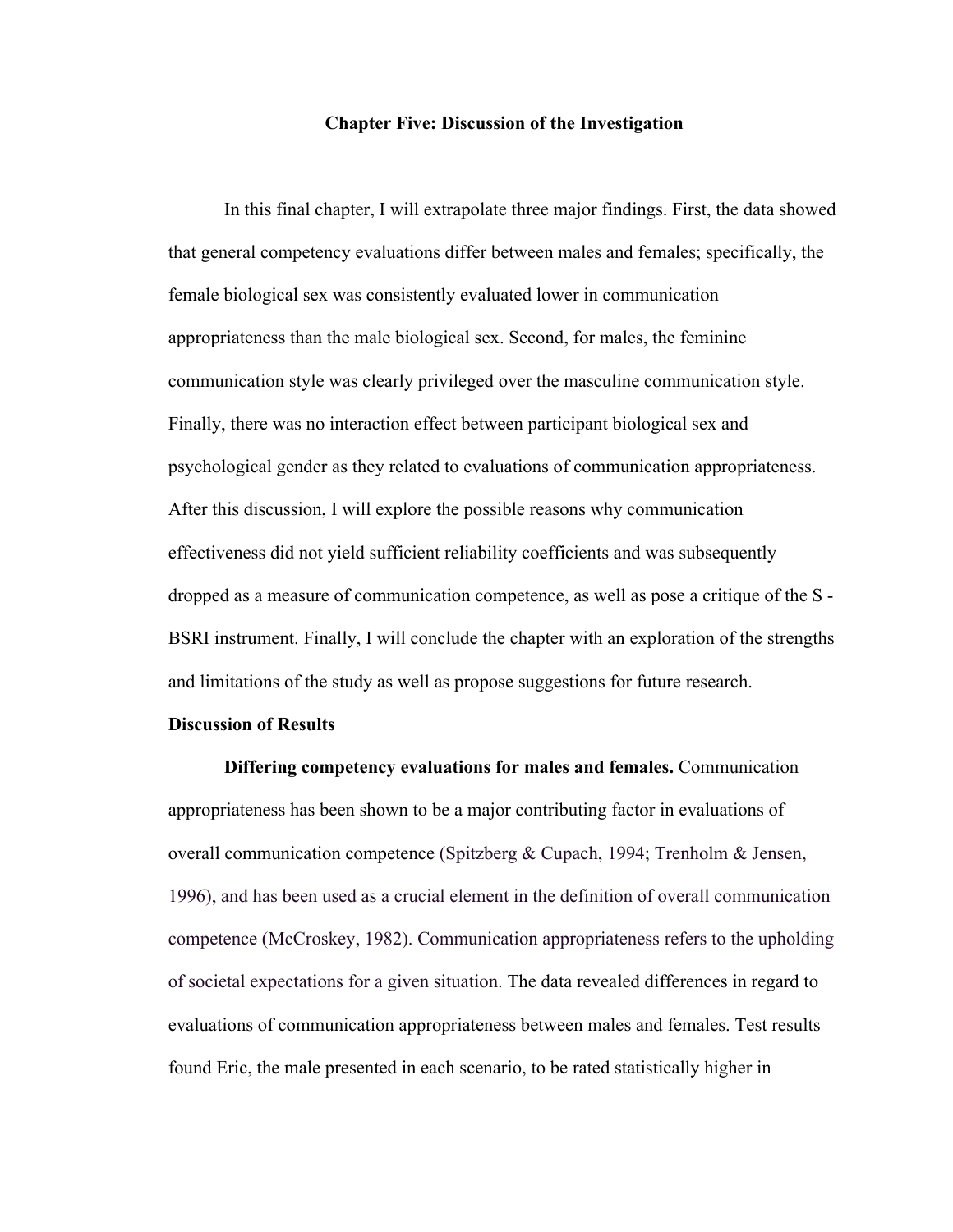communication appropriateness than Julia, the female presented in each scenario, on communication appropriateness regardless of the type of gender communication behaviors exhibited.

This finding is consistent with Berry et al.'s (2001) suggestion that negative evaluations of female communication competency may be the result of a sociologically ingrained belief that men are more communicatively competent than women. The implications of this finding suggest that the male sex is privileged in evaluations of communication appropriateness because, for females, evaluations of competency may not be linked to enacted gendered behaviors, but may be primarily a result of their biological sex. Indeed, research supports this assumption; it has been shown that sociological belief can elicit negative evaluations of female's communication competency based solely on the basis of their biological sex (Berry et al., 2001).

As suggested with research presented in Chapter Two, a "gender - to competence link" may be present in participant evaluations of communication appropriateness for females. According to research conducted by Rudman (1998), for instance, gender influences the evaluation of communication competence due to a direct link between biological sex and perceived competence. The "gender - to - competence link" states that men tend to be perceived, both according to males and females, as typically higher in general competence than women (Wood & Karten, 1986). Interestingly, even with the significant overrepresentation of female respondents in this study, the "gender - to - competence link" is still present. Participants consistently rated the male as more communicatively appropriate than the female.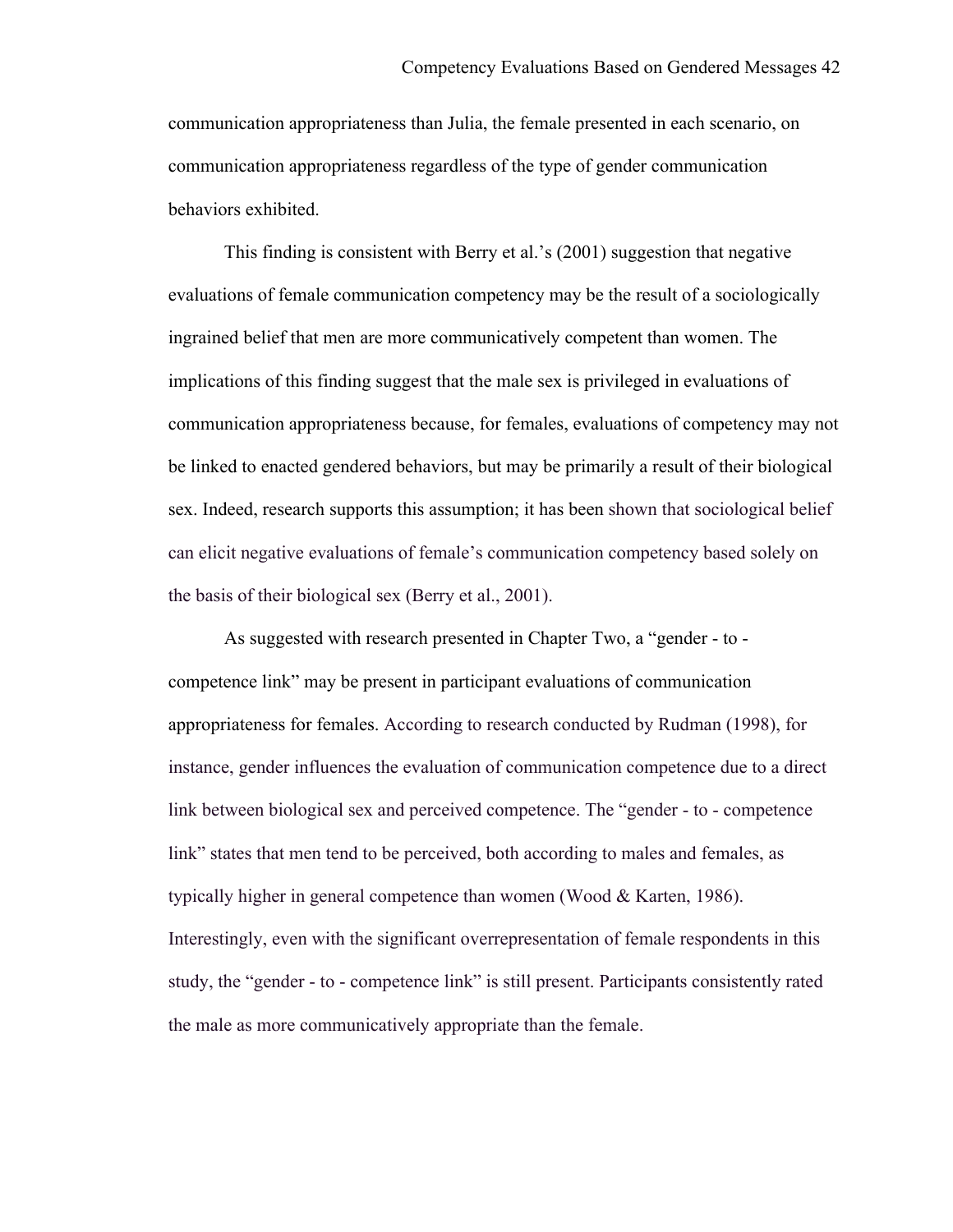**For males, feminine style privileged in communication appropriateness.** The data revealed that, for males, a feminine style of communication was scored higher than a masculine style of communication when evaluating communication appropriateness within the interpersonal context. These results may provide insight into perceptions of what is socially deemed as "appropriate" communication for men. Communication appropriateness refers to "communication that avoids violation of relationally or situationally sanctioned rules" (Papa & Canary, 1995, p. 154). According to Canary and Spitzberg (1990), appropriateness is a composite of two factors: situational appropriateness and specific appropriateness. Situational appropriateness relates to the evaluation of a speaker's behavior over an entire communication situation. It focuses exclusively on the ability of the speaker to conduct polite conversations and adapt to a situation (Canary, Cupach, & Serpe, 2001). Specific appropriateness relates to the evaluation of particular behaviors enacted by the speaker during a communication situation. It focuses exclusively on behaviors that are generally deemed prosocial and constructive in nature (Canary, Cupach, & Serpe, 2001). Thus, the second finding of this study is that evaluations of communicative appropriateness with regard to the male are statistically higher when the male is enacting feminine characteristics, than when he is enacting masculine characteristics.

The evaluation of males as higher in communication appropriateness when enacting feminine communication behaviors may stem from the expectation that masculine gendered behaviors are inherently less communicatively appropriate than feminine gendered behaviors. Indeed, scholarship seems to have reinforced the privileging of feminine communication behaviors as more appropriate for men than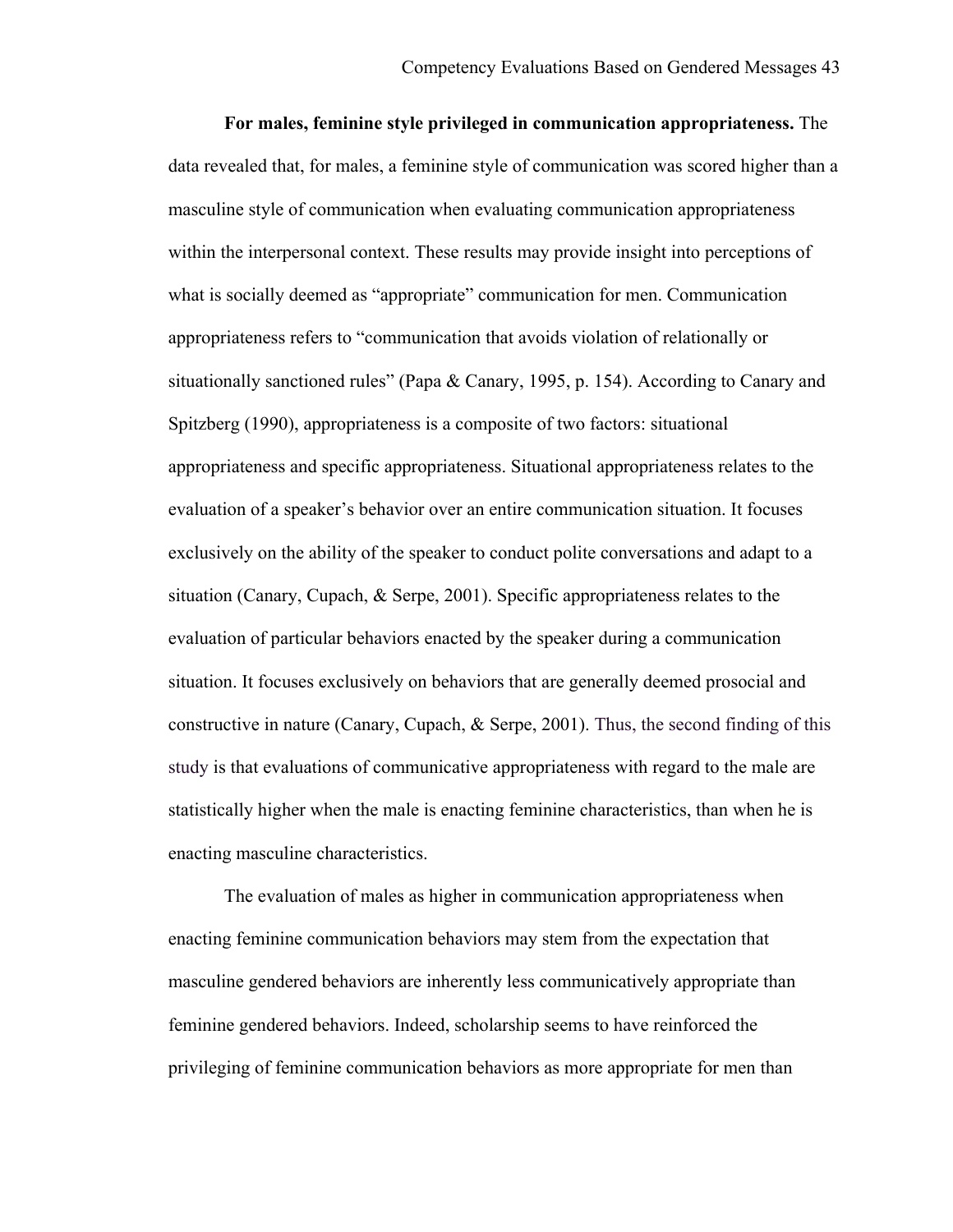masculine communication behaviors. For example, some early scholarship urged men to develop feminine communication skills, suggesting that if men would begin to enact behaviors such as empathy, self - disclosure, and emotional expressiveness, they could begin to overcome what researchers assumed to be a communicative deficit (Pleck  $\&$ Sawyer, 1974). Balswick (1988) suggested that men should learn how to be verbally and emotionally expressive to communicate effectively. Furthermore, Douvan and Adelson (1966) reported that adolescent males are less interested in and less competent at friendships than females, while Weiss and Lowenthal (1975) stated that women's communication tendencies make them more "emotionally mature" and "interpersonally competent" than men (p. 51). Thus, it seems a feminine style of communication is generally perceived as higher in interpersonal competence and typically assumed to be more emotionally involved than a masculine communication style.

In support of the privileging of the feminine style in an interpersonal context, research has shown that men and women typically engage in more feminine gender typed behaviors when providing support for a friend. For example, within the interpersonal context, men and women are equally likely to be responsive, provide emotional comfort, listen, and empathize with a friend (MacGeorge, Graves, Feng, Gillihan, & Burleson, 2004). Furthermore, there are typically no sex differences in the receiving of support from others (MacGeorge et al., 2004).

Thus, it seems likely that when males enact feminine characteristics they are engaging in behaviors deemed appropriate within the interpersonal context. For instance, a male enacting feminine characteristics such as affection, compassion, warmness, tenderness, and gentleness may be perceived as engaging in polite conversation. When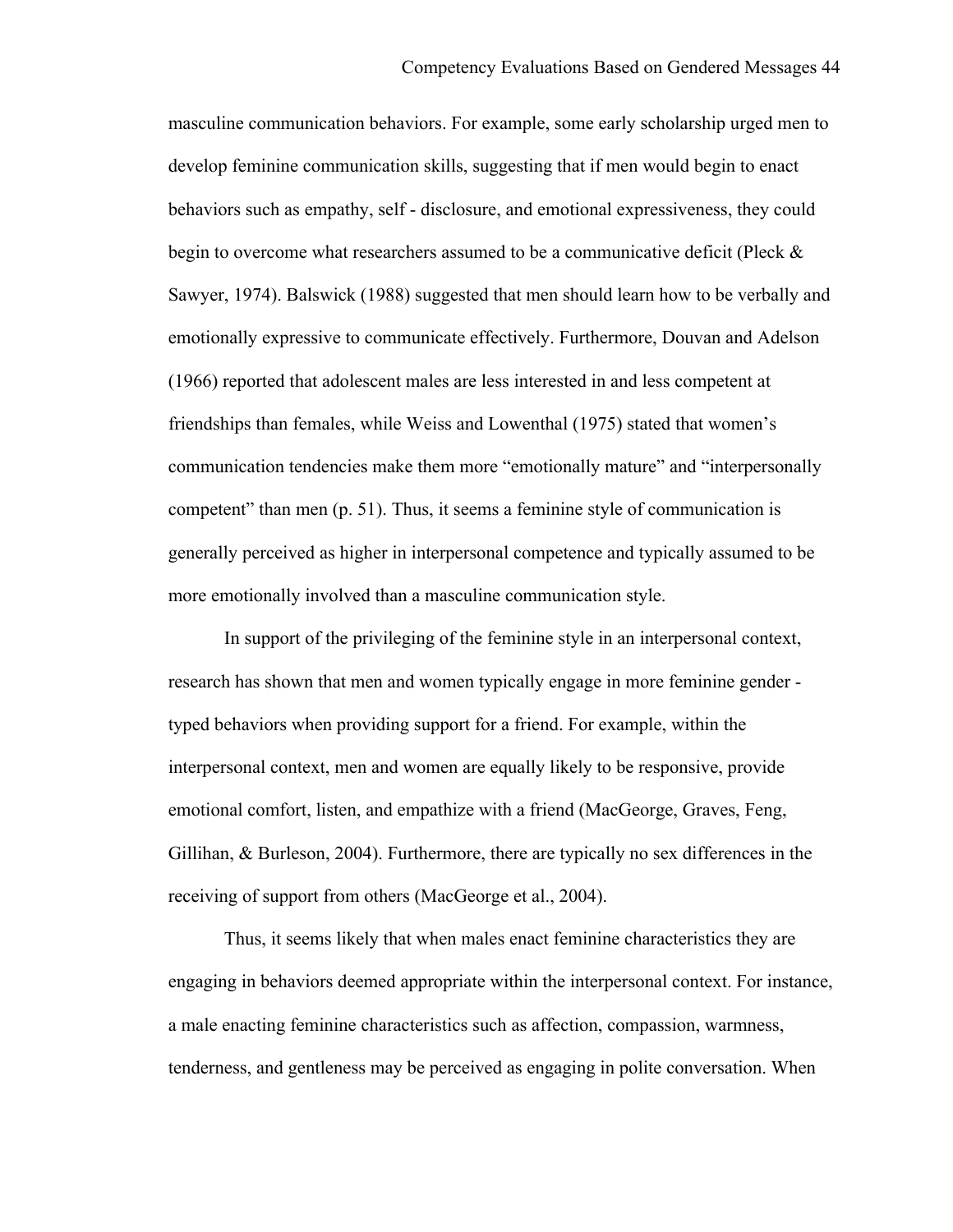males enact feminine characteristics such as being sensitive to the needs of others and understanding they may be perceived as possessing an ability to adapt to a communication situation. Finally, when males enact feminine characteristics such as being eager to soothe hurt feelings, they may be perceived as being prosocial and having goals that are constructive in nature. In contrast, it may be that when males enact masculine characteristics such as being assertive, forceful, dominant, aggressive, or possessing a strong personality, they are perceived as engaging in impolite conversation. When males enact masculine characteristics such as defending their own beliefs, being independent, possessing leadership abilities, or being willing to take a stand, they may be perceived as possessing an inability or unwillingness to adapt to a communication situation. Finally, when males enact masculine characteristics such as possessing a willingness to take risks, they may be perceived as having goals that are not constructive and antisocial in nature.

**No interaction effect with regard to sex and gender.** A third finding was that there is no relationship between participant psychological gender (e.g., Masculine, Feminine, Androgynous, and Undifferentiated) or biological sex (e.g., Male, Female) with regard to evaluations of communication appropriateness when reading gender typed scenarios consistent and inconsistent with the speaker's biological sex. This lack of interaction effect may be due to two factors: there *is* no relationship between participant biological sex and psychological gender, or measurement error. First, there simply may not be a relationship between participant biological sex and psychological gender when evaluating communication appropriateness. Other factors, independent of sex and psychological gender, may be at play during evaluations of appropriateness.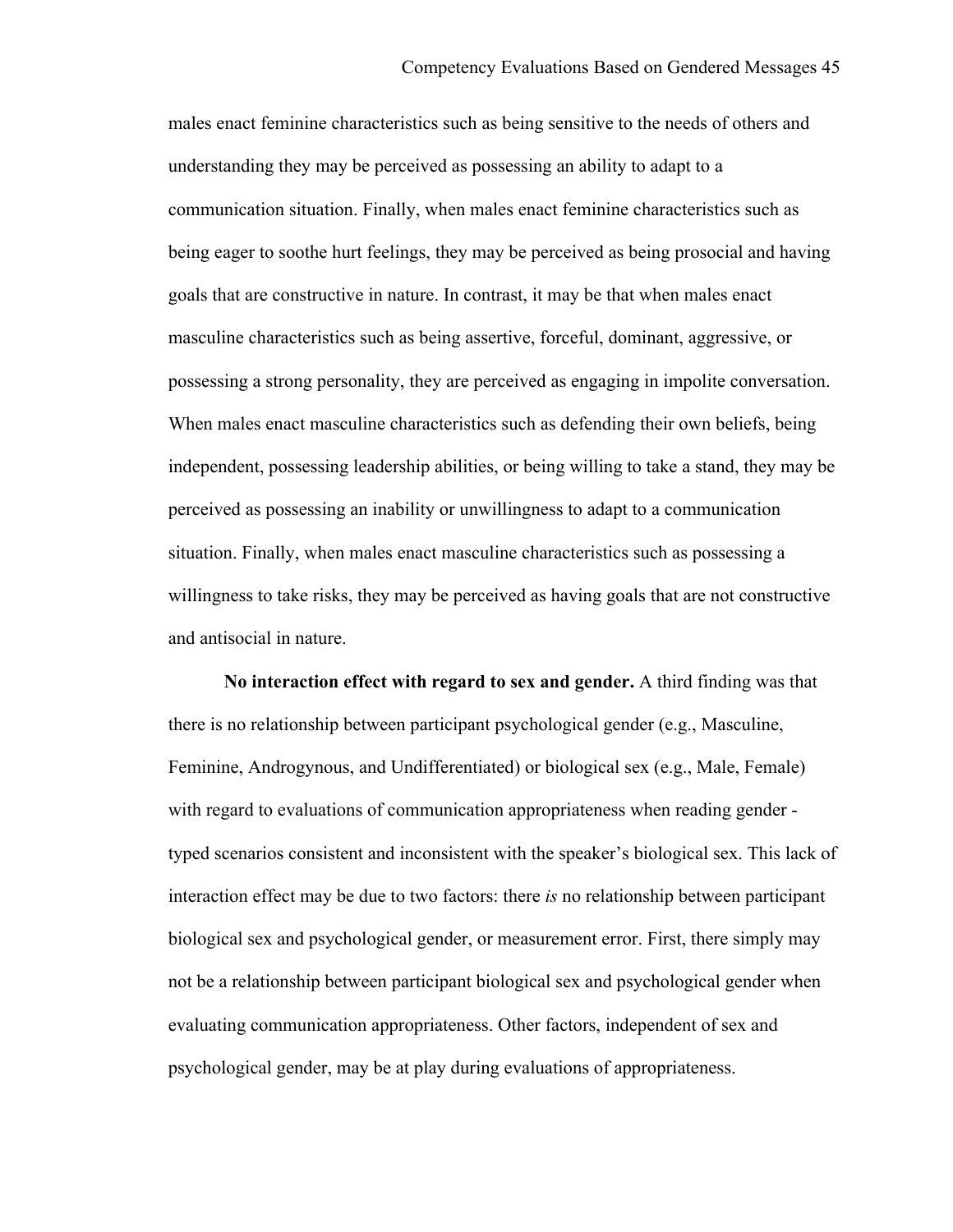Second, a measurement issue could have prevented the detection of any significant findings. For instance, it may be that the considerable overrepresentation of females in this study provided an unbalanced sample, thus mitigating any significant effects. Or it may be that participants' biological sex and psychological gender was not made salient when evaluating scenarios as a third - party, thereby eliminating the role of participant biological sex or psychological gender. In support of this explanation for a lack of interaction effect between participant biological sex and psychological gender on evaluations of communication competence, research has shown that the evaluative outcome of an interpersonal communication situation can differ significantly contingent upon the relative salience of sex or gender in a communication situation (Fiske, Hasalm, & Fiske, 1992; Reid, Keerie, & Palomares, 2003). Specifically, these studies showed that gendered behaviors become more pronounced or more harshly judged once biological sex is made salient. This study may have unintentionally removed the constructs of participants' own sex and gender from their evaluative judgments by focusing explicitly on the fictional interaction they were asked to read, thus resulting in the insignificant test results.

**Communication Effectiveness.** As with communication appropriateness, communication effectiveness has been shown to be a major contributing factor in evaluations of overall communication competence (Spitzberg & Cupach, 1994; Trenholm & Jensen, 1996), and has been used as a crucial element in the definition of overall communication competence (McCroskey, 1982). Therefore, communication effectiveness was also measured in this study. However, after analyzing the poor reliability measurements obtained in the study for the Communication Effectiveness Scale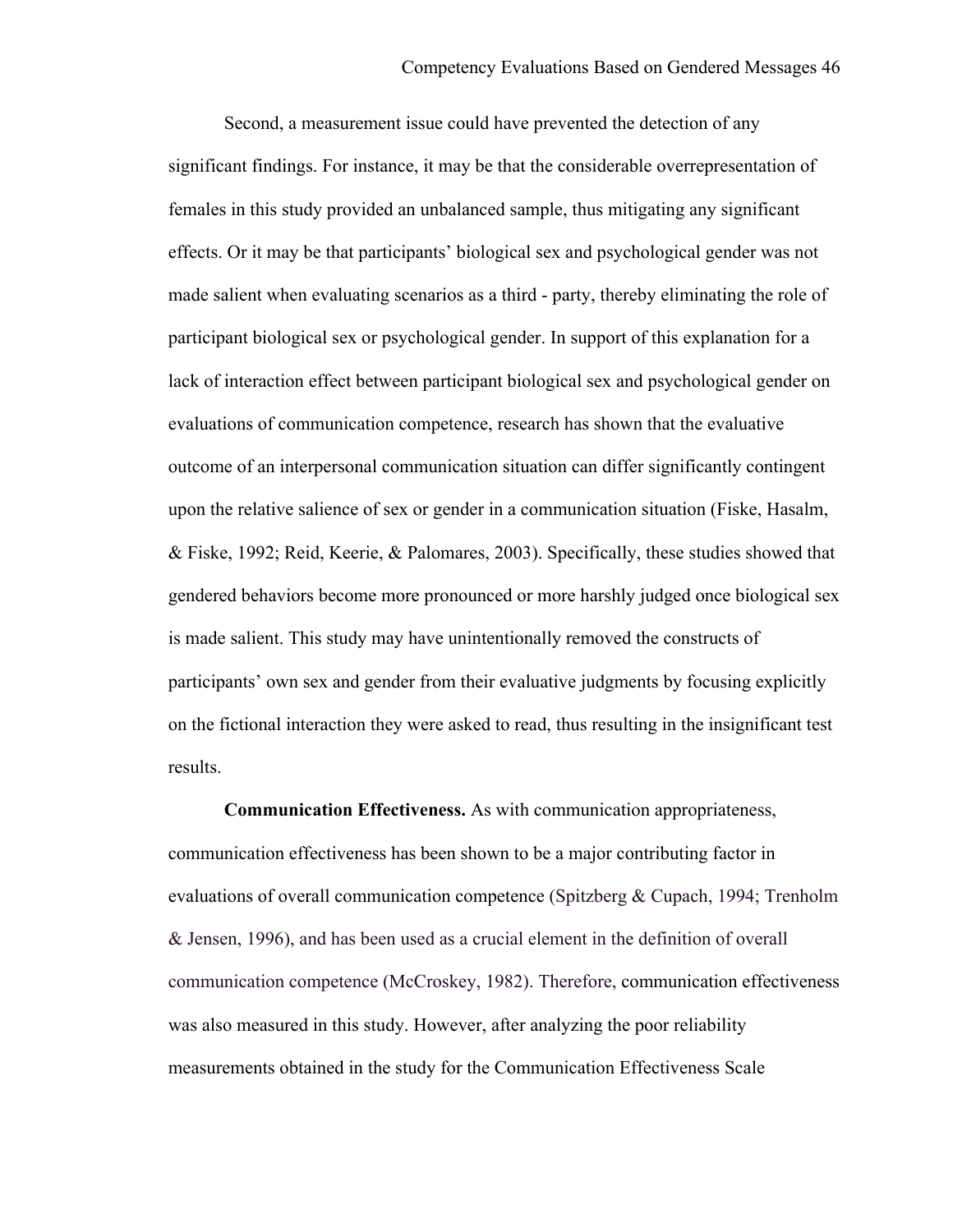(Spitzberg & Cupach, 1994), it became clear that the method of communication assessment provided in this study did not allow for accurate evaluation of communication effectiveness.

Specifically, it may be that the essential compontents of communication effectivenss could not be determined from the scenarios read by participants. The definition of positive communication effectiveness is comprised of three distinct components: the successful achievement of objectives, the successful achievement of personal goals, and possession of the motivation to communicate in an effective manor (Wiemann & Backlund, 1980). Communication competence evaluations rely on the speaker's "situational ability to set realistic and appropriate goals and to maximize their achievement by using knowledge of self, other, context, and communication theory to generate adaptive communication performances" (Friedrich, 1994, p. 131). Due to the fact that evaluations of communication effectiveness must assess the ability of a communicator to effectively accomplish their communication goals, it may be that participants could not properly or consistently evaluate the communication goals of the actors presented in each scenario simply by reading segments of fictional communication scenarios.

Participants were likely unable to determine if the characters presented in this study's scenarios effectively accomplished the objectives of their communication encounter, achieved personal goals, or possessed knowledge of themselves, the other, or the context of the communication situation. Due to the poor reliabilities and the scenario design limitation, the effectiveness instrument was dropped from this study.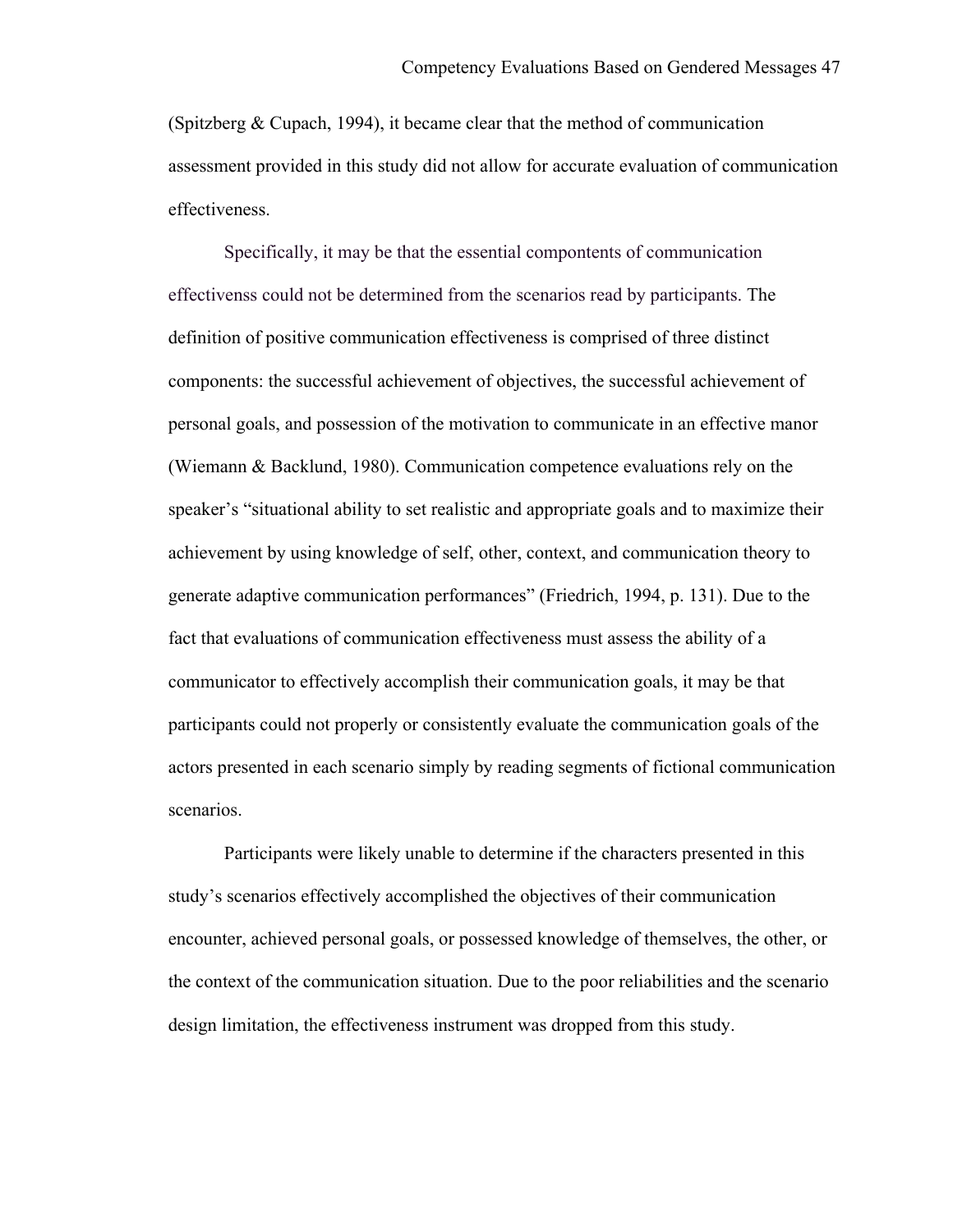**S - BSRI.** After analyzing the proportions of male and female participants across the four psychological gender categories respectively, some interesting results were found. As was expected, a higher proportion of males were identified as Masculine (n= 58, 16% of total males), than females (n= 32, 5%). Similarly, a higher proportion of females were identified as feminine ( $n= 246, 41\%$ ), than males ( $n=81, 23\%$ ). These results seem consistent with the purpose of the S - BSRI, and appear to fit social convention regarding gender roles assigned to specific sexes. While reliability coefficients of the S - BSRI were high for both the masculine items (Cronbach's Alpha= .839), and the feminine items (Cronbach's Alpha= .900), there was some unexpected assignment of psychological gender categories. In analyzing the data pertaining to participant biological sex and psychological gender, it became clear that this scale may not accurately measure gender roles as they are understood today. Specifically, a statistically significant proportion of total participants were identified as Androgynous (n= 376, 38.7%). Furthermore, within the sexes Androgynous categorizations were presented in statistically higher proportions than any other category (males: n=121, 34%; females: n=248, 42%). Interestingly, the smallest psychological gender category represented by males was Masculine (n=58, 16%), with more males identifying as Androgynous (n=121, 34%), Undifferentiated (n=93, 26%), and even Feminine (n=81,  $23\%$ ).

The unexpected gender assignments may be a result of changing social convention regarding gender norms. According to Bem (1987), a gender - typed individual is someone whose self - concept incorporates prevailing cultural definitions of masculinity and femininity. The S - BSRI instrument consisted of 10 stereotypically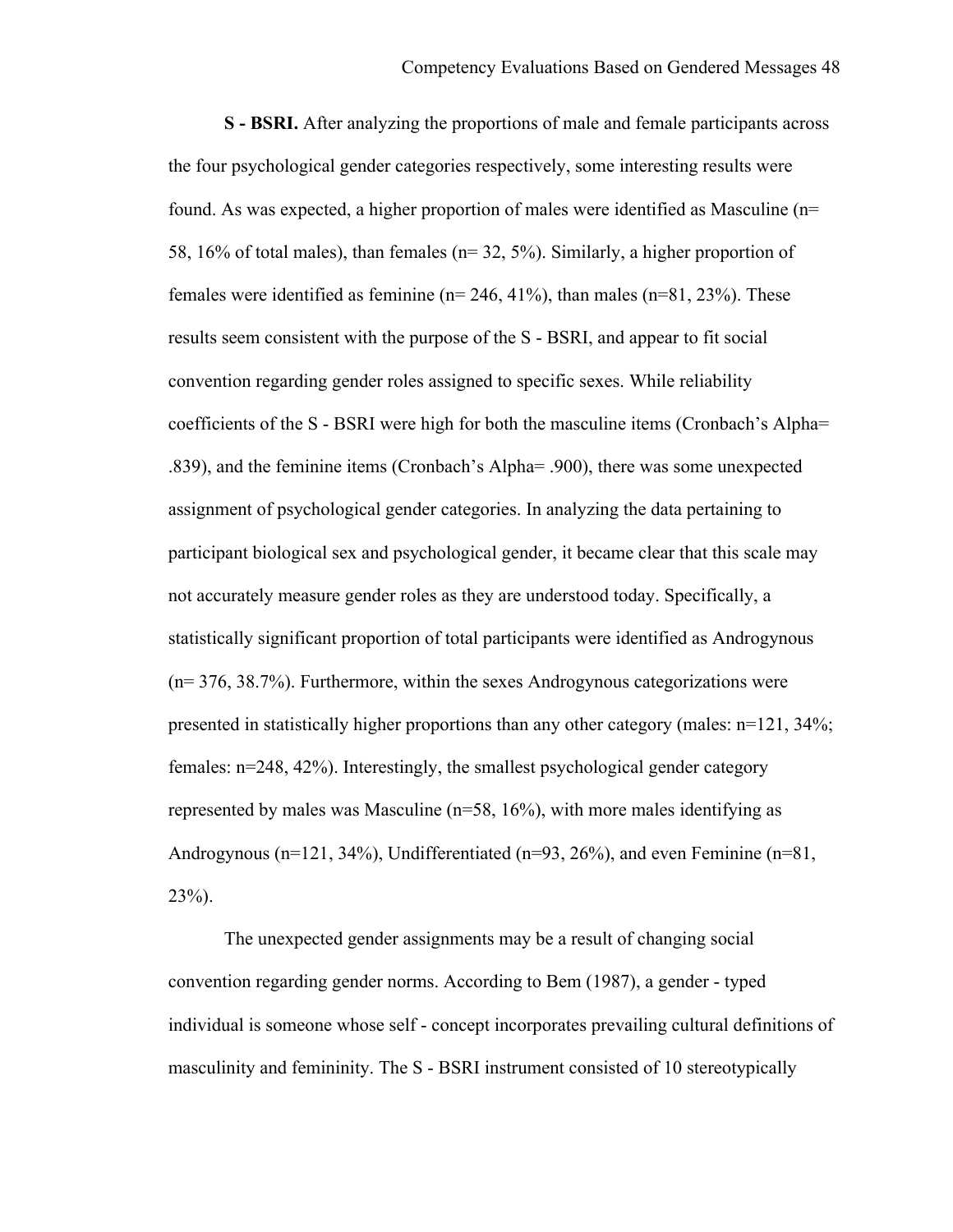masculine items (e.g., independent, forceful, dominant) and 10 stereotypically feminine items (e.g., affectionate, sympathetic, gentle). These items are intended to represent socially desirable traits for each gender respectively (Bem, 1974). Being that this measure of gender roles was first published in 1974, and was intended to represent socially desirable stereotypically gendered traits as prevailing cultural definitions of masculinity and femininity, it may be that current participant perceptions of these traits deem them no longer indicative of a specific sex. It may be that some traits identified as feminine on the S - BSRI (e.g., compassionate, understanding, sympathetic), and some traits identified as masculine (e.g., independent, leadership abilities, willing to take a stand), are more socially desirable for both sexes than when the measure was initially developed. This conclusion is supported empirically given the greatest proportion of participants in this study were classified as androgynous (n=369, 38.76%).

To some extent, the critique of being inaccurate has been previously lodged against the S - BSRI. Researchers have scrutinized the current viability of this measure questioning whether its masculine and feminine items represent current perceptions of masculinity and femininity among college undergraduates; the results have been mixed (see Ballard - Reisch & Elton, 1992; Harris, 1994). The results of this study also provide mixed support for the current accuracy of the S - BSRI. While the masculine and feminine gender categories were generally representative of expected biological sex (i.e., males were masculine, females were feminine), this study showed that most participants identified as high on both masculine and feminine gender categories. This finding provides evidence for the argument that masculine and feminine gendered behaviors may have changed since the inception of Bem's original sex - role scale.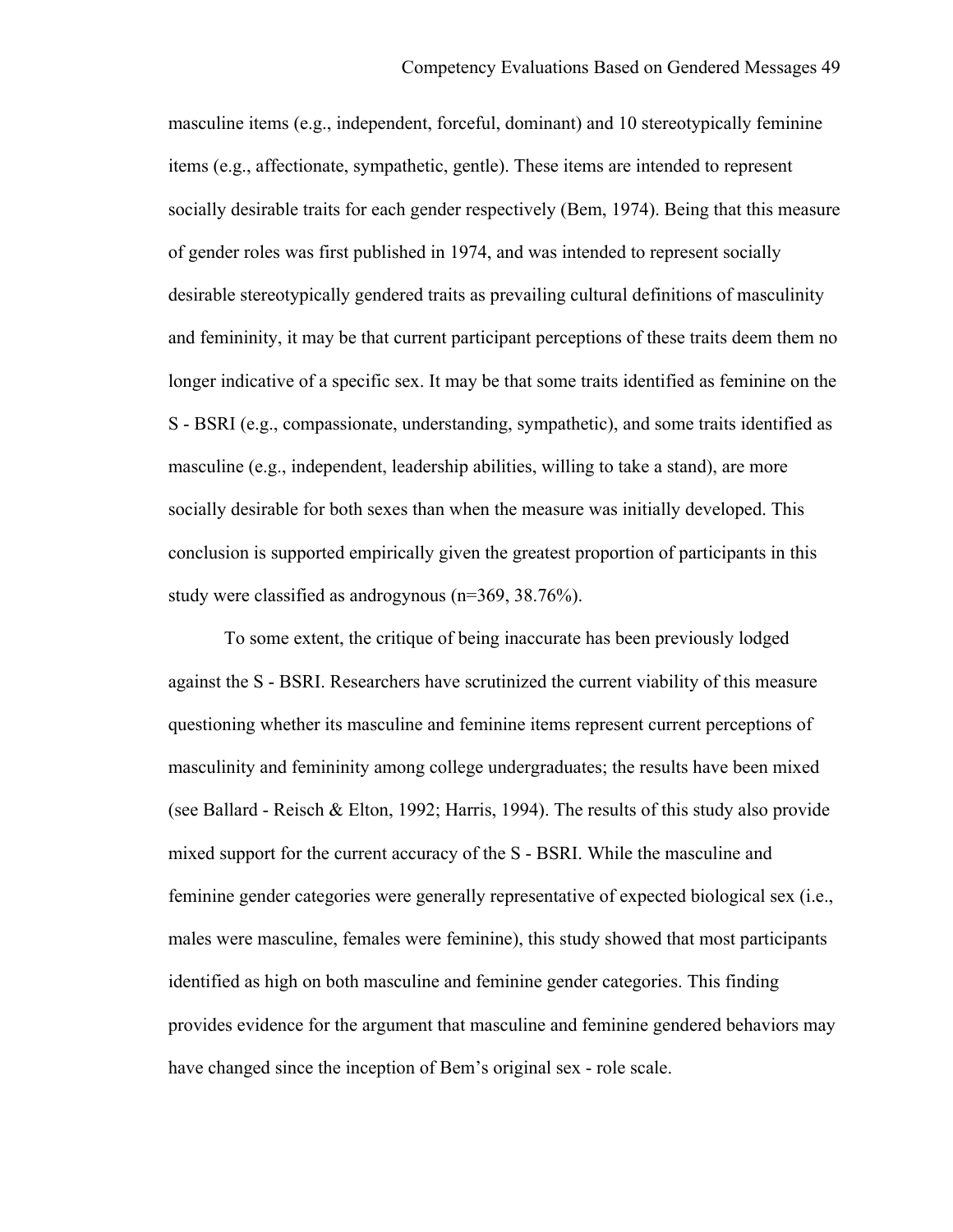In summary, the results presented in this study provide insight into perceptions of a crucial element of communication competence: communication appropriateness with regard to biological sex and gendered messages. It is evident that in some cases participants do evaluate communication behaviors differently based on enacted masculine and feminine behaviors. However, it seems factors other than participant biological sex or psychological gender are influencing participant evaluations of communication appropriateness. Furthermore, overall competence evaluations may be strongly influenced by a sociologically ingrained belief that males are more competent than females in general, thereby producing higher communication appropriateness evaluations for males than females. I also engaged in a critical exploration of why communication effectiveness was not reliably captured in this study as well as posited a suggestion that the S - BSRI does not provide current insight into gender traits. Specifically, stereotypically feminine - typed gender traits, as indicated by the S - BSRI, may represent more faithfully the behaviors associated with communication appropriateness than stereotypically masculine - typed gender traits.

## **Strengths and Limitations of the Study**

It is necessary to recognize the strengths and limitations of the research design and to determine their possible impact on the results and conclusions of the study. This discussion will begin by addressing the strengths of the study. The first strength of this investigation is that it incorporated a large sample size. As with any study utilizing a larger sample size, there is a greater chance of attaining statistical power and detecting differences. Second, this study was able to provide insight into the differences in evaluations of communication appropriateness based on biological sex and gendered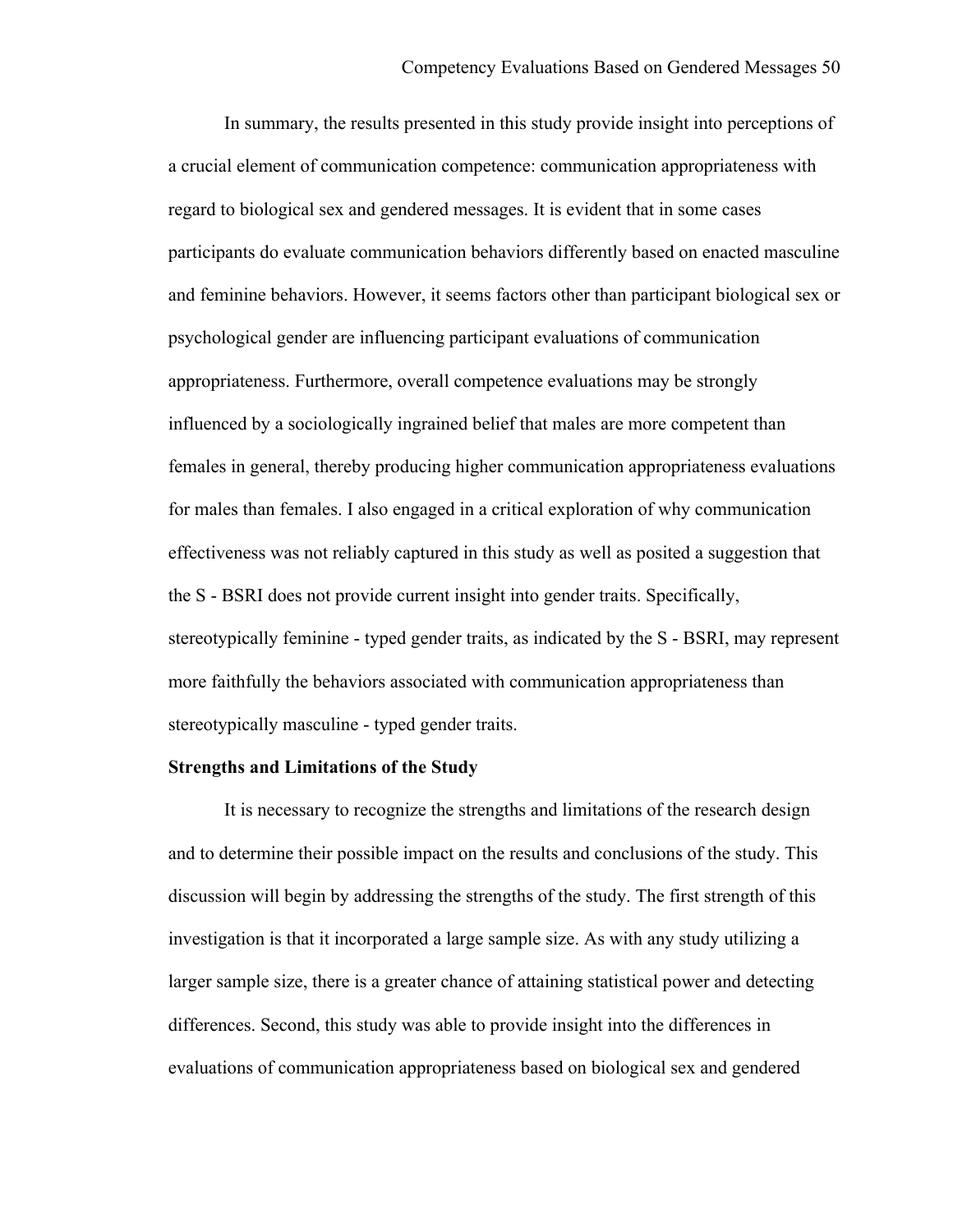messages within the interpersonal context. Heretofore, investigations into sex and gender as factors in perceptions of communication competence have been largely relegated to the organizational setting (Wood  $&$  Karten, 1986) and the superior/subordinate relationship framework (Rudman & Glick, 1999). A final strength is that the results of this study contributed to the measurement dialogue regarding the current applicability of the S - BSRI.

There were three limitations to this study. First, although the sample size was large, it consisted of primarily college - aged students. College students do provide an adequate and appropriate sample for the investigation of evaluations of communication appropriateness in regards to biological sex and psychological gender; however, it may be the case that the information obtained is not generalizable to different populations. Furthermore, a preliminary examination of participant sex proportions revealed a significant difference with regards to the number of males  $(n= 353, 36.4%)$  and females  $(n= 579, 61.5%)$  represented in this study. The typical demographic statistics of sex regarding students enrolled at the study location is 48% male and 51% female. Thus, this study presents data with roughly 12% underrepresentation of males and 10% overrepresentation of females.

Second, the approach for gathering data utilized in this study was a self - report, online survey. The self - report method has been criticized because it requires that participants be able to understand the investigator's questions. In addition, it requires participants to identify and interpret behaviors, thereby potentially subjecting responses to participants' biases and thus questioning the validity and reliability of the information. Although self - report data has been criticized, research has found self - report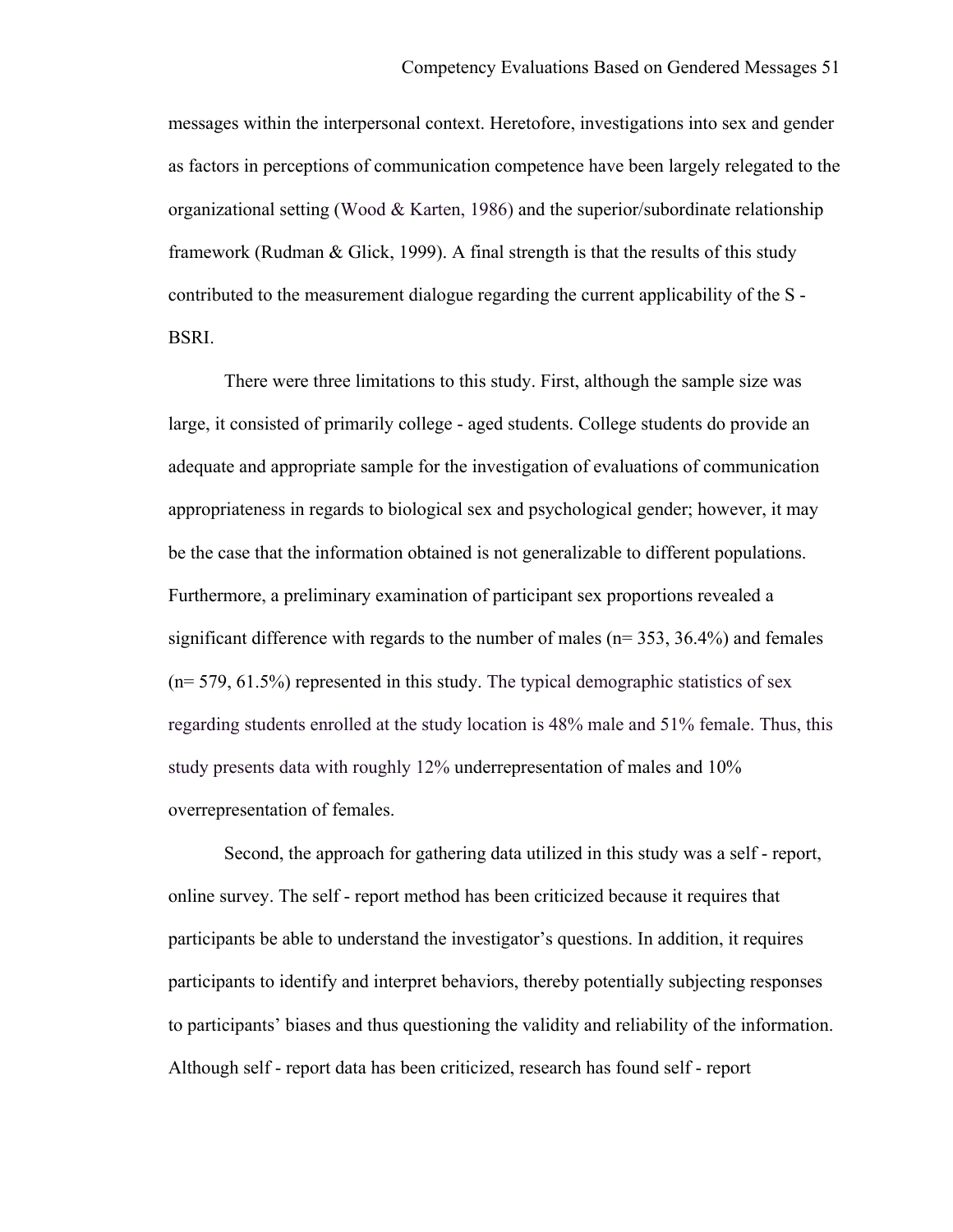instruments to be an effective tool in gathering participant data (Harvey, Hendrick,  $\&$ Tucker, 1988). The self - report instruments used in this study allowed data to be collected from a large sample population and attempted to capture participants' sense about the communication scenarios they read. It would have been difficult to obtain this amount of perceptual data using observations or interviews and Harvey, Hendrick, and Tucker (1988) suggest that self - reports provide a valid means for capturing participants' sense about situations as a way of understanding their experience.

Finally, social desirability may have played a role in participants' self - reports on the S - BSRI. This study did not explicitly address the possible influence of socially acceptable behaviors or expected norms. Future research could employ a social desirability scale in order to assess the influence, if any, of social desirability on the self report S - BSRI. It may be that participants were less likely to self - identify as strongly stereotypical gendered trait that may be viewed as poor social behavior (e.g., forceful or dominant).

## **Directions for Future Research**

The aim and purpose of this study was to explore the effects of biological sex and psychological gender on evaluations of communication appropriateness. Due to the fact that no support was found for an interaction effect regarding these variables, an area in need of further study is discerning why we evaluate messages and speakers differently. This area of research is important in the communication discipline in that it lends insight into how society may interpret gendered messages. By engaging in future research, scholarship may begin to explain why males and females are evaluated based upon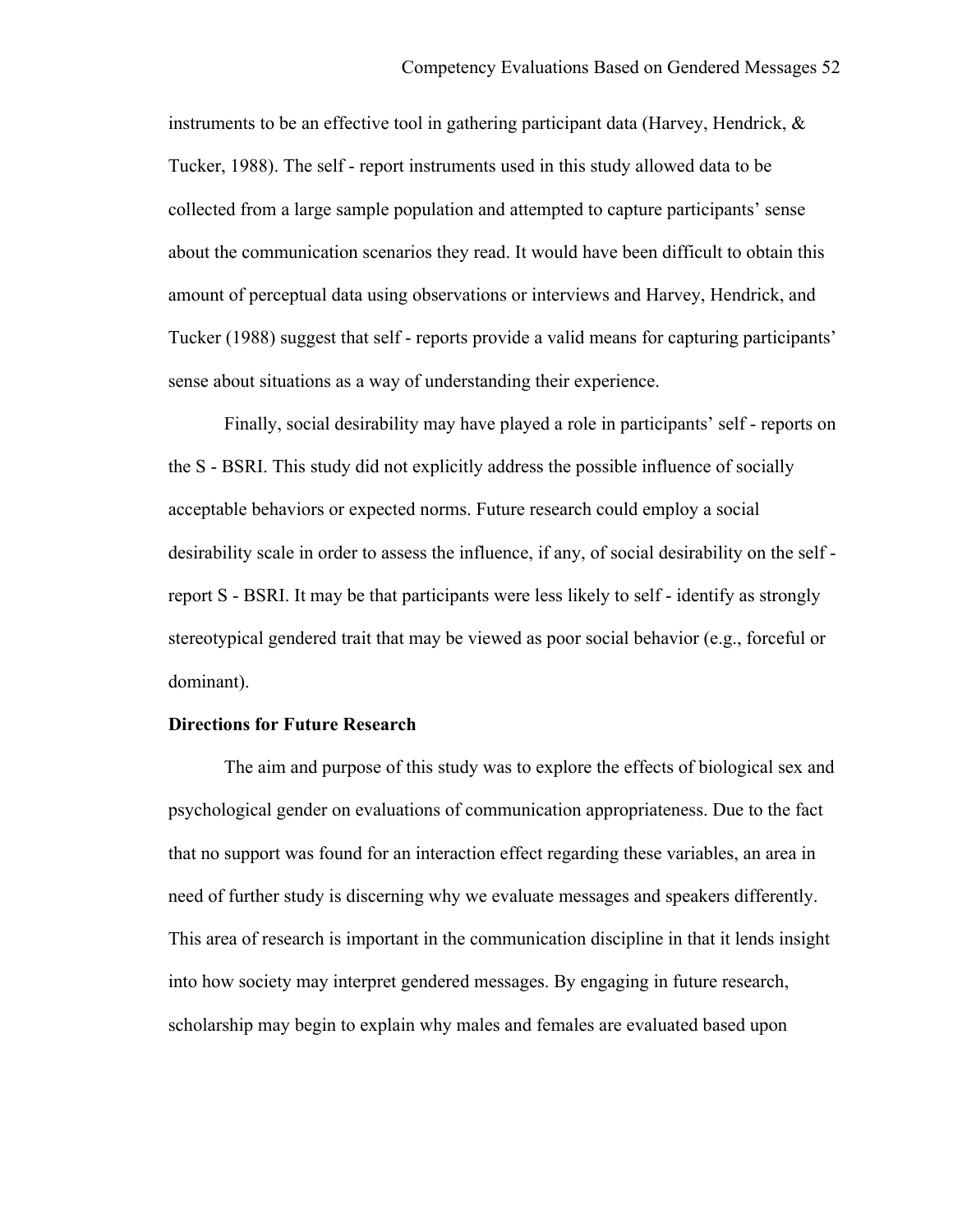different criterion and why the feminine style of communication is privileged for males in an interpersonal context.

Future research could use a more current psychological gender scale, as the S - BSRI used in this study may not accurately place individuals in gender categories as they exist today. With a clearer and more accurate characterization of participant gender categories, perhaps significant effects may be found with regard to the influence of psychological gender on evaluations of communication competence.

This area of study could also benefit from the inclusion of a theoretical framework from which to ground the constructs of biological sex and psychological gender as well as provide an intelligible structure for interpreting the results. Social learning theory (SLT, Bandura, 1977) could provide a way of conceptualizing the socialized gender - typed preferences exhibited in this study. Specifically, SLT emphasizes the importance of observing and modeling behaviors, emotional reactions and attitudes of others. According to Bandura (1977), "learning would be laborious… if people had to rely solely on the effects of their own actions to inform them of what to do" (p. 22). Bandura (1997) suggests, therefore, that human behavior is learned observationally through modeling. Humans observe others in order to form an idea of how new behaviors are performed, and subsequently, uses these new behaviors as a guide for future action. Chapter Two presented research suggesting a large majority of gender expectations are a result of socialization (Bates, 1992), that this socialization begins at a young age (Campenni, 1999), and is reinforced in the home, at school, and in the workplace (Langolis & Downs, 1980; Mulac, Bradac, Palomares, & Giles, 2009).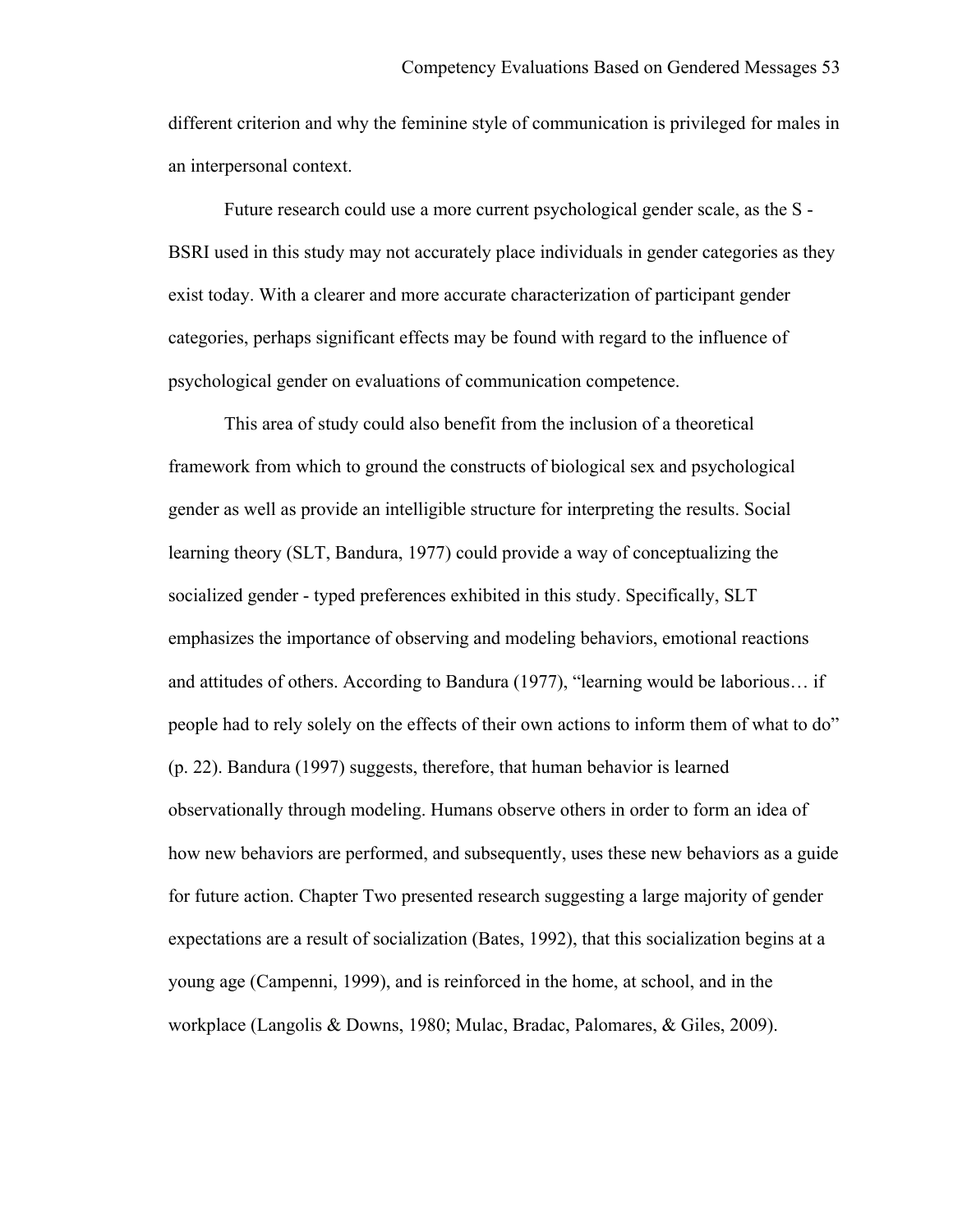Future research could strengthen our understanding of competency evaluations by rooting participants' expectations in SLT. For example, sex and gender research is consistent with SLT in that it has shown that society forms opinions of appropriate gender - typed behaviors for the sexes, and pressures individuals to adhere to these masculine and feminine stereotypes (Lippa, 2005). Research could focus upon the ubiquitous nature of gender socialization in schools (Adler, Kless, & Adler, 1992), in media (Arnett, 1995), and in the family (McHale, Crouter, & Tucker, 1999) as potential factors reinforcing evaluation tendencies. It may be that societal norms, however antiquated, have instilled a tendency to equate males with higher communication competency, while simultaneously suggesting that females are inherently less competent. Therefore, it seems extremely likely that evaluations of competency can be explained by SLT and the human tendency to model socially acceptable behaviors, cognitively categorize these behaviors as distinctly male or female, and reinforce these behaviors through social rewards or punishments.

#### **Conclusion**

The purpose of this study was to explore the role of biological sex and psychological gender in evaluations of communication appropriateness, a critical component in communication competence. After presenting the relevant literature on the relationship of biological sex and psychological gender to evaluations of communication competence, the following research questions were posed:

**RQ1:** Are males and females evaluated differently in regards to appropriateness and

effectiveness during interpersonal interactions?

Specifically: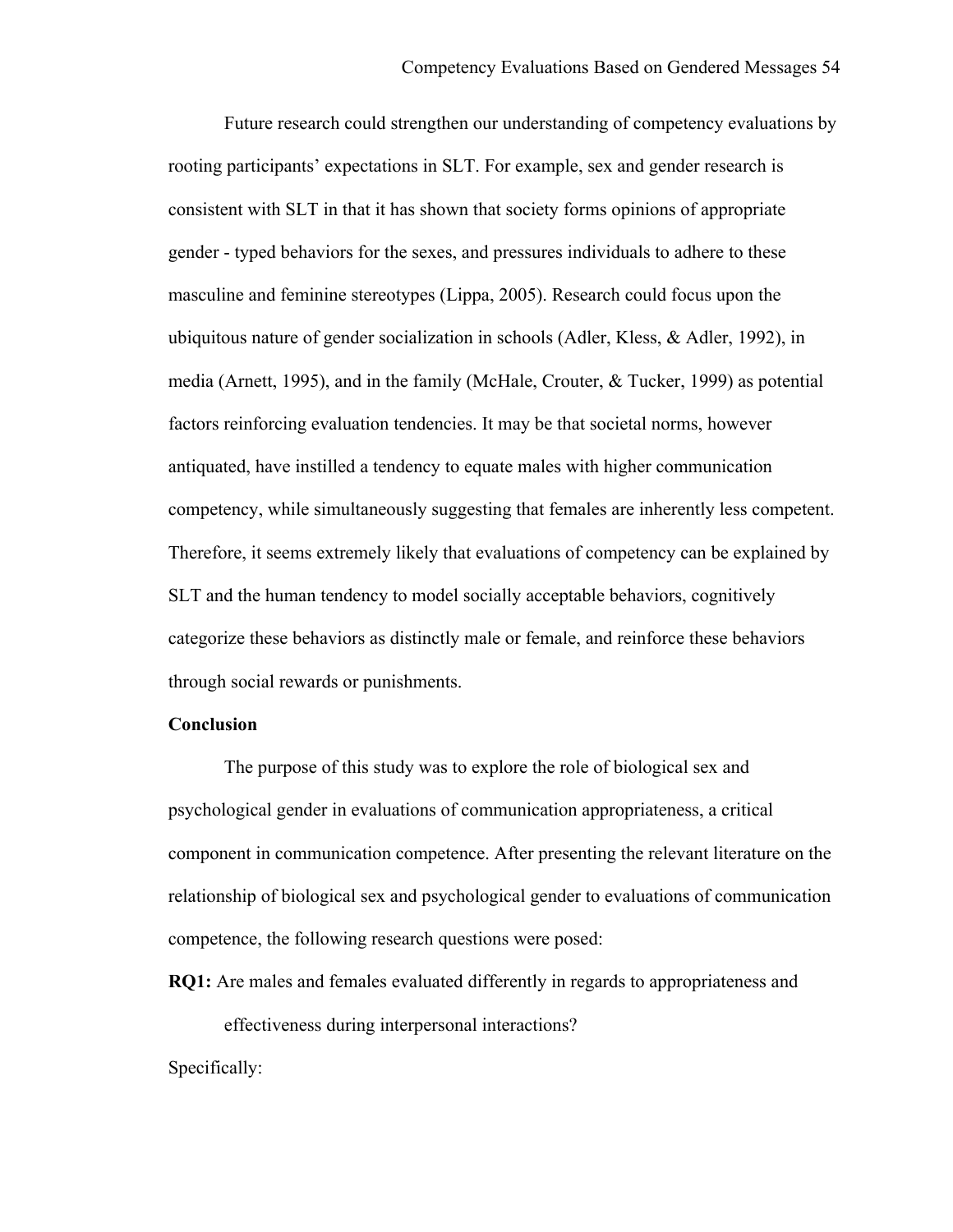Is there a difference in competency evaluations when interactants are enacting communication behaviors consistent with their gender ideals? Is there a difference in competency evaluations when interactants are enacting communication behaviors inconsistent with their gender ideal?

**RQ2:** Are sex and gender factors that influence competency evaluations? The information obtained through the data collection measures, and subsequent statistical analyses revealed new insights and reinforced past research regarding the role of biological sex and gendered messages in evaluations of communication competence. Specifically, significant results were found with regard to RQ1, and no significant results were found with regard to RQ2. These results suggest there are differences in competency evaluations based on the biological sex of the speaker and gendered messages, while an *evaluator's* biological sex and psychological gender may not impact perceptions of communication competence.

When exploring the complex world of sex and gender as they relate to evaluations of competency, many areas for future research exist. The results from this study have created as many questions as they have answered  $(e.g., Why do we evaluate males as$ higher in communication competence, while privileging feminine communication behaviors?). The inclusion of a strong theoretical foundation and continued empirical studies can provide the research community with new insight and knowledge into these intriguing phenomena.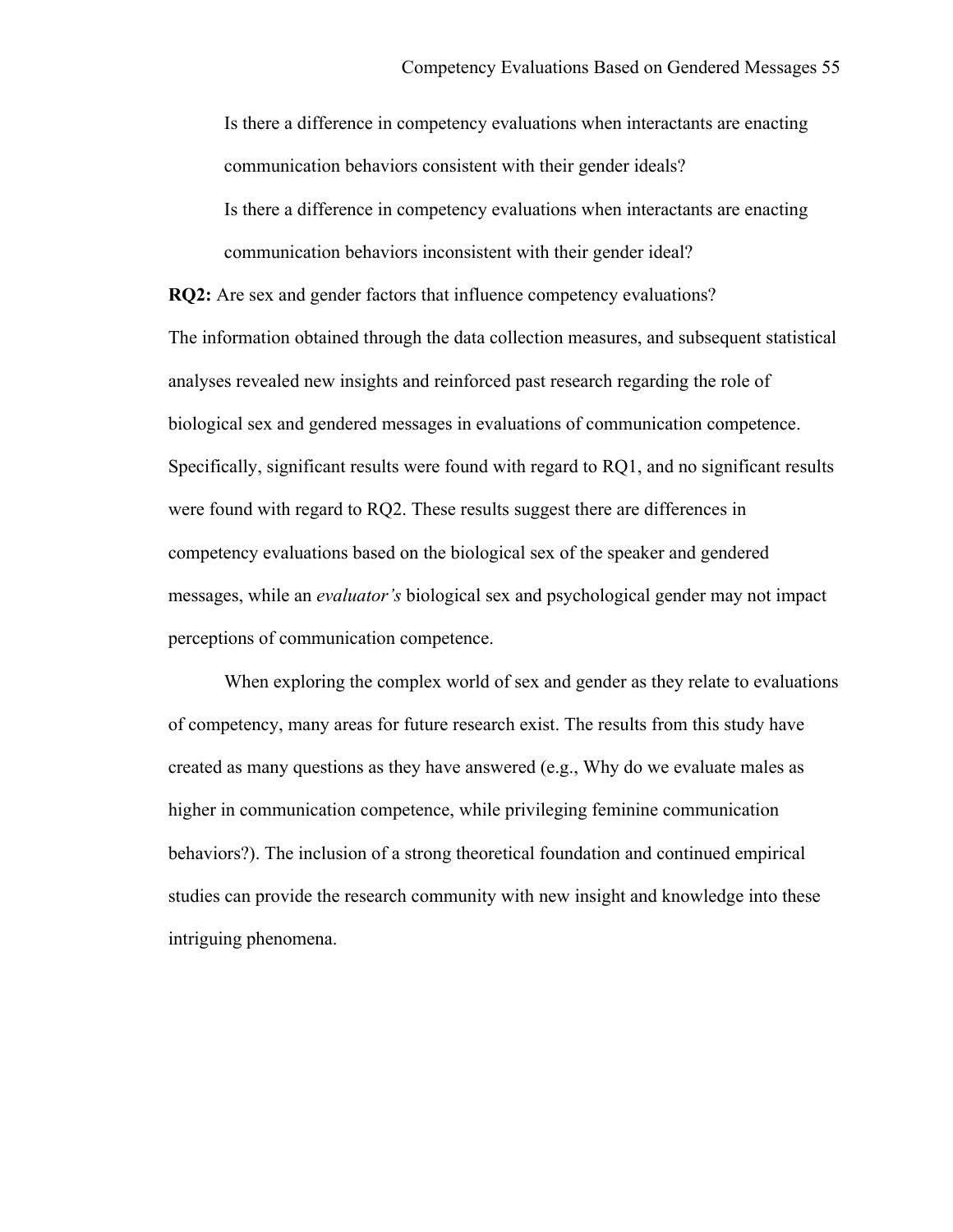## **REFERENCES**

- Adler, P., Kless, S. & Adler, P. (1992). Socialization to gender roles: Popularity among elementary school boys and girls. *Sociology of Education,65*, 169 - 187.
- Allen, M., Preiss, R., Gayle, B., & Burrell, N. (Eds.). (2002). *Interpersonal communication research: Advances through meta - analysis.* Mahwah, NJ: Erlbaum.
- undefined. (1996). www.Amazon.com. *On Amazon*. Retrieved November 14, 2009, from http://www.amazon.com/s/ref=nb\_sb\_noss?url=search - alias%3Dus - stripbooks - tree&field - keywords=communication $&x=0&y=0$ .
- Aries, E. (1976). Interaction patterns and themes of male, female, and mixed groups. *Small Group Behavior*, *7*, 7 - 18.
- Aries, E. (1987). Gender and communication. In P. Shaver & C. Hendrick (Eds.), *Sex and gender* (pp. 149 - 176). Newbury Park, CA: Sage.
- Aries, E. (1996). *Men and women in interaction: Reconsidering the differences*. New York: Oxford Univ. Press
- Ashmore, R. D. (1990). Sex, gender and the individual. In L. A. Pervin (Ed.), *Handbook of personality: Theory and research* (pp. 486 - 526).
- Arnett, J. (1995). Adolescents' uses of media for self socialization. *Journal of Youth and Adolescence, 24(*5), 519 - 534.
- Bachman, L. (1990). *Fundamental considerations in language testing*. Oxford: Oxford University Press.
- Bakan, D. (1966). *The duality of human existence.* Chicago, IL: Rand McNally.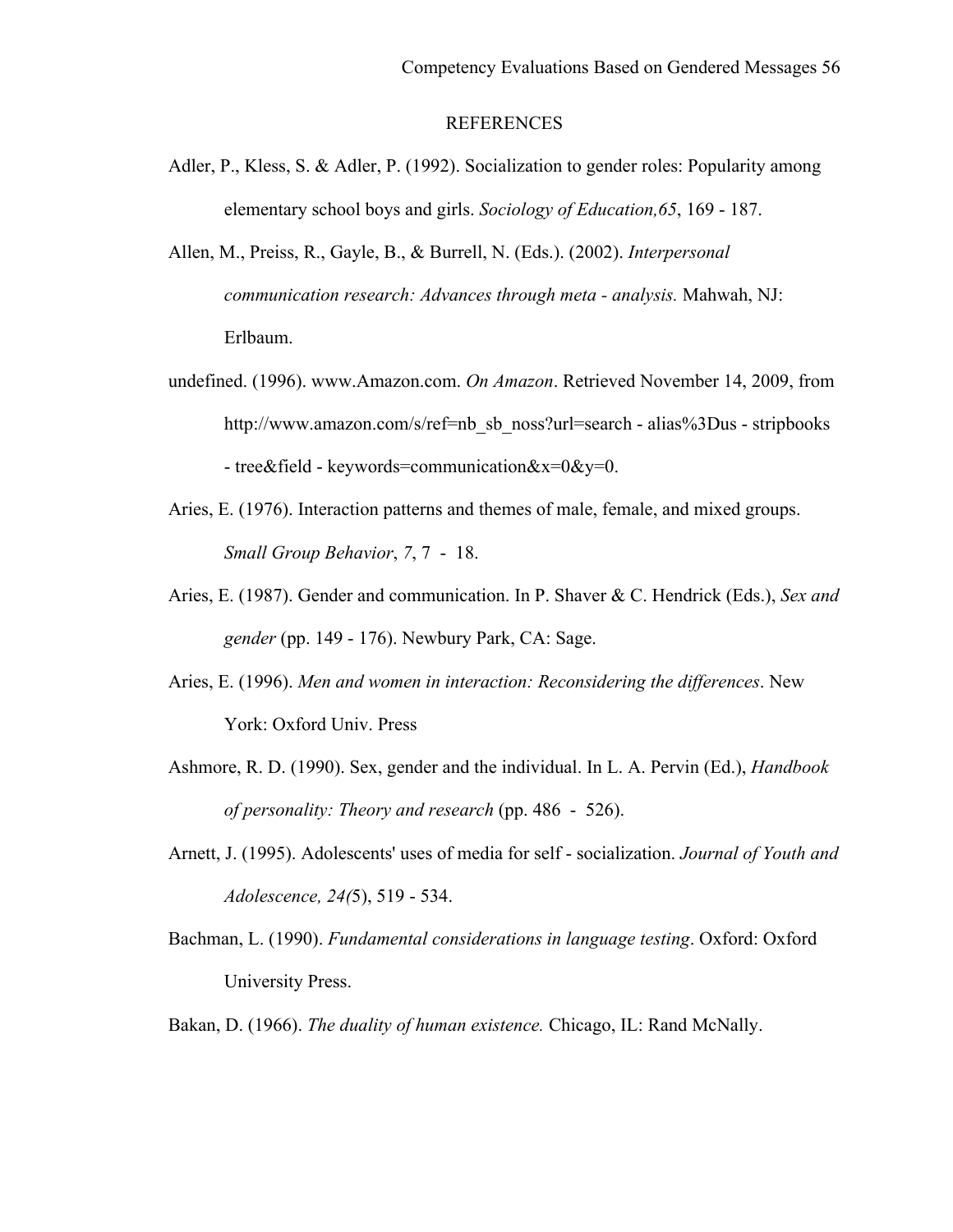Ballard - Reisch, D., & Elton, M. (1992). Gender orientation and the Bem Sex Role Inventory: A psychological construct revisited. *Sex Roles, 27*, 291 - 306.

Balswick, J. O. (1988). *The expressive male.* Lexington, MA: Lexington Books.

Bandura, A. (1977). *Social learning theory*. New York: General Learning Press.

- Bandura, A. (1997). *Self - efficacy: The exercise of control*. New York: W. H. Freeman.
- Basow, S. A. (1986). *Gender stereotypes*. Chicago, IL: Thompson Brooks/Cole Publishing Co.
- Bates, K. (1992). Free speech or hate speech?: Pornography and its means of production. *Law and sexuality: A review of lesbian and gay legal issues*, *2*, 3 - 9.
- Baxter, L. A. (1984). An investigation of compliance gaining as politeness. *Human Communication Research*, *10*, 427 - 456.
- Beere, C. A. (1990). *Gender roles: A handbook of tests and measures*. New York: Greenwood Press.
- Bem S. L. (1974). The measure of psychological androgyny. *Journal of Consulting and Clinical Psychology*, 42, 155 - 162.
- Bem, S. L. (1977). On the utility of alternative procedures for assessing psychological androgyny. *Journal of Consulting and Clinical Psychology*, *45*, 196 - 205.
- Bem, S. L. (1981). The BSRI and gender schema theory: A reply to Spence and Helmreich. *Psychological Review*, *88*, 369 - 71.
- Bem, S. L. (1993). *The lenses of gender: Transforming the debate on sexual inequality*. New Haven, CT: Yale University Press.
- Berry, J. W., Worthington, E. L., Parrott L, O'Connor, L. E., & Wade, N. G. (2001) Dispositional forgiveness: Development and construct validity of the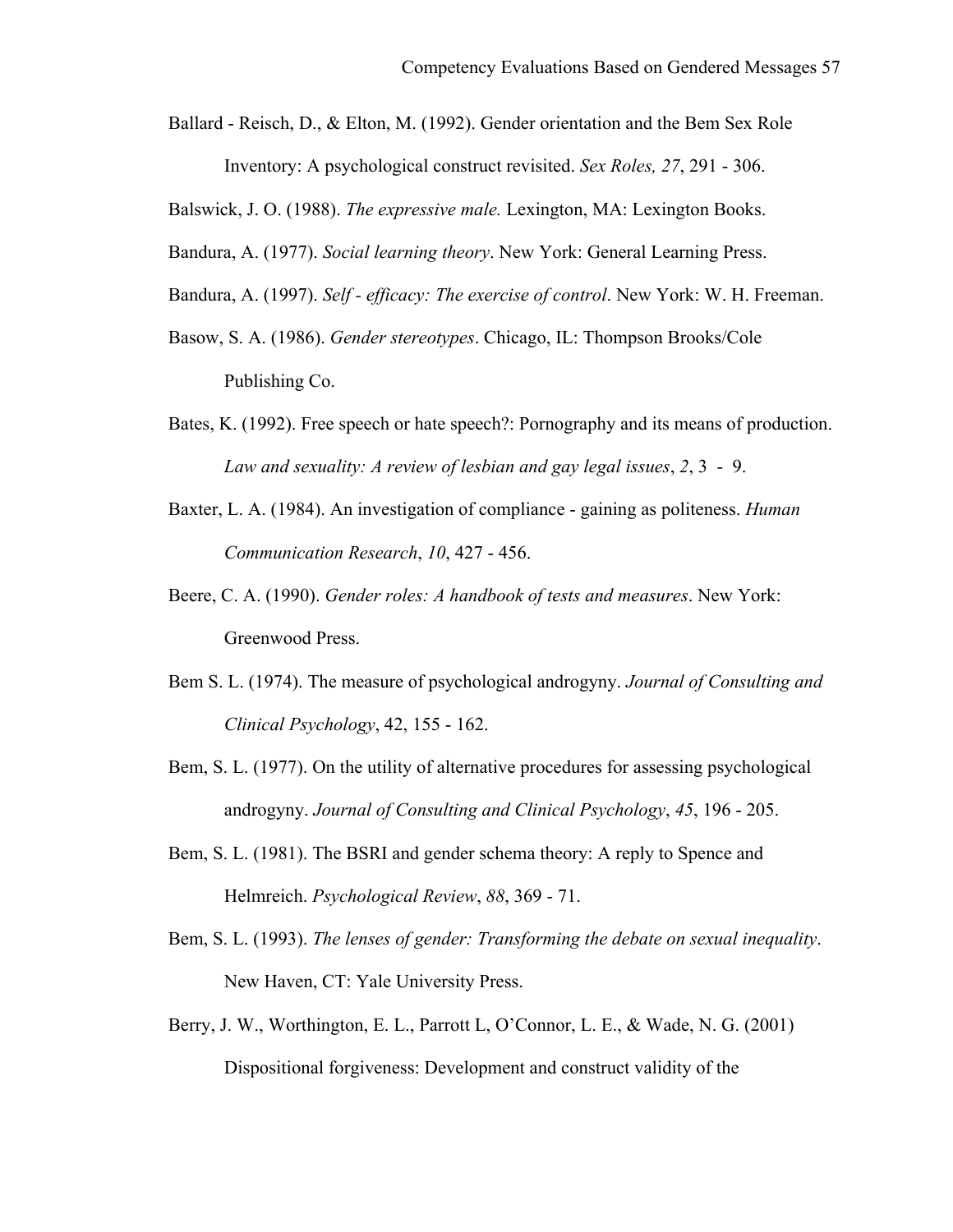transgression narrative test of forgiveness (TNTF). *Personality and Social Psychology Bulletin*, *27*, 1277 - 1290.

- Blanchard Fields, F., Suhrer Roussel, L., & Hertzog, C. (1994). A confirmatory factor analysis of the Bem Sex Role Inventory: Old questions, new answers. *Sex Roles*, *30*, 423 - 457.
- Block, J. H. (1973). Conceptions of sex roles: Some cross cultural and longitudinal perspectives. *American Psychologist*, *28*, 512 - 526.
- Borgida, E., Hunt, C., & Kim, A. (2005). On the use of gender stereotyping research in sex discrimination litigation. *Journal of Law and Policy*, *8,* 613 - 628.
- Borisoff, D., & Merrill, L. (1992). Interrelationships between gender listening in intimate relationships. *Journal of the International Listening Association*, *6*, 23 - 41.
- Bradley, P. H. (1981). The folk linguistics of women's speech: An empirical examination. *Communication Monographs*, *48*, 73 - 90.
- Buss, D. M. (1989). Sex differences in human mate preferences: Evolutionary hypotheses tested in 37 cultures. *Behavioral and Brain Sciences*, *12*, 1 - 49.
- Buss, D. M., Abbott, M., Angleitner, A., Asheriam, A., et al. (1990). International preferences in selecting mates: A study of 37 cultures. *Journal of Cross - Cultural Psychology*, *2*, 5 - 47.
- Calvo Salguero, A., García Martínez, A. M. Á., & Monteoliva, A. (2008). Differences between and within genders in gender role orientation according to age and level of education. *Sex Roles*, *58*, 535 - 548.
- Campbell, T., Gillaspy, J. A., & Thompson, B. (1997). The factor structure of the Bem Sex Role Inventory (BSRI): Confirmatory factor analysis of long and short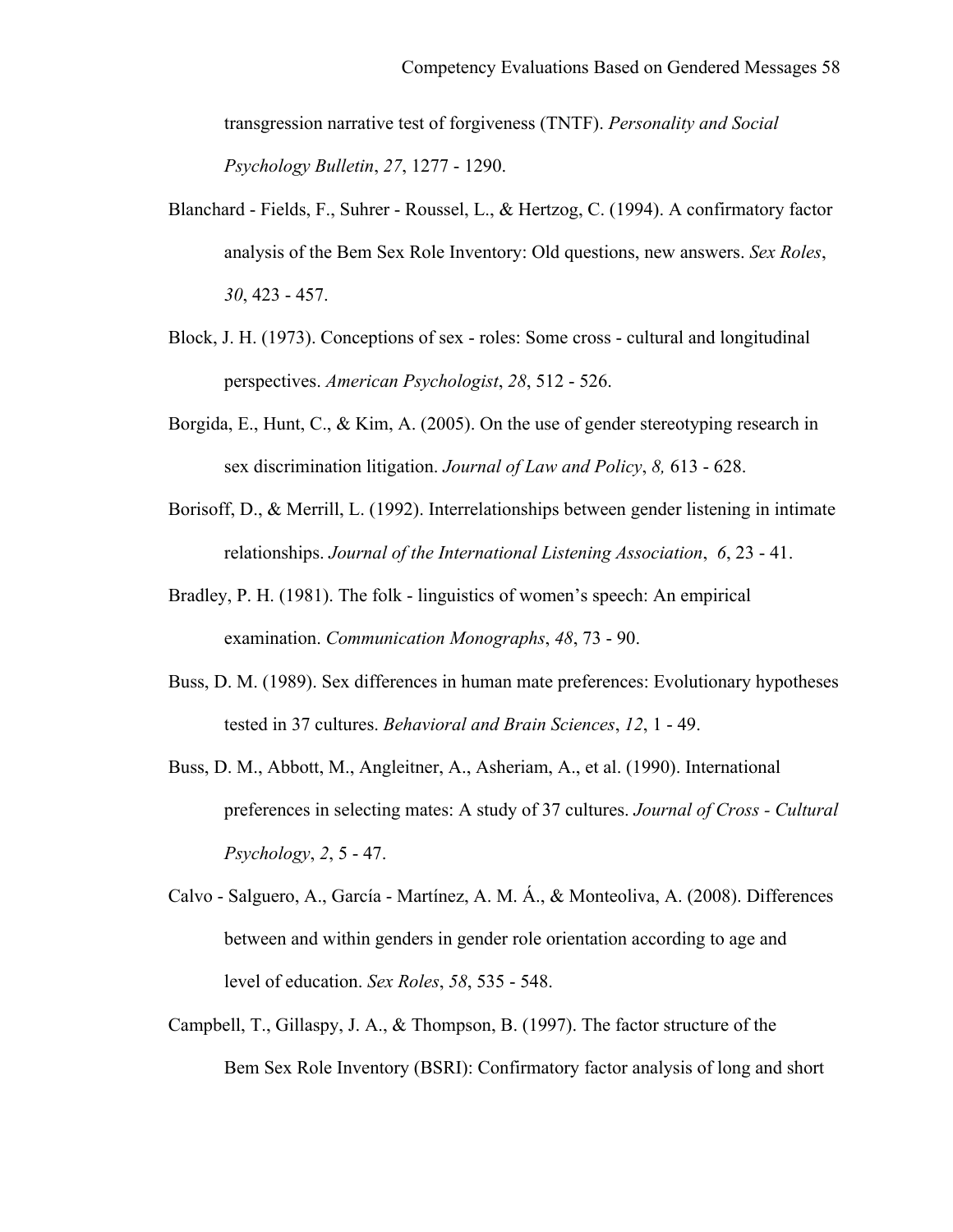forms. *Educational and Psychological Measurement*, *57*, 118 - 124.

- Campenni, C. E. (1999). Gender stereotyping of children's toys: A comparison of parents and non - parents. *Sex Roles*, *40*, 121 - 138.
- Canary, D. J., Cupach, W.R., & Serpe, R.T. (2001). A competence based approach to examining interpersonal conflict: Test of a longitudinal model. *Communication Research*, 28, 79 - 104
- Canary, D. J. & Hause, K. S. (1993). Is there any reason to research sex differences in communication? *Communication Quarterly*, *41*, 129 - 144.
- Canary, D. J., & Spitzberg, B. H. (1987). Appropriateness and effectiveness perceptions of conflict strategies. *Human Communication Research*, *14*, 93 - 118.
- Canary, D. J., & Spitzberg, B. H. (1989). A model of perceived competence of conflict strategies. *Human Communication Research*, *15*, 630 - 649.
- Canary, D. J., & Spitzberg, B. H. (1990). Attribution biases and associations between conflict strategies and competence outcomes. *Communication Monographs*, 57, 139 - 151.
- Carli, L. L. (1990). Gender, language and influence. *Journal of Personality and Social Psychology*, 59, 941 - 51
- Carli, L. L. (2001). 'Assertiveness', in J. Worell (Ed.), *Encyclopedia of women and gender: Sex similarities and differences and the impact of society on gender.* San Diego, CA: Academic Press.
- Choi, N., & Fuqua, D. R. (2003). The structure of the Bem Sex Role Inventory: A summary report of 23 validation studies. *Educational and Psychological Measurement*, *63*, 872 - 887.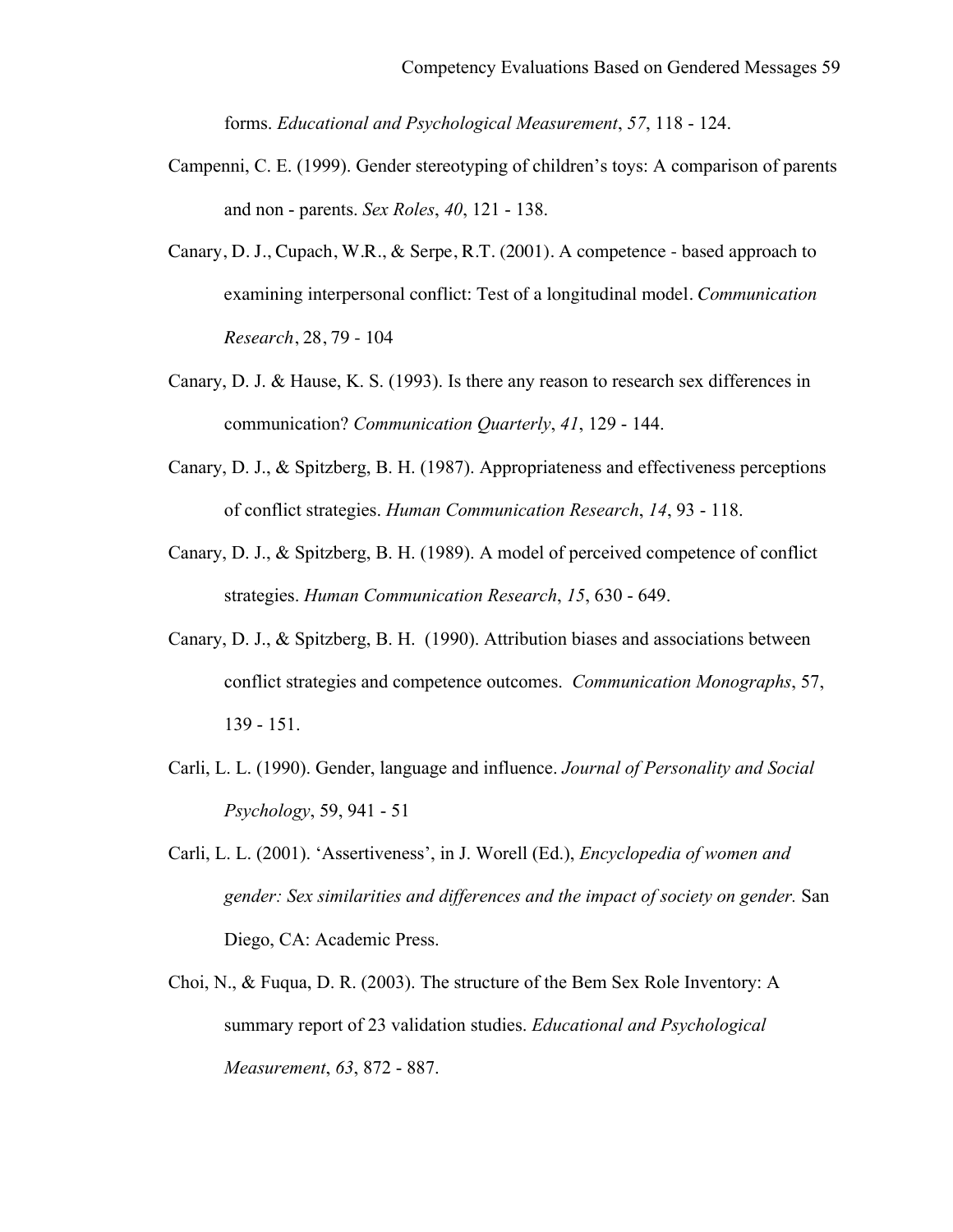- Cleary, L. M. (1996). "I think I know what my teachers want now": Gender and writing motivation. *The English Journal*, *85*, 50 - 57.
- Cohen, B. P., Berger, J., & Zelditch, J. (1972). Status conceptions and interaction: A case study of the problem of developing cumulative knowledge. In C. H. McClintock (Ed.), *Experimental social psychology.* New York: Holt, Rinehart, & Winston.
- Colley, A. M., Gale, M. T., & Harris, T. A. (1994). Effects of gender role identity and experience on computer attitude components. *Journal of Educational Computing Research*, *10*, 129 - 137.
- Colley, A., Maltby, J., Mulhern, G., & Wood, A. M. (2009). The short form BSRI: Structure among a United Kingdom sample. *Personality and Individual Differences*, 46, 384 - 387.
- Colley, A., Todd, Z., Bland, M., Holmes, M., Khanom, N., & Pike, H. (2004). Style and content in e - mails and letters to male and female friends. *Journal of Language and Social Psychology*, *23*, 369 - 378.

Crawford, M. (1995). *Talking difference: On gender and language.* London: Sage.

- Crawford, M., & Kaufman, M.R. (2006). Sex differences or social processes? In K. Dindia & D. Canary (Eds.), *Sex differences and similarities in communication, 2nd ed.,* 179 - 194. Mahwah, NJ: Erlbaum.
- Deal, J., & Stevenson, M. A. (1998). Perceptions of female and male managers in the 1990s. *Sex Roles*, *38*, 287 - 300.
- Deaux, K., & Kite, M. E. (1993). Thinking about gender. In B. B. Hess & M. M. Ferree (Eds*.*), *Analyzing gender: A handbook of social science research* (pp. 92 - 117). Newbury Park, CA: Sage.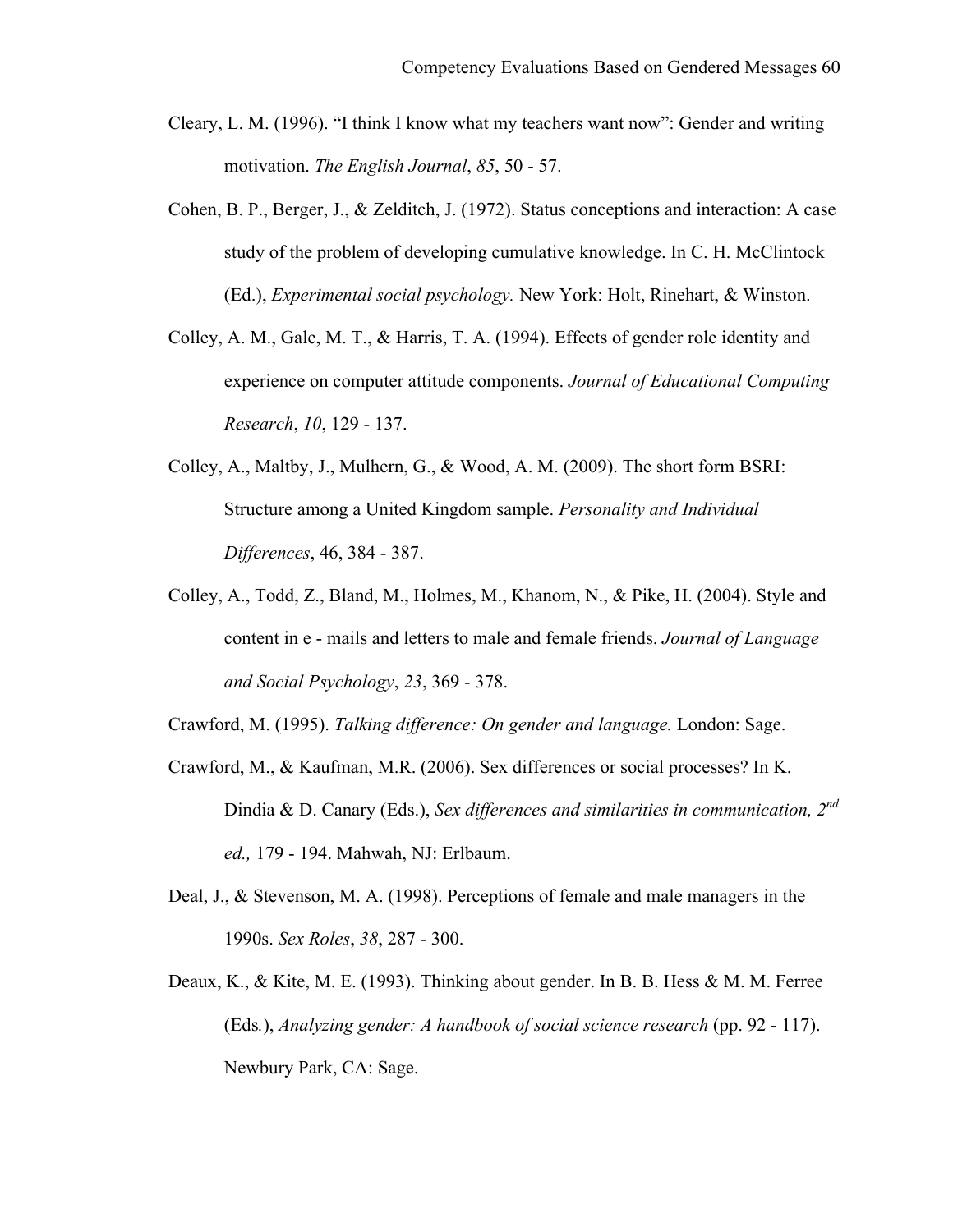- Dindia, K. (2006). Men are from North Dakota, women are from South Dakota. In K. Dindia & D.J. Canary (Eds.), *Sex differences and similarities in communication*. (2nd ed., pp. 10 - 28). Mahwah, NJ: Erlbaum.
- Dindia, K., & Allen, M. (1992). Sex differences in self disclosure: A meta analysis. *Psychological Bulletin*, *112*, 106 - 124.
- Donaghy, W. & Dooley, B. F. (1994). Head movement, gender, and deceptive communication. *Communication Reports*, *7*, 67 - 75.
- Douvan, E., & Adelson, J. (1966). *The adolescent experience.* New York: Wiley.
- Eagly, A. H. (1987). *Sex differences in social behavior: A social - role interpretation.*  Hillsdale, NJ: Erlbaum.
- Eagly A . H., & Karau S.J. (1991). Gender and leadership style: A meta analysis. *Journal of Personal Social Psychology*, *60*, 685 - 710.
- Eagly, A. H., & Koenig, A. M. (2006). Social role theory of sex differences and similarities: Implication for prosocial behavior. In K. Dindia & D. J. Canary (Eds.), *Sex differences and similarities in communication* (2nd ed., pp. 161 - 177). Mahwah, NJ: Lawrence Erlbaum.
- Eagly, A. H., Wood, W., & Johannsen Schmidt, M. C. (2004). Social role theory of sex differences and similarities: Implications for the partner preferences of women and men. In A. H. Eagly, A. E. Beall, & R. J. Sternberg (Eds.), *Psychology of gender*  $(2^{nd}$  ed., pp. 269 - 295). New York: Guilford Press.
- Ellis, D. G. (1982). Relational stability and change in women's consciousness raising groups. *Women's Studies in Communication*, *5*, 77 - 87.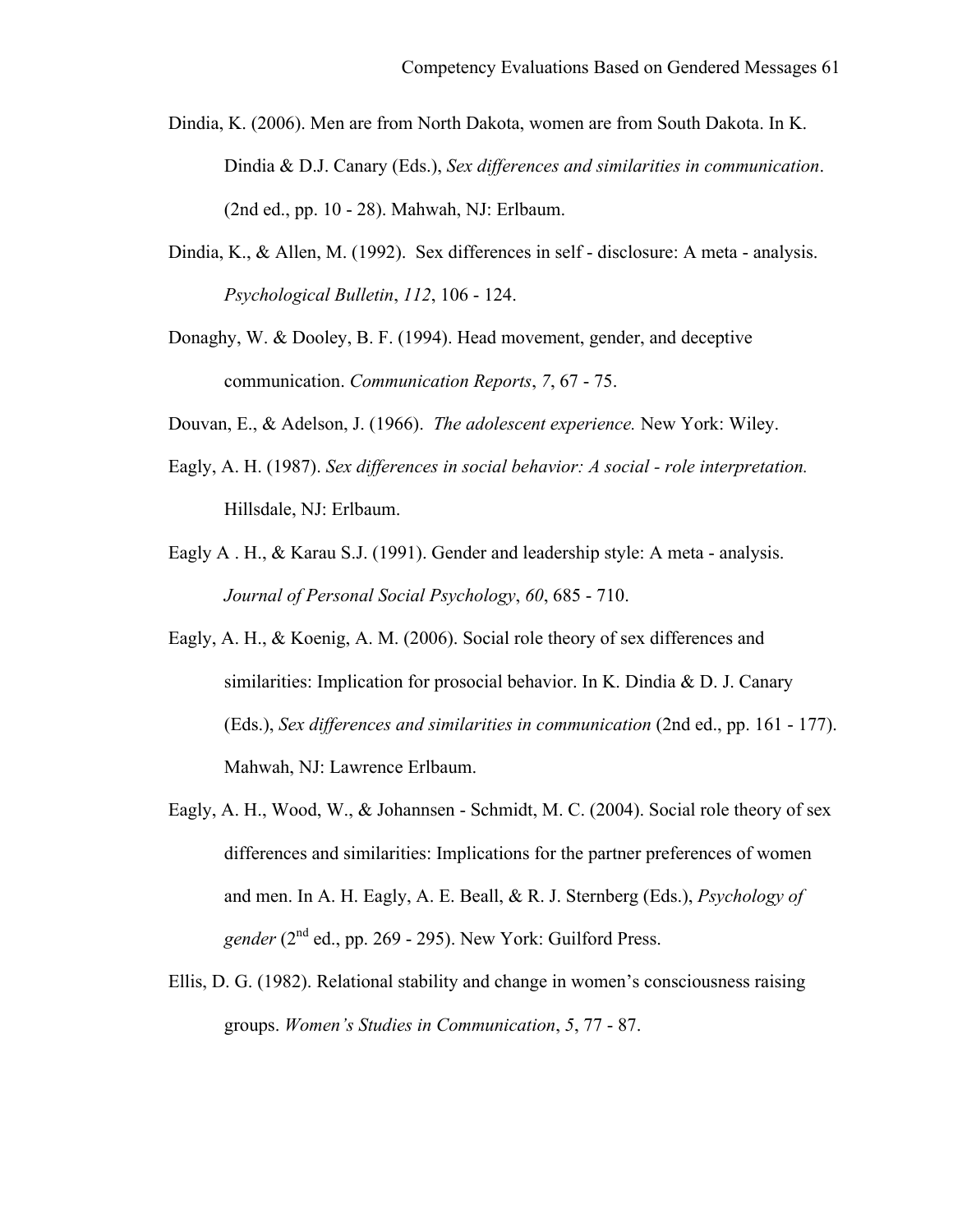- Findley, M & Punyanunt Carter, N. (2007). The impact of gender on instructor nonverbal communication from the perspectives of learner affect and learners' perceptions of instructor. *Human Communication*, *10*, 243 - 257.
- Fiske, A. P., Haslam, N., & Fiske, S.T. (1992) Confusing one person with another: What errors reveal about the elementary forms of social relations. *Journal of Personality and Social Psychology*, *60*, 656 - 674.
- Fox, A. B., Bukatko, D., Hallahan, M., & Crawford, M. (2007). The medium makes a difference: Gender similarities and differences in instant messaging. *Journal of Language and Social Psychology*, *26*, 389 - 397.
- Friedrich, G. W. (1994). Essentials of speech communication. In SCA Rationale Kit: *Information supporting the speech communication discipline and its programs.*  (pp. 9 - 12). Annandale, VL: Speech Communication Association.
- Gilligan, C. (1982). *In a different voice: Psychological theory and women's development.* Cambridge, MA: Harvard University Press.
- Goldshmidt, O. T., & Weller, L. (2000). Talking emotions: Gender differences in a variety of conversational contexts. *Symbolic Interaction*, *23*, 117 - 134.
- Gray, F. (1992). *Men are from mars, women are from venus*. New York: HarperCollins.
- Grobe, L.M., Meyers, R. A., & Schuh, R. (1997). Powerful/powerless language use in group interactions: Sex differences or similarities? *Communication Quarterly*, *45*, 282 - 303.
- Guowei, J., Pettey, G., Rudd, J. & Lawson, D. (2007). Masculinity/femininity and compliance - gaining in business negotiations: A cross - cultural comparison. *Jounral of the Northwest Communication Association*, *36*, 93 - 110.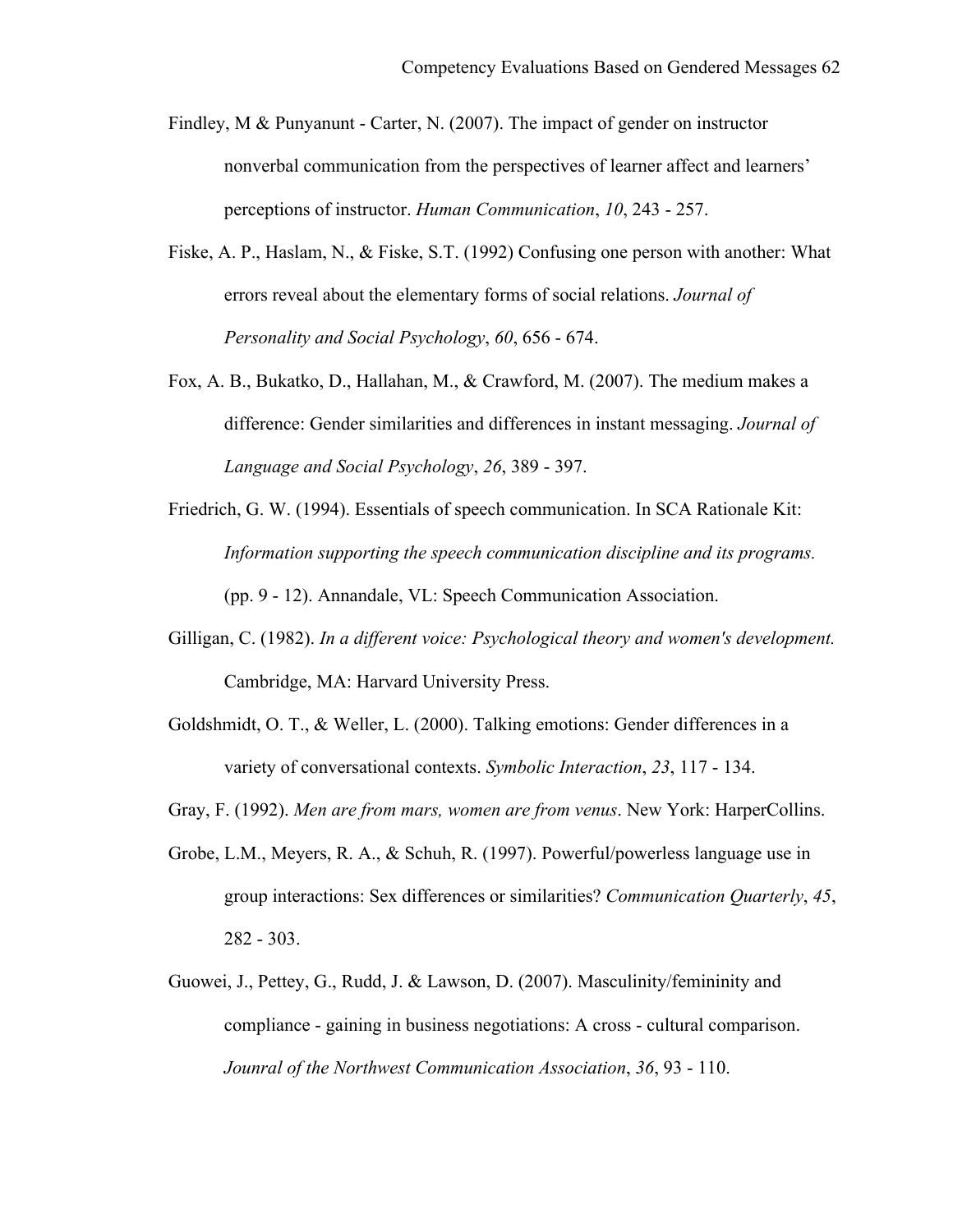- Harris, A. C. (1994). Ethnicity as a determinant of sex role identity: A replication study of item selection for the Bem Sex Role Inventory. *Sex Roles, 31*, 241 - 273.
- Harvey, J. H., Hendrick, S. S., & Tucker, K. (1988). Self report methods in studying personal relationships. In S. Duck (Ed.) *Handbook of Personal Relationships* (pp. 99 - 113). New York: John Wiley & Sons Ltd.
- Hall, J. A. (1978). Gender effects in decoding nonverbal cues. *Psychological Bulletin*, *85*, 845 - 857.
- Hall, J. A. (1984). *Nonverbal sex differences: Communication accuracy and expressive style.* Baltimore: Johns Hopkins University Press.
- Haselwood, D. M., Joyner, A. B., Burke, K. L., Geyerman, C. B., Czech, D. R , Munkasy, B. A., & Zwald, A. D. (2005). Female athletes' perceptions of head coaches' communication competence. *Journal of Sport Behavior*, *28*, 216 - 230.
- Heilman, M. E., Wallen, A. S., Fuchs, D., & Tamkins, M. M. (2004). Penalties for success: Reactions to women who succeed at male gender - typed tasks. *Journal of Applied Psychology*, *89*, 416 - 427.
- Hittner, J. T., &. Daniels, J. R. (2002). Gender role orientation, creative accomplishments and cognitive styles. *Journal of Creative Behavior*, *9,* 33 - 45.
- Holmbeck, G. N., & Bale, P. (1988). Relations between instrumental and expressive personality characteristics and behaviours: A test of Spence and Helmreich's theory. *Journal of Research in Personality*, *22*, 37 - 59.
- Holt, C. L., & Ellis, J. B. (1998). Assessing the current validity of the Bem Sex Role Inventory. *Sex Roles*, *39*, 929 - 941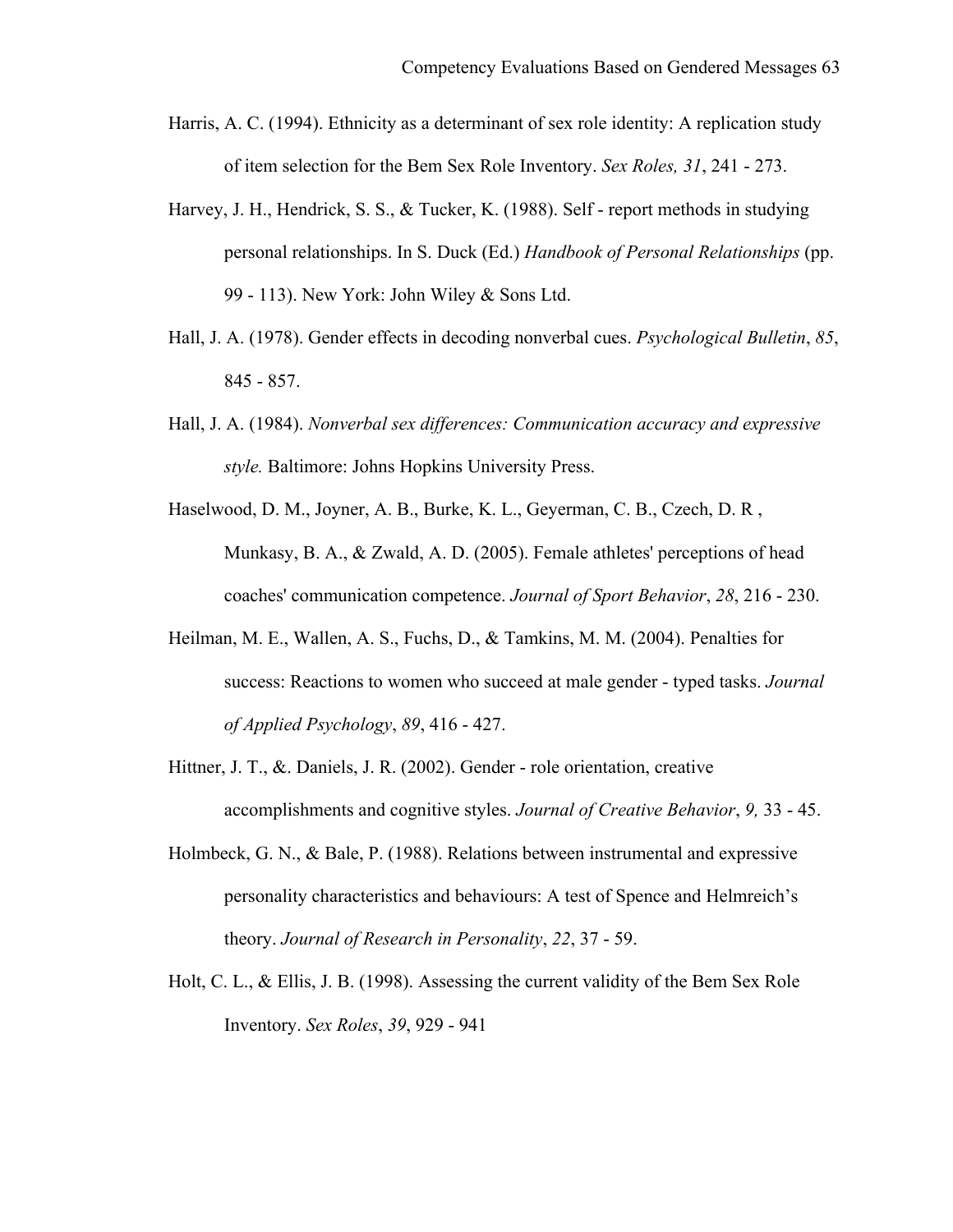- Huddy, L., & Terkildsen, N. (1993). Gender stereotypes and the perception of male and female candidates. *American Journal of Political Science*, *37*:119 - 147. [reprinted in O'Connor, Brewer and Fisher (Eds.), 2006, Gendering American politics: Perspectives from the Literature, London, England: Longman Publishers.
- Hyde, J. S. (2005). The gender similarities hypothesis. *American Psychologist*, *60*, 581 592.
- Hyde, J. S., & Frost, L. (1993). Meta analysis in the psychology of women. In F. Denmark & M. Paludi (Eds.), *Psychology of women: A handbook of issues and theories* (pp. 185 - 207). Westport, CT: Greenwood.
- Hyde, J. S., & Plant, E. A. (1995). Magnitude of psychological gender differences: Another side to the story. *American Psychologist*, *50*, 159 - 161.
- Janssen, A., & Murachver, T. (2004). The relation between gender and topic in gender preferential language use. *Written Communication*, *21*, 344 - 367.
- Karakowsky, L., McBey, K., & Miller, D.L. (2004). Gender, perceived status and power displays: Examining verbal interruptions in a group context. *Small Group Research*, *35*, 1 - 33.
- Kornblut, A. E. (2008, September 10). Palin energizing women from all walks of life. *The Washington Post*, p. A04. Retrieved October 1, 2008, from http://www.washingtonpost.com/wpExplainingdyn/content/article/2008/09/09/AR 2008090903045.html
- Langlois, J. H., & Downs, A. C. (1980). Mothers, fathers and peers as socialization agents of sex - typed play behaviours in young children. *Child Development*, *51*, 1217 - 1247.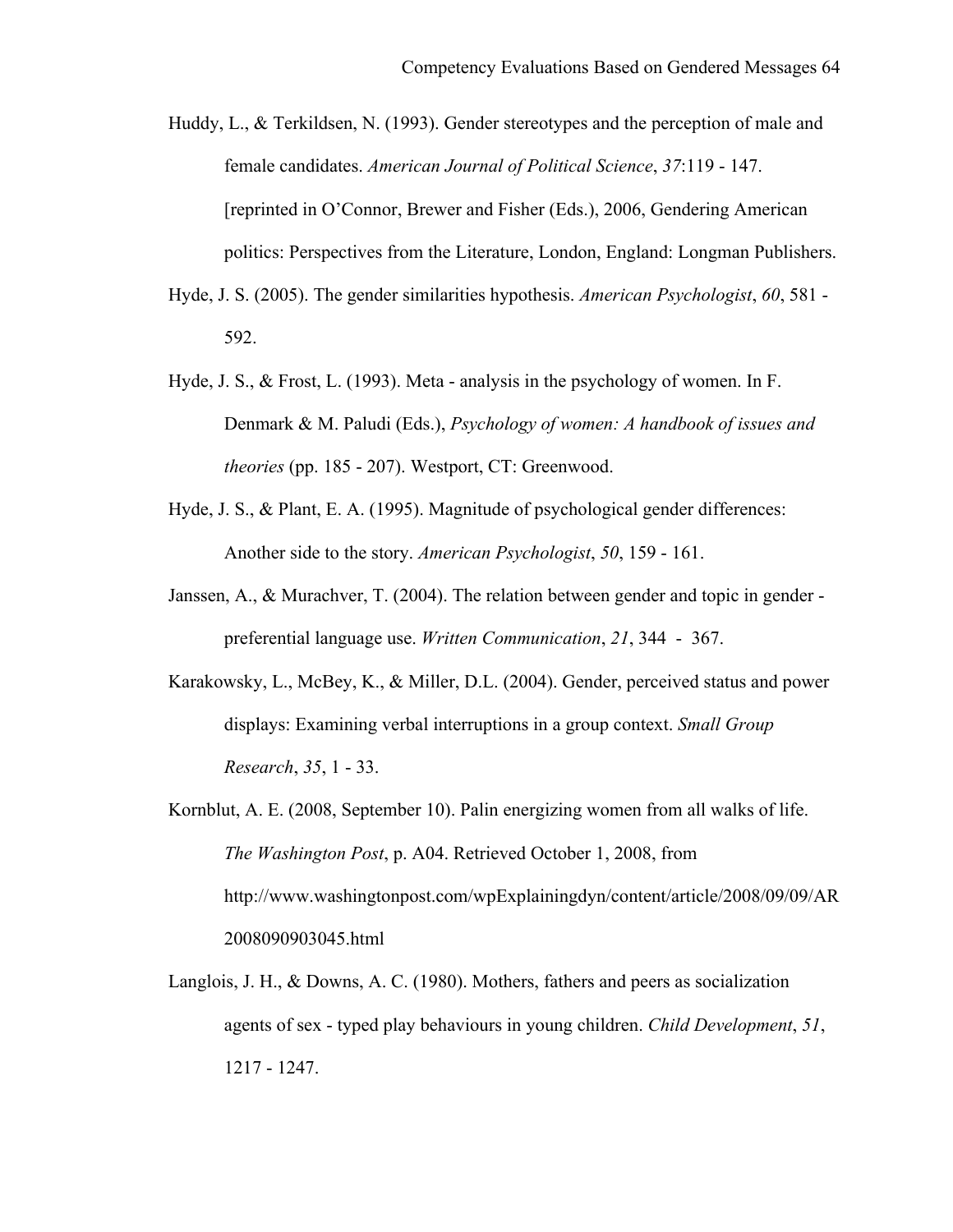- Large, A., Beheshti, J., & Rahman, T. (2002). Gender differences in collaborative web searching behavior: An elementary school study. *Information Processing and Management*, *38*, 427 - 443.
- Leaper, C., & Ayres, M. (2009). A meta analytic review of gender variations in adults' language use: Talkativeness, affiliative speech, and assertive speech. *Personality & Social Psychology Review*, *11*, 328 - 363.
- Lindsey, E.A., & Zakahi, W. R. (1998). Perceptions of men and women departing from conversational sex role stereotypes during initial interaction. In D. J. Canary & K. Dindia (Eds.), *Sex differences and similarities in communication*. (pp. 393 - 412). Muhwah, NJ: Erlbaum.
- Lindsey, E. A., & Zakahi, W. R. (2006). Perceptions of men and women departing form converstaional sex - role stereotypes. In K. Dindia, & D. J. Canary (Eds.), *Sex differences and similarities in communication*  $(2^{nd}$  ed., pp. 281 - 298). Mahwah, New Jersey: Lawrence Erlbaum Associates.
- Lippa, R. A. (2005). Sex and gender. In V. J. Derlega, B. A. Winstead, & W. H. Jones (Eds.), *Personality: Contemporary theory and research* (3rd ed., pp. 332 - 365). Belmont, CA: Wadsworth.
- Lippert, T. & Prager, K.J. (2001). Daily experiences of intimacy: A study of couples. *Personal Relationships*, *8*, 283 - 298.
- MacGeorge, E. L., Graves, A. R., Feng, B., Gillihan, S. J., & Burleson, B. R. (2004). The myth of gender cultures: Similarities outweigh differences in men's and women's provision of and responses to supportive communication. *Sex Roles*, *50*, 143 - 175.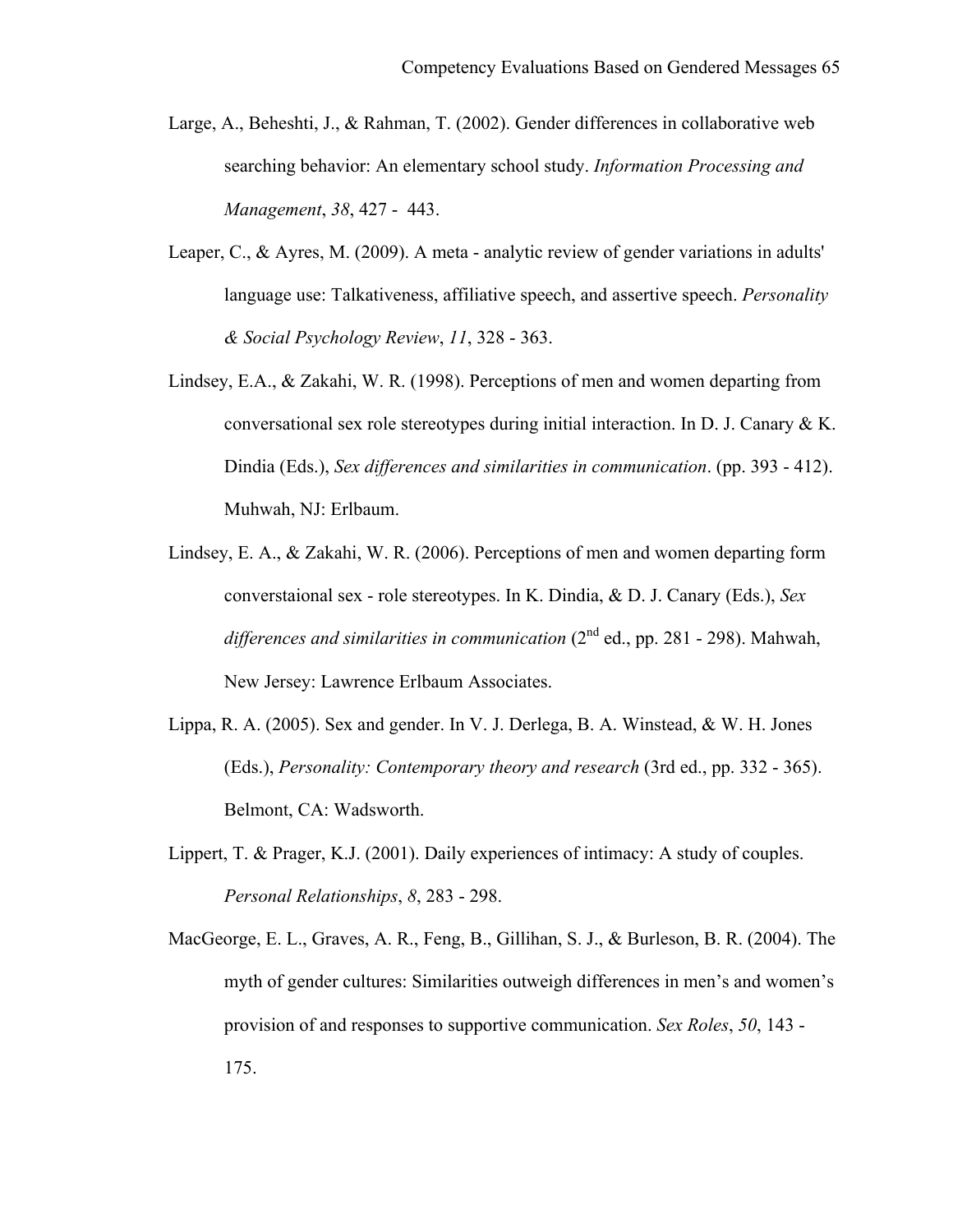- Maltz, D. N., & Borker, R. A. (1982). A cultural approach to male female miscommunication. In J. J. Gumpertz (Ed.). *Language and social identity*. (pp. 196 - 216).
- McCroskey, J. C. (1982). An introduction to rhetorical communication (4<sup>th</sup> ed.). Englewood Cliffs, NJ: Prentice - Hall.
- McHale, S. M, Crouter, A. C., & Tucker, C. J. (1999). Family context and gender socialization in middle childhood: Comparing girls to boys and sisters to brothers. *Child Development, 70,* 990 - 1004.
- McKelvie, W. H. (2000). The effect of hyper femininity on communication patterns in dating couples. *Dissertation Abstracts International*, *60*, 6375 - B.
- Menzel, K. & Carrell, L. (1999). The impact of gender and immediacy on willingness to talk and perceived learning. *Communication Education*, *4*, 31 - 44.
- Miller, S. (1997). The woven gender: Made for a woman, but stronger for a man. *Southern Communication Journal*, *6*, 217 - 228.
- Molm, L.D. & Headley, M. (1992). Gender, power and social exchange. In Cecilia L. Ridgeway (Ed.), *Gender and interaction: The role of microstructures in inequality.* New York: Springer.
- Monge, P., Bachman, S. Dillard, J., & Eisenberg, E. (1982). Communicator competence in the workplace: Model testing and scale development. In M. Burgoon (Ed.), *Communication Yearbook*, *5* (pp. 502 - 527). New Brunswick, NJ: Transaction Books.
- Mulac, A. (2006). The gender linked language effect: Do language differences really make a difference? In K. Dindia & D. J. Canary (Eds.), *Sex differences and*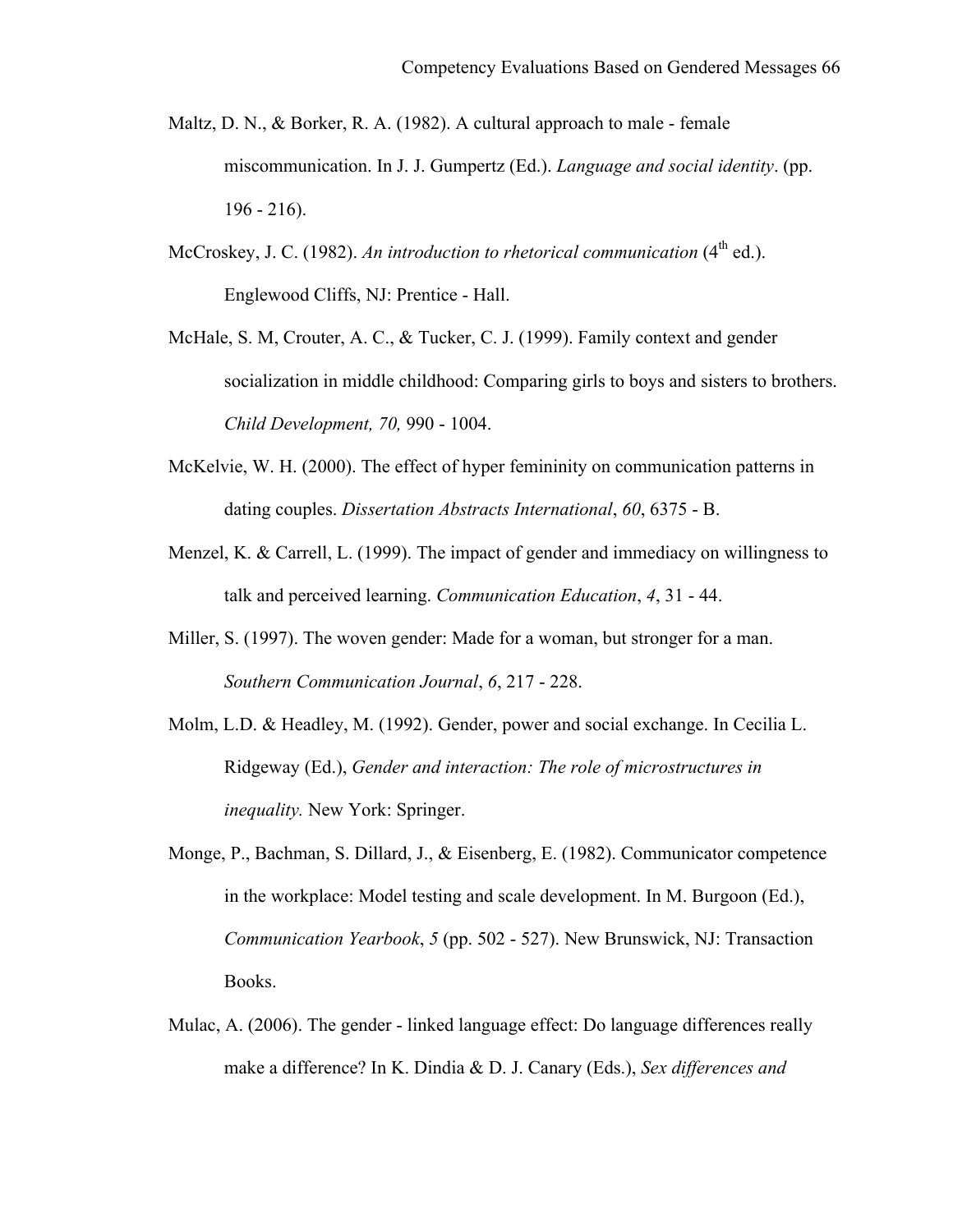*similarities in communication*, (2nd ed., pp. 219 - 239). Mahwah, NJ: Lawrence Erlbaum Associates.

- Mulac, A., Bradac, J. J., & Gibbons, P. (2001). Empirical support for the gender as culture hypothesis: An intercultural analysis of male/female language differences, *Human Communication Research*, *27*, 121 - 152.
- Mulac, A., Bradac, J. J., Palomares, N. A., & Giles, H. (2009). Exploring subjectivity in the gender - linked language effect: A process model. In F. Gregersen, J. N. Jørgensen, M. Maegaard, & P. Quist (Eds.), *A festschrift for Tore Kristiansen*. Copenhagen: Novus.
- Mulac, A., Incontro, C. R., & James, M. R. (1985). Comparison of the gender linked language effect and sex role stereotypes. *Journal of Personality and Social Psychology*, *49*, 1099 - 1110.
- Mulac, A., & Lundell, T. L. (1980). Differences in perceptions created by syntactic semantic productions of male and female speakers. *Communication Monographs*, *47*, 111 - 118.
- Mulac, A., & Lundell, T. L. (1982). An empirical test of the gender linked language effect in a public speaking setting. *Language and Speech*, *25*, 243 - 256.
- Mulac, A., & Lundell, T. L. (1994). Effects of gender linked language differences in adults' written discourse: Multivariate tests of language effects. *Language and Communication*, *14*, 299 - 309.
- Mulac, A., Seibold, D. R., & Farris, J. L. (2000). Female and male managers' and professionals' criticism giving: Differences in language use and effects. *Journal of Language and Social Psychology*, *19*, 389 - 415.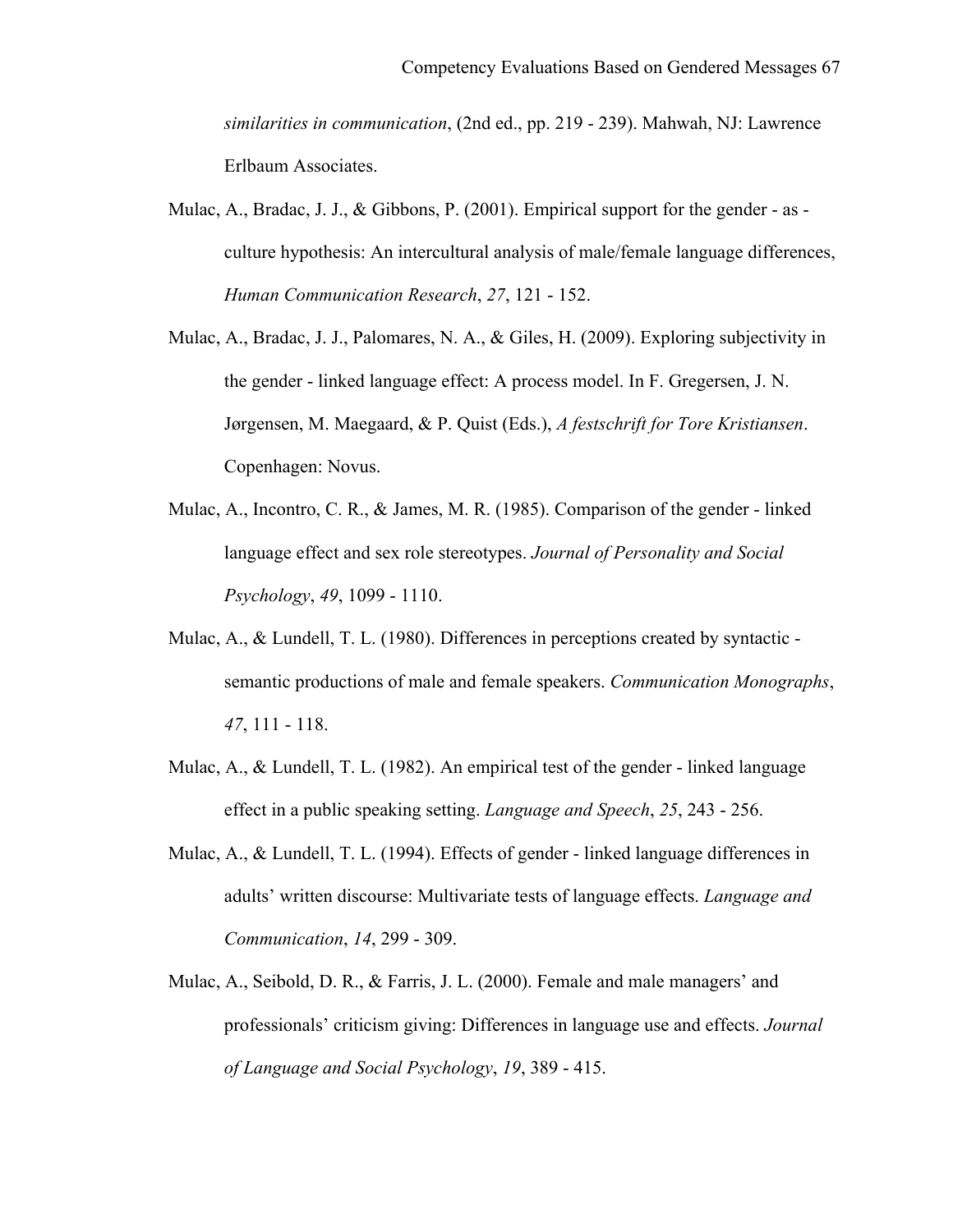- Mulac, A., Studley, L.B., & Blau, S. (1990). The gender linked language effect inprimary and secondary students' impromptu essays. *Sex Roles*, *23*, 439 - 469.
- Mulac, A., Wiemann, J. M., Widenmann, S. J., & Gibson, T. W. (1988). Male/female language differences and effects in same - sex and mixed - sex dyads: The gender - linked language effect. *Communication Monographs*, *55*, 315 - 335.
- Namok, C., Fuqua, D., & Newman, J. (2009). Exploratory and confirmatory studies of the structure of the Bem sex role inventory short form with two divergent samples. *Educational & Psychological Measurement, 4,* 696 - 705.
- O'Kearney, R. & Dadds, M. (2004). Developmental and gender differences in the language for emotions across the adolescent years. *Cognition & Emotion*, *18*, 913 - 938.
- O'Neill, R. & Colley, A. (2006). Gender and status effects in student e mails to staff. *Journal of Computer Assisted Learning*, *22*, 360 - 367.
- Palomares, N. A. (2004). Gender schematicity, gender identity salience, and gender linked language use. *Human Communication Research*, *30*, 566 - 588.
- Palomares, N. A. (2008). Toward a theory of goal detection in social interaction: Effects of contextual ambiguity and tactical functionality on goal inferences and inference certainty. *Communication Research*, *35*, 54 - 61.

Palomares, N. A., Reid, S. A., & Bradac, J. J. (2004). A self - categorization perspective on gender and communication: Reconciling the gender - as - culture and dominance explanations. In S. H. Ng, C. N. Candlin, & C. Y. Chiu (Eds.), *Language matters: Communication, identity, and culture* (pp. 85 - 109). Hong Kong: City University of Hong Kong Press.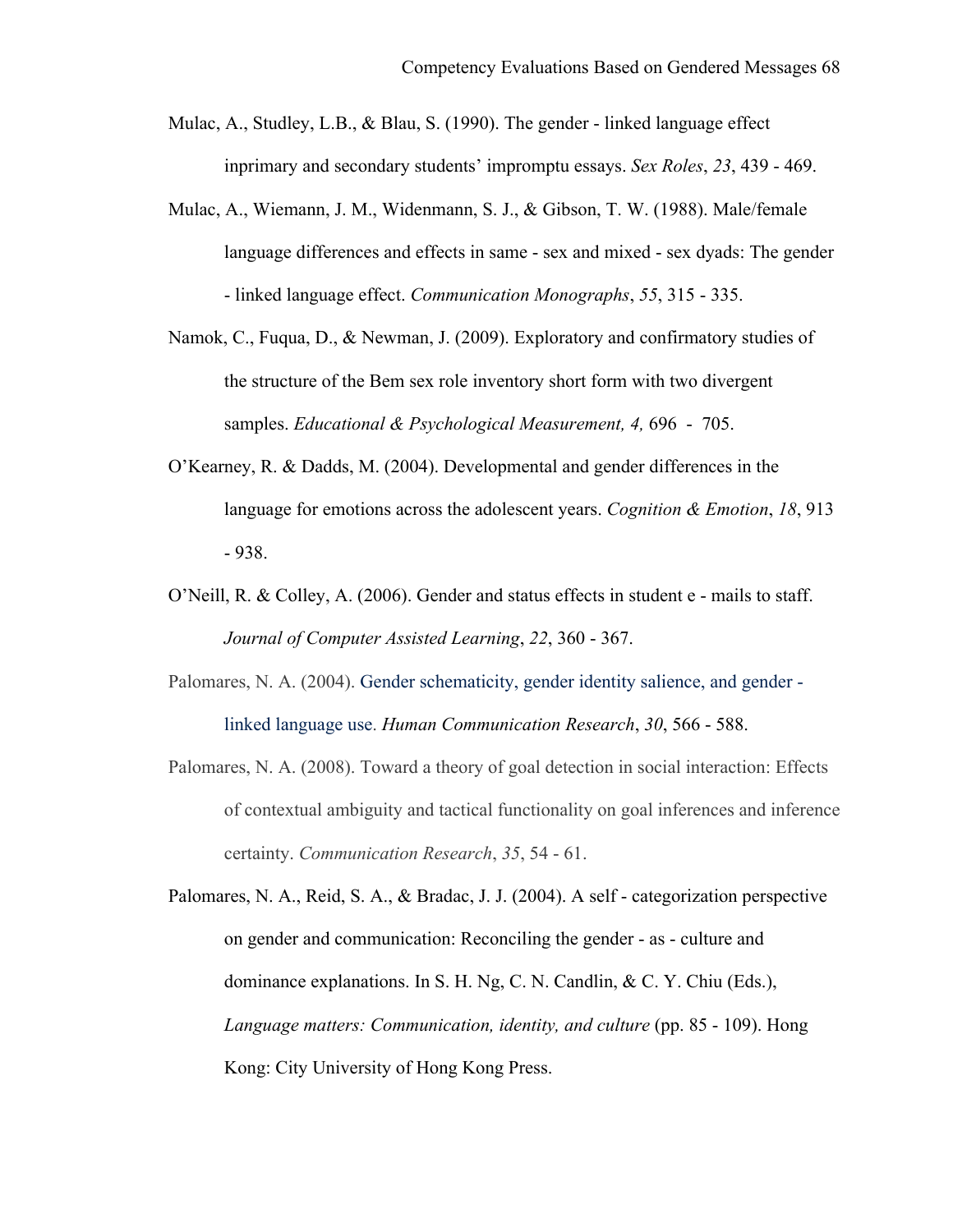- Papa, M.J., & Canary, D.J. (1995). Conflict in organizations: A competence based approach. In A.M. Nicotera (Ed) *Conflict and organizations: Communicative Processes* (pp. 153 - 179). New York: State University of New York Press.
- Patrick, H., Yoon, K., & Murphy, A. M. (1995). *Personality characteristics, social competence, and early school adjustment: A contextual and developmental perspective.* Poster presented at the biennial meeting of the Society for Research in Child Development, Indianapolis, IN.
- Pavitt, C., & Haight, L. (1986). Implicit theories of communicative competence: Situational and competence level judgments of prototype and target. *Communication Monographs*, *53*, 221 - 235.
- Pedhazur, E.J. & Tetenbaum, T.J., (1979). Bem sex role inventory: A theoretical and methodological critique. *Journal of Personality and Social Psychology*, *37*, 996 - 1016.
- Pleck, J. H., & Sawyer, J. (Eds.). (1974). *Men and masculinity.* Englewood Cliffs, NJ: Prentice - Hall.
- Putnam, L. L. & McAllister, L. (1980). Situational effects of task and gender on verbal display. *Communication Yearbook*, *4*, 679 - 697.
- Reid, S. A., Keerie, N., & Palomares, N. A. (2003). Language, gender salience, and social influence. *Journal of Language and Social Psychology*, *22*, 210 - 233.
- Roberts, T. A. (1991). Gender and the influence of evaluations on self assessments in achievement settings. *Psychological Bulletin*, *109*, 297 - 308.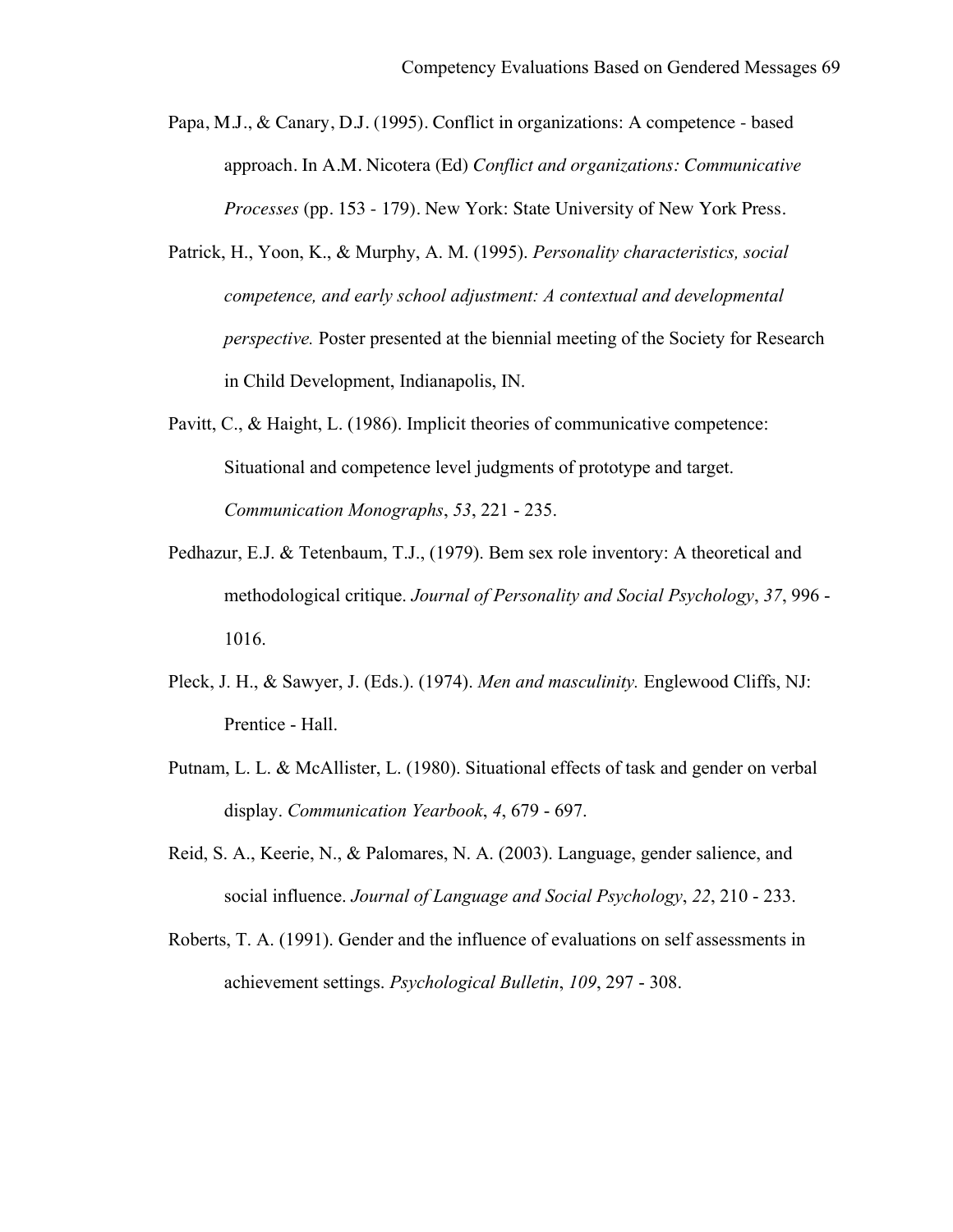- Rubin, R. B., Martin, M. M., Bruning, S. S., & Powers, D. E. (1995). Test of a self efficacy model of interpersonal communication competence. *Communication Quarterly*, *41*, 210 - 218.
- Ruble, D.N. (1983). The development of social comparison processes and their role in achievement - related self - socialization. In E.T. Higgins, D.N. Ruble, & W. W. Hartup (Eds.), *Social cognition and social development: A socio - cultural perspective.* (pp. 134 - 157). New York: Cambridge University Press.
- Rudman, L. A. (1998). Self promotion as a risk factor for women: The costs and benefits of counterstereotypical impression management. *Journal of Personality and Social Psychology*, *74*, 629 - 645.
- Rudman, L. A. & Fairchild, K. (2004). Reactions to counterstereotypic behavior: The role of backlash in cultural stereotype maintenance. *Journal of Personality and Social Psychology, 87,* 157 - 176.
- Rudman, L. A., & Glick, P. (2008). *The social psychology of gender: How power and intimacy shape gender relations*. New York: Guilford.
- Rudman, L. A., & Glick, P. (1999). Feminized management and backlash toward agentic women: The hidden costs to women of a kinder, gendler image of middle managers. *Journal of Personality and Social Psychology*, *77*, 1004 - 1010.
- Savicki, V., & Kelley, M. (2000). Computer mediated communication: Gender and group composition. *CyberPsychology & Behavior*, *3*, 817 - 826.
- Schultz, K., Briere, J., & Sandler, L. (1984). The use and development of sex typed language*. Psychology of Women Quarterly*, *8*, 327 - 336.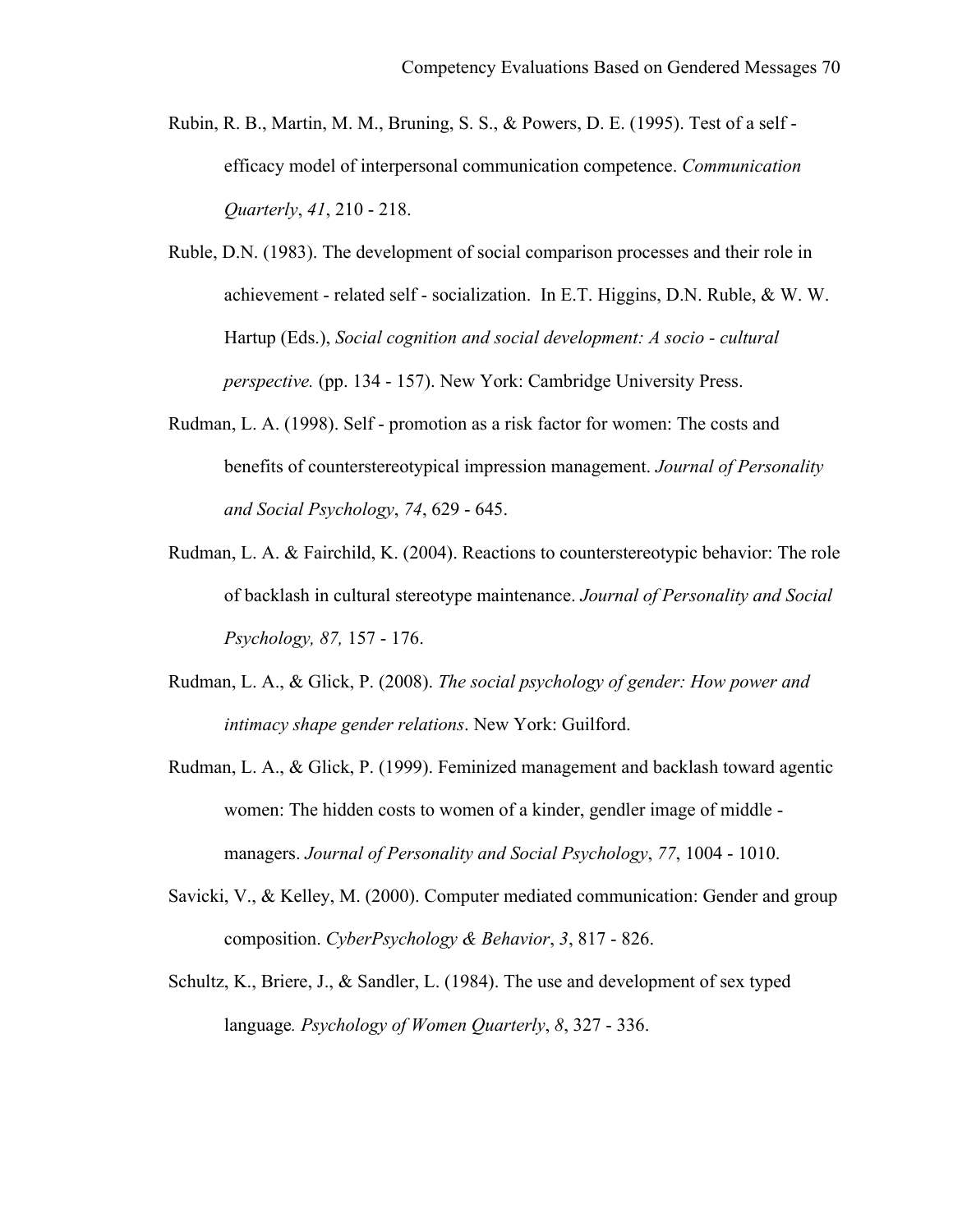- Sheriffs, A. C. & McKee, J. P. (1957). The differential evaluation of males and females. *Journal of Personality*, *25*, 356 - 371.
- Sidanius, J., & Pratto, F. (1999). *Social dominance: An intergroup theory of social hierarchy and oppression*. New York: Cambridge University Press.
- Smith, P.M, (1985). Language, the sexes and society. In H. Giles (Ed.), *Social markers in speech.* (pp. 109 - 146). Cambridge: Cambridge University Press.
- Spence, J. T. (1993). Gender related traits and gender ideology: Evidence for a multifactorial theory. *Journal of Personality and Social Psychology*, *64*, 624 - 635.
- Spence, J. T., & Helmreich, R. L. (1981). Androgyny versus gender schema: A comment on Bem's Gender Schema Theory. *Psychological Review*, *88*, 365 - 368.
- Spitzberg, B. H., & Canary, D. J. (1985). Loneliness and relationally competent communication. *Journal of Social and Personal Relationships*, *2*, 387 - 402.
- Spitzberg, B. H., & Cupach, W. R. (1994). Dark side denouement*.* In W. R Cupach & B. H. Spitzberg (Eds.), *The dark side of interpersonal relationships* (pp. 315 - 319). Hillsdale, NJ: Erlbaum.
- Stossel, J. (Guest). (2006, May 12). *Good Morning America* [Television broadcast]. New York: ABC.
- Tannen, D. (1994). *Talking from 9 to 5: How women's and men's conversational styles affect who gets heard, who gets credit, and what gets done at work.* New York: William Morrow and Company.
- Tannen, D. (1990). *You just don't understand! Women and men in conversation*. London:Virago.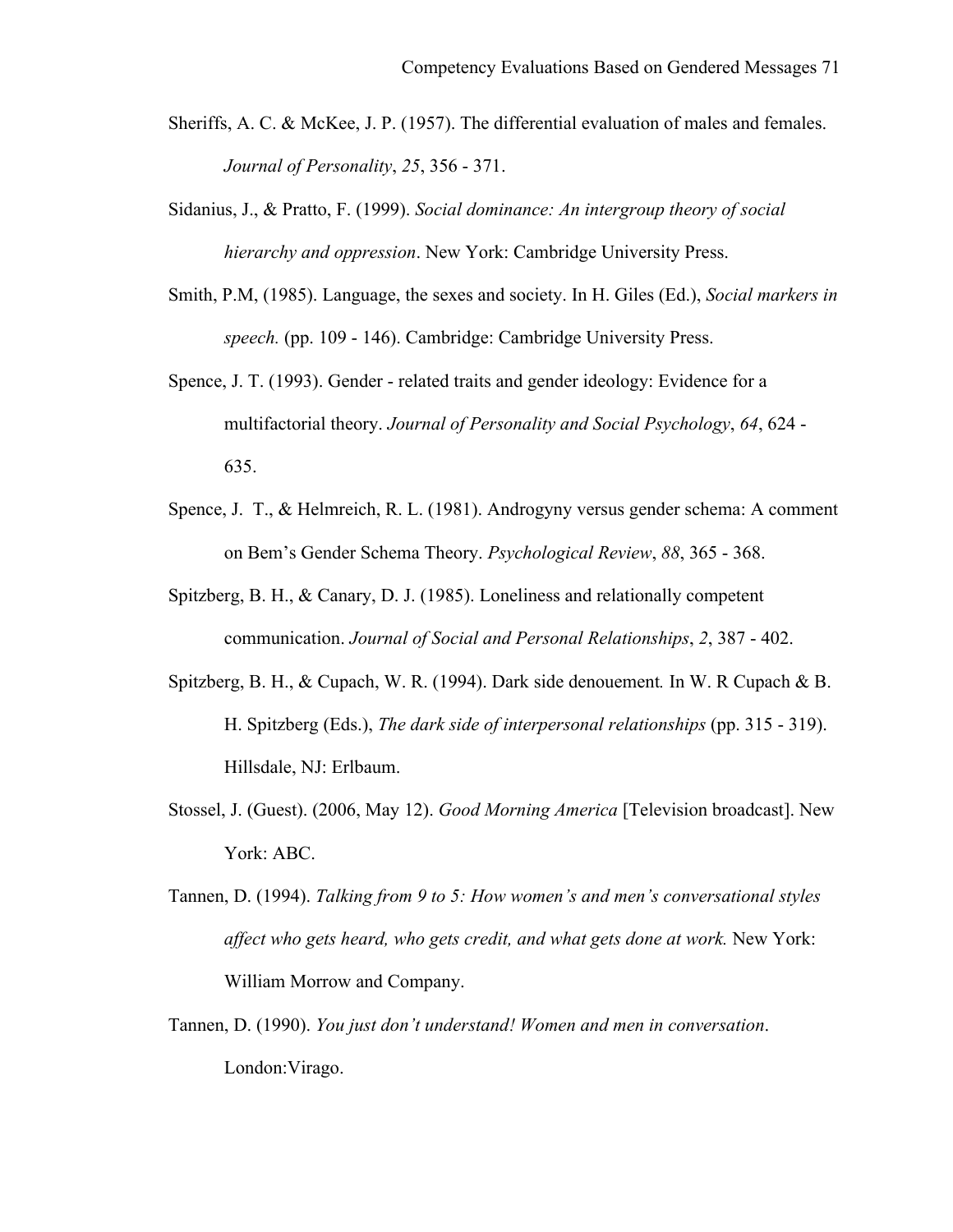- Thomson, R., Murachver, T., & Green, J. (2001). Where is the gender in gendered language? *Psychological Science*, *12*, 171 - 175.
- Thorne, B. (1993). *Gender play: Girls and boys in school*. New Brunswick, NJ.: Rutgers University Press.

Tierney, J. (2007, March 13). What's so funny? well, maybe nothing. *New York Times*. Retrieved October 1, 2008, from http://www.nytimes.com/2007/03/13/science/13tier.html

- Trenholm, S. & Jensen, A. (1996). *Interpersonal communication.* New York: Wadworth Publishing Company.
- Unger, R. K. (1978). The politics of gender. In J. Sherman & F. Denmark (Eds). *Psychology of women: Future directions of research* (pp. 466 - 517). New York: Psychological Dimensions.
- Weiss, L., & Lowenthal, M.F. (1975). Life course perspectives on friendship. In M.F. Lowenthal, M. Thurnher, & D. Chiriboga (Eds.), *Four stages of life: A comparative study of women and men facing transitions* (pp. 48 - 61). San Francisco: Jossey - Bass.
- Werner, P. D., & LaRussa, G. W. (1985). Persistence and change in sex role stereotypes. *Sex Roles*, *12*, 1089 - 1100.
- Wiemann, J.M., & Backlund, P. (1980). Current theory and research in communicative competence. *Review of Educational Research, 50*, 185 - 199.
- Winfrey, O. (Host). (2008, October 1). *The Oprah Winfrey Show* [Television broadcast]. Chicago, IL: Harpo Productions.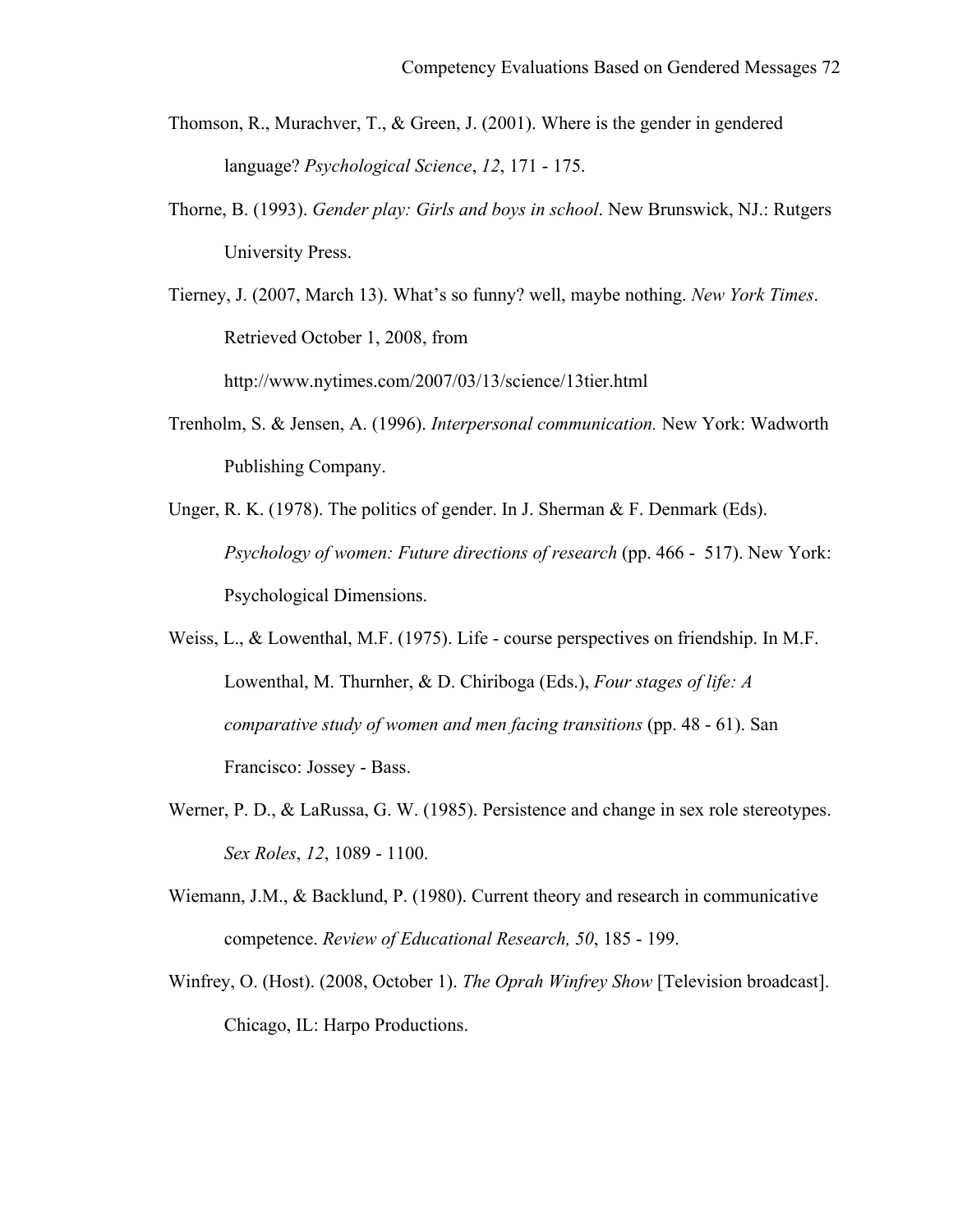- Wood, W., & Eagly, A. H. (2002). A cross cultural analysis of the behavior of women and men: Implications for the origins of sex differences. *Psychological Bulletin*, *128*, 699 - 727.
- Wood, W. & Karten, S. J. (1986). Sex differences in interaction style as a product of perceived sex differences in competence. *Journal of Personality and Social Psychology*, *50*, 341 - 349.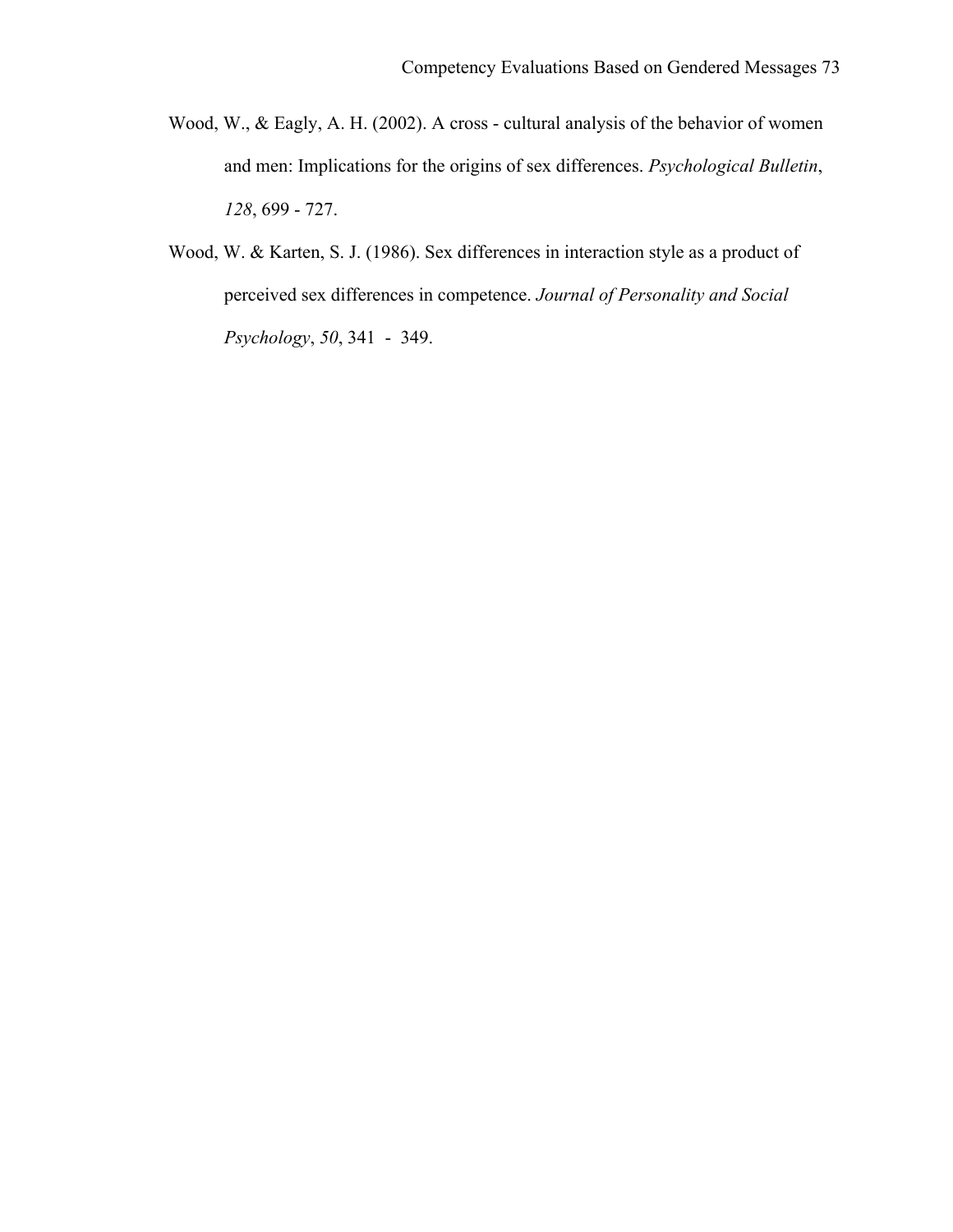*Appendix A*

Communication Scenarios

Key:

Sex/Gender communicating to Sex/Gender

### **Bold indicates specific gender items as recorded in the BSRI (attached below).**

*Italics indicate speech* 

Male/Female speaker distinction refers to sex of speaker.

Socially Acceptable Gender Behaviors: Male/Male to Female/Female

Male: *Julie! Wait up!* **(Assertive, Forceful)** 

Female: *Oh, hi Eric! Its good to see you! How are you doing?* **(Compassionate, sensitive to needs of others)** 

Male: *Good. Quit walking so fast! Just slow down!* **(Dominant)**

Female: *We're going to be late to class, Eric. Aren't you afraid you're going to miss points?* 

Male: *Don't worry, it's fine, I'll get us there. I know a shortcut through campus.* **(Leadership, self - sufficient/reliant, decisive)** 

Female: *Okay, we can go that way I guess. I should have known you'd have a way to get us there on time, you're so good Eric.* **(Yielding, affectionate, gullible, loyal, warm)** 

Male: *That's what I'm here for. Did you ever doubt me? It's under control, Julie.*

Female: *Oh no, I would never doubt you, Eric. Thanks for helping me out!* **(Eager to soothe hurt feelings, compassionate, affectionate, sensitive)**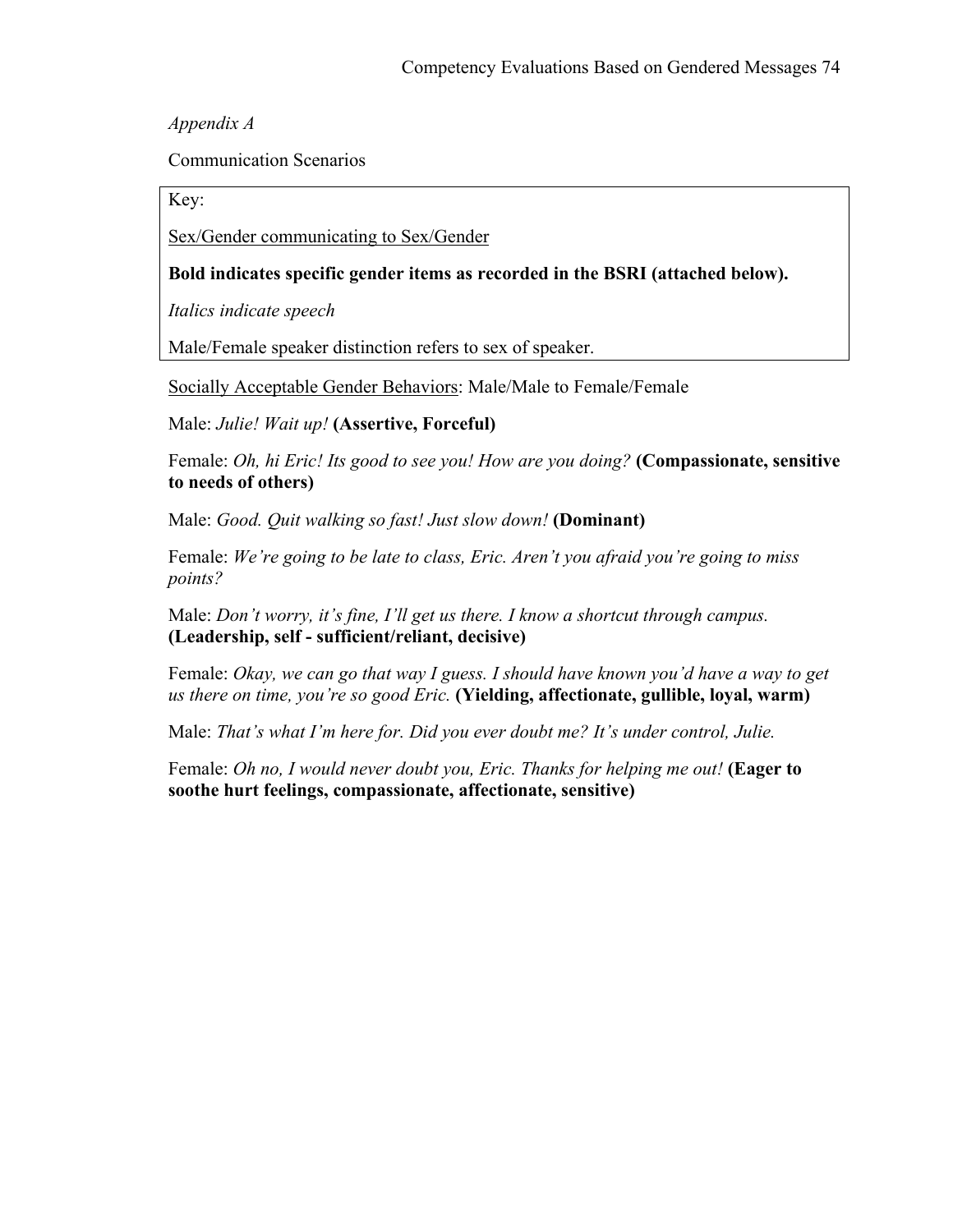Key:

Sex/Gender communicating to Sex/Gender

# **Bold indicates specific gender items as recorded in the BSRI (attached below).**

*Italics indicate speech* 

Male/Female speaker distinction refers to sex of speaker.

Socially Unacceptable Gender Behaviors: Male/Female to Female/Male

Female: *Eric, were going for a run!* **(Assertive, leader)**

Male: *Okay, if you want to go for a run we can.*

Female: *It's a nice day and we've got time. Lets get out there!* **(Athletic, dominant, forceful)** 

Male: *Yeah, it is a nice day. How much time do you have? I know you like the lake; we could drive down and run around it. Does that sound like something you would want to do?* **(Sensitive to needs of others)**

Female: *No, let's run down to the park and back. The lake will be too busy. We don't want to run through crowds. Besides, the park will give us a longer run!* **(Assertive, makes decisions easily, takes a stand)** 

Male: *Okay, you're right, running through crowds is pretty annoying. Well, whenever you're ready we can go. Just let me know when to get my shoes on!* **(Yielding, understanding, gentle, loyal)**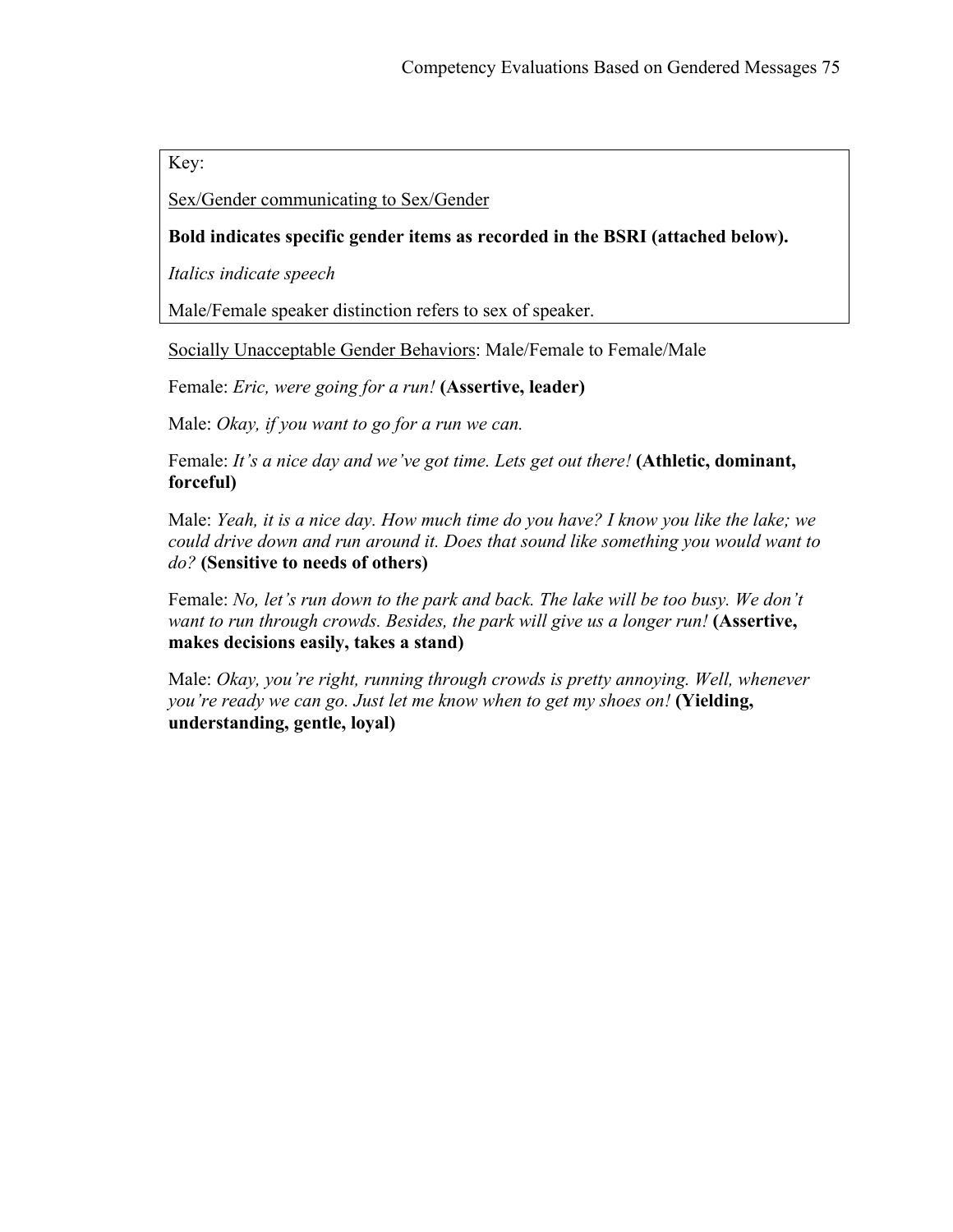*Appendix B*

Short Bem Sex - Role Inventory

### **BEM SCALE FOR PSYCHO - SEXUAL ANDROGYNY DIRECTIONS**:

To the right of each word place a number from I through 7 corresponding to the degree to which that word describes the behavior or attitude of {Eric or Julia}. Please ask if you do not know the meaning or understand the concept of particular words or phrases.

# **Values: (1) never or almost never true (2) usually not true (3) sometimes but**

**frequently true (4) occasionally true (5) often true (6) usually true (7) always true.**

- 1. Defends own beliefs\_\_\_\_\_
- 2. Moody\_\_\_\_\_
- 3. Independent\_\_\_\_\_
- 4. Affectionate\_\_\_\_\_
- 5. Assertive\_\_\_\_\_
- 6. Strong personality\_\_\_\_\_
- 7. Forceful<sub>\_\_\_\_\_\_</sub>
- 8. Reliable\_\_\_\_\_
- 9. Sympathetic\_\_\_\_\_\_
- 10. Jealous\_\_\_\_\_
- 11. Has leadership abilities\_\_\_\_\_
- 12. Sensitive to other's needs\_\_\_\_\_
- 13. Truthful\_\_\_\_\_
- 14. Willing to take risks
- 15. Understanding\_\_\_\_\_
- 16. Secretive\_\_\_\_\_
- 17. Compassionate\_\_\_\_\_
- 18. Eager to soothe hurt feelings\_\_\_
- 19. Conceited\_\_\_\_\_
- 20. Dominant\_\_\_\_\_
- 21. Warm\_\_\_\_\_
- 22. Willing to take a stand\_\_\_\_\_
- 23. Tender
- 24. Aggressive
- 25. Adaptable\_\_\_\_\_
- 26. Loves children\_\_\_\_\_
- 27. Tactful\_\_\_\_\_
- 28. Gentle\_\_\_\_\_
- 29. Conventional\_\_\_\_\_
- 30. Conscientious\_\_\_\_\_\_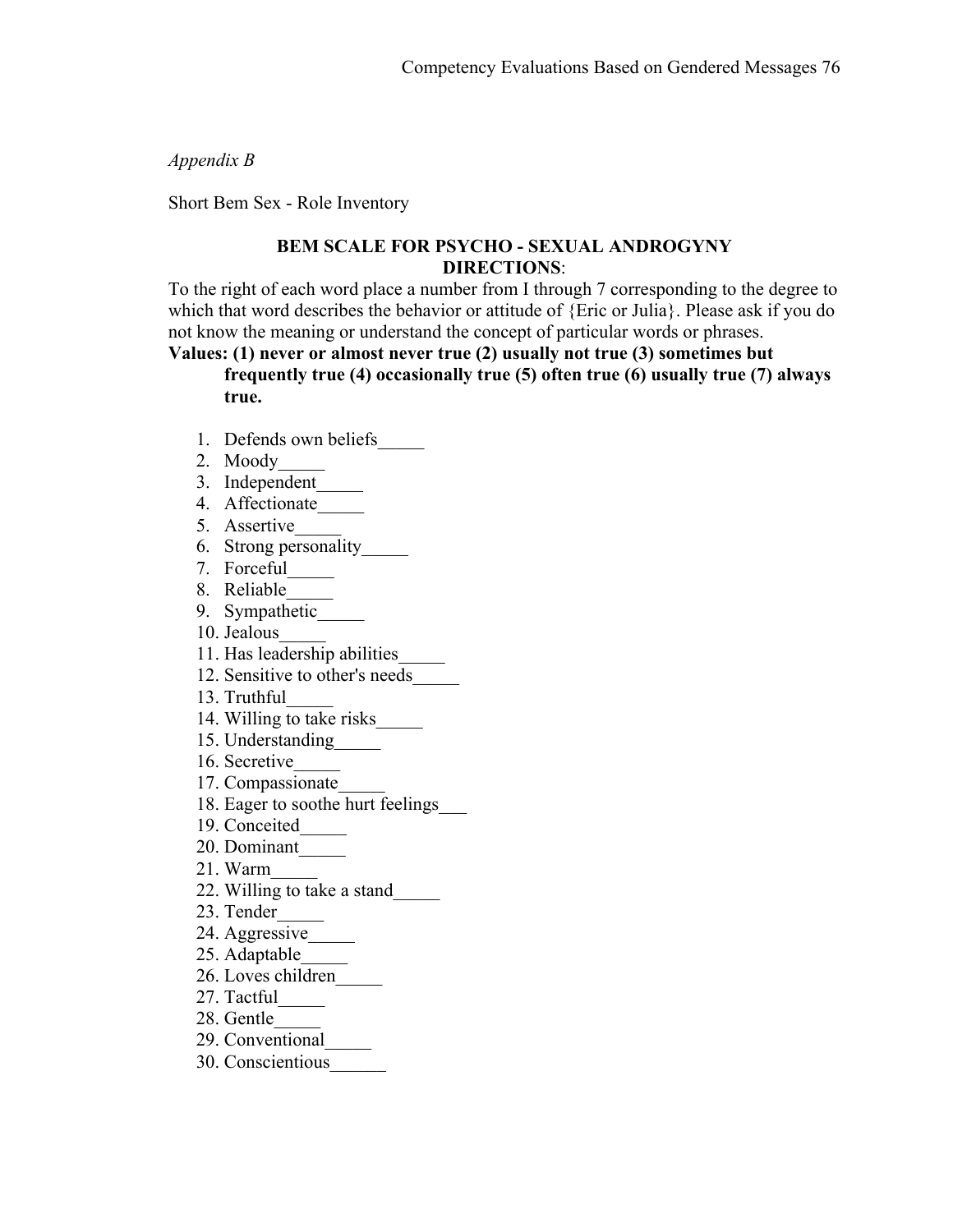| <b>Masculine Items</b>    | <b>Feminine Items</b>               | <b>Neutral items</b> |
|---------------------------|-------------------------------------|----------------------|
| Defend my own beliefs     | Affectionate                        | Moody                |
| Independent               | Sympathetic                         | Conceited            |
| Assertive                 | Love children                       | Conscientious        |
| Strong personality        | Eager to soothe hurt<br>feelings    | Reliable             |
| Forceful                  | Compassionate                       | Jealous              |
| Have leadership abilities | Understanding                       | Tactful              |
| Willingness to take risks | Warm                                | Truthful             |
| Dominant                  | Tender                              | Secretive            |
| Willing to take a stand   | Sensitive to the needs of<br>others | Adaptable            |
| Aggressive                | Gentle                              | Conventional         |

Short BSRI Masculinity/Femininity/Neutral Items:

Bem, S.L., (1981) *Bem sex role inventory: Professional manual*. Palo Alto, CA:

Consulting Psychologists Press.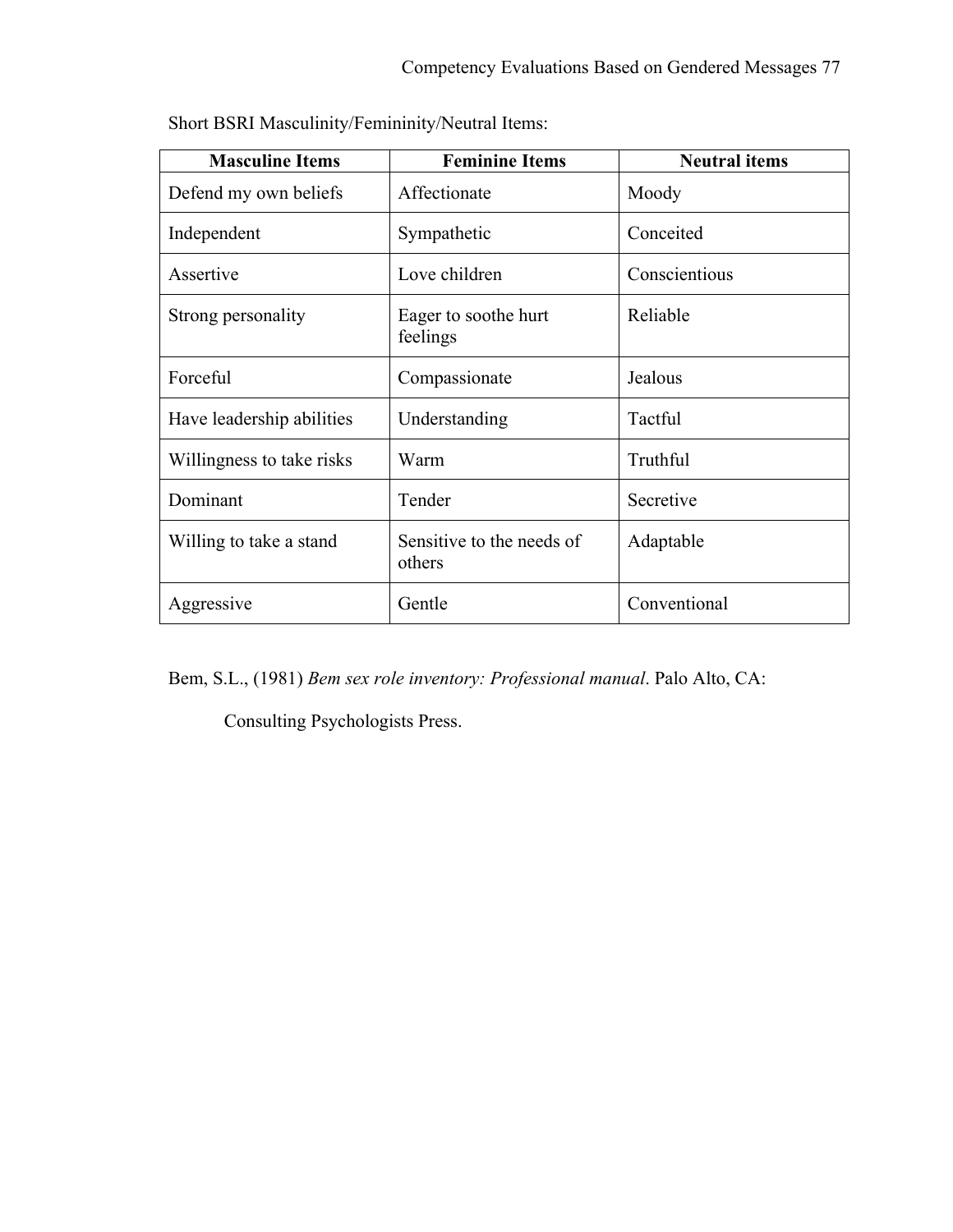#### *Appendix C*

Conversational Appropriateness and Effectiveness Scales

Conversational Appropriateness and Effectiveness Scale (modified) *Instructions:* Complete the following items about a person with whom you have just read a conversation. Use the following scale and write one number before each statement to indicate your feelings.

- $7 =$ Strongly agree  $6$  = Moderately agree  $5 =$ Slightly agree  $4$  = Undecided  $3$  = Slightly disagree  $2$  = Moderately disagree  $1$  = Strongly disagree
- 1. Eric/Julia said several things that seemed out of place in the conversation.
- 2. Eric/Julia was a smooth conversationalist.
- 3. Everything Eric/Julia said was appropriate.
- 4. Eric/Julia's conversation was very suitable to the situation.
- 5. Some of the things Eric/Julia said were awkward.
- 6. Eric/Julia's communication was very proper.
- 7. Eric/Julia said some things that should not have been said.
- 8. Some of Eric/Julia's remarks were inappropriate.
- 9. Some of the things Eric/Julia said were in bad taste.
- 10. Eric/Julia said some things that were simply incorrect things to say.
- 11. Eric/Julia did not violate any of my expectations in the conversation.